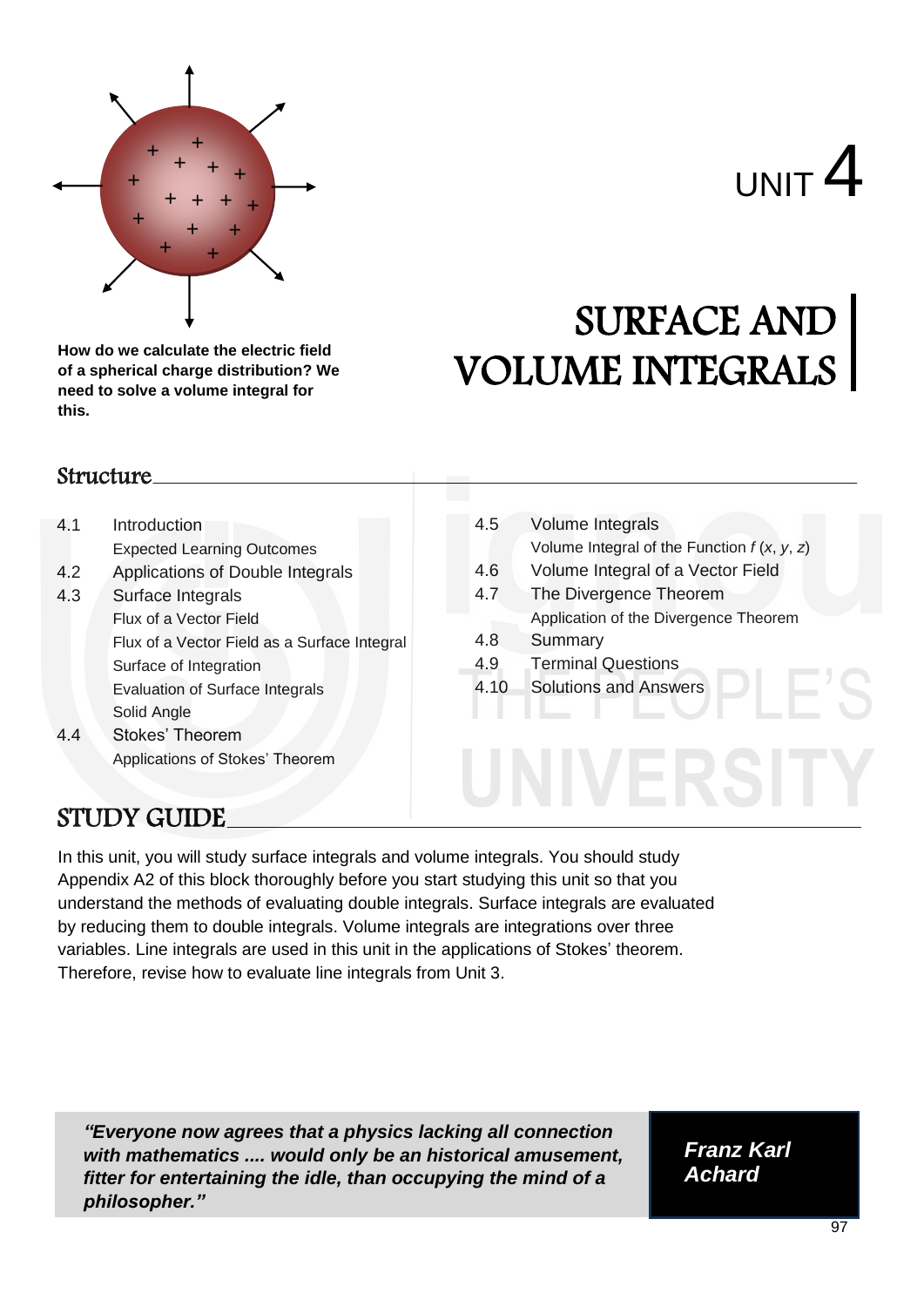### **4.1 INTRODUCTION**

The real world is three-dimensional and as such, most physical functions depend on all the three spatial variables (*x*,*y*,*z*), as you have seen in Units 1 and 2. You have already studied how to integrate vector functions and fields with respect to one variable in Unit 3. However, in physics you often have to integrate functions of two and three variables, over planes and arbitrary surfaces and volumes in space. Such integrals are called multiple integrals. In this unit you will study multiple integrals and their applications in physics. You will also study two important theorems of vector integral calculus, namely, Stokes' theorem and Gauss's divergence theorem.

In Appendix A2 of this block, you have learnt how to evaluate double integrals which are integration of functions of two variables and the regions of integration are on the coordinate planes. At the beginning of this unit in Sec. 4.2, we discuss some applications of double integrals in physics, like determining the volume of objects and their centre of mass, etc.

In Unit 3, you have studied line integrals. Recall that in a line integral, the integration is over a single independent variable but the path may be an arbitrary curve in space. In Sec. 4.3 of this unit, you will study the surface integral of a vector field, in which the integration is over a two-dimensional surface in space. Surface integrals are a generalisation of double integrals. You will learn how to evaluate a special type of surface integral which is the **flux** of a vector field across a surface. This is used extensively in physics, e.g., in electromagnetic theory. You will learn about some other types of surface integrals as well. In Sec. 4.4, you will study Stokes' theorem and its applications. Stokes' theorem tells us how to transform a line integral into a surface integral and vice versa.

In Sec. 4.5, you will learn how to evaluate a volume integral in which the integrand is a function of three variables. This is the same as triple integral. In Sec. 4.6 you will study Gauss's divergence theorem and its application. The divergence theorem tells us how to transform a surface integral into a volume integral and vice versa.

With this unit we will complete our study of Vector Analysis. In the remaining blocks of the course you will study the basic principles of electricity, magnetism and electromagnetic theory, where you will use the concepts and techniques of vector analysis covered in this block.

#### Expected Learning Outcomes

After studying this unit, you should be able to:

- \* use double integrals to evaluate physical quantities;
- \* calculate the flux of a vector field;
- \* evaluate volume integrals of scalar and vector fields;
- state Stokes' theorem and Gauss's divergence theorem and write them in a mathematical form; and
- solve problems based on these theorems and apply them to simple physical situations.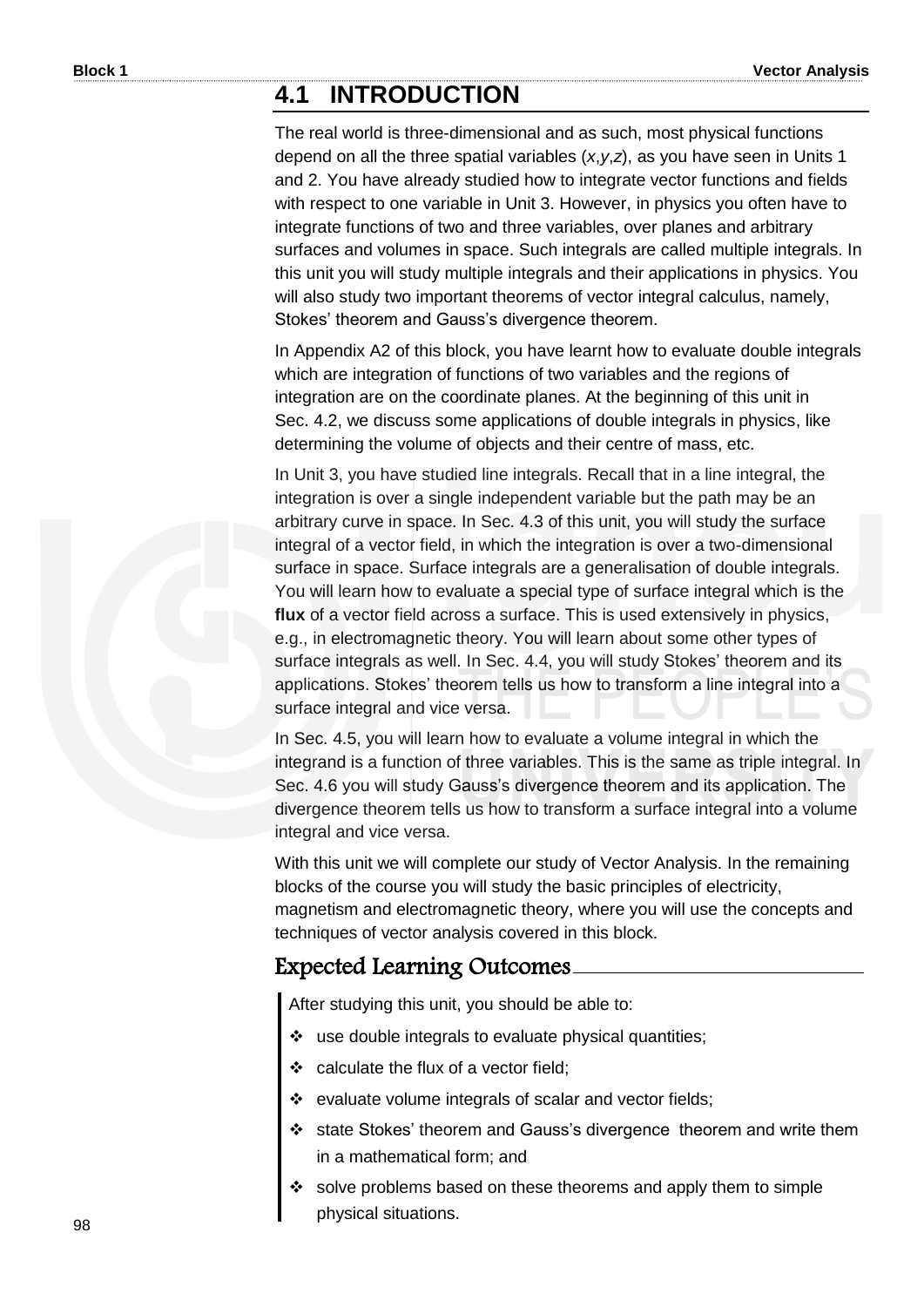# **4.2 APPLICATIONS OF DOUBLE INTEGRALS**

In Appendix A2 you have studied that a double integral can be used to determine the area of a region and volume of a solid. In the example below, you will use the techniques for evaluating double integrals explained in A2.2 and A2.3 to calculate area and volume.

### *XAMPLE 4.1* **: AREA AND VOLUME USING DOUBLE INTEGRALS**

- i) Determine the area of the region *R* on *xy* plane bounded by the curves  $y = x + 2$  and  $y = x^2$  by evaluating a double integral.
- ii) Calculate the volume of the solid below the surface defined by the function  $f(x, y) = 4 + \cos x + \cos y$ , above the region *R* on the *xy* plane  $(z = 0)$ , bounded by the curves  $x = 0$ ,  $x = \pi$ ,  $y = 0$  and  $y = \pi$  by evaluating a double integral.

**SOLUTION ■** i) To determine the area of the region *R*, we have to evaluate  $\iint dx dy$  where R is the region bounded by the curves  $y = x + 2$ *R* and  $y = x^2$  (Eq. A2.7). To carry out the double integration we first obtain the limits of integration for the variables *x* and *y* in the region *R.* 

To obtain the bounds (limits) on *x*, we solve the system of equations  $y = x^2$  and  $y = x + 2$ , to get

$$
x^2 = x + 2 \Longrightarrow x = -1, 2
$$

The region of integration *R* is then defined by the conditions  $x^2 \le y \le x + 2$ ,  $-1 \le x \le 2$  (read the margin remark) and we write

Area of 
$$
R = \int_{-1}^{2} \left[ \int_{x^2}^{x+2} dy \right] dx = \int_{-1}^{2} [y]_{x^2}^{x+2} dx
$$
  

$$
= \int_{-1}^{2} [x+2-x^2] dx = \left[ \frac{x^2}{2} + 2x - \frac{x^3}{3} \right]_{-1}^{2} = \frac{9}{2}
$$

ii) The volume of the solid bound by the surface  $f(x, y) = 4 + \cos x + \cos y$ and the region *R* defined by  $0 \le x \le \pi$ ;  $0 \le y \le \pi$  is (Eq. A2.3)

$$
V = \int_{0}^{\pi} \int_{0}^{\pi} (4 + \cos x + \cos y) \, dy \, dx \tag{i}
$$

Integrating (i) over *y* we get:

$$
= \int_{0}^{\pi} [4y + y \cos x + \sin y]_{0}^{\pi} dx = \int_{0}^{\pi} [4\pi + \pi \cos x]_{0}^{\pi} dx
$$
 (ii)

Next, integrating over *x*, we get

$$
= [4\pi x + \pi \sin x]_0^{\pi} = 4\pi^2
$$
 (iii)

Note that for *y* we write  $x^2 \le y \le x + 2$ , and not  $x + 2 \le y \le x^2$ . This is because in the range  $-1 \le x \le 2,$ ,  $x^2 \le x+2$ .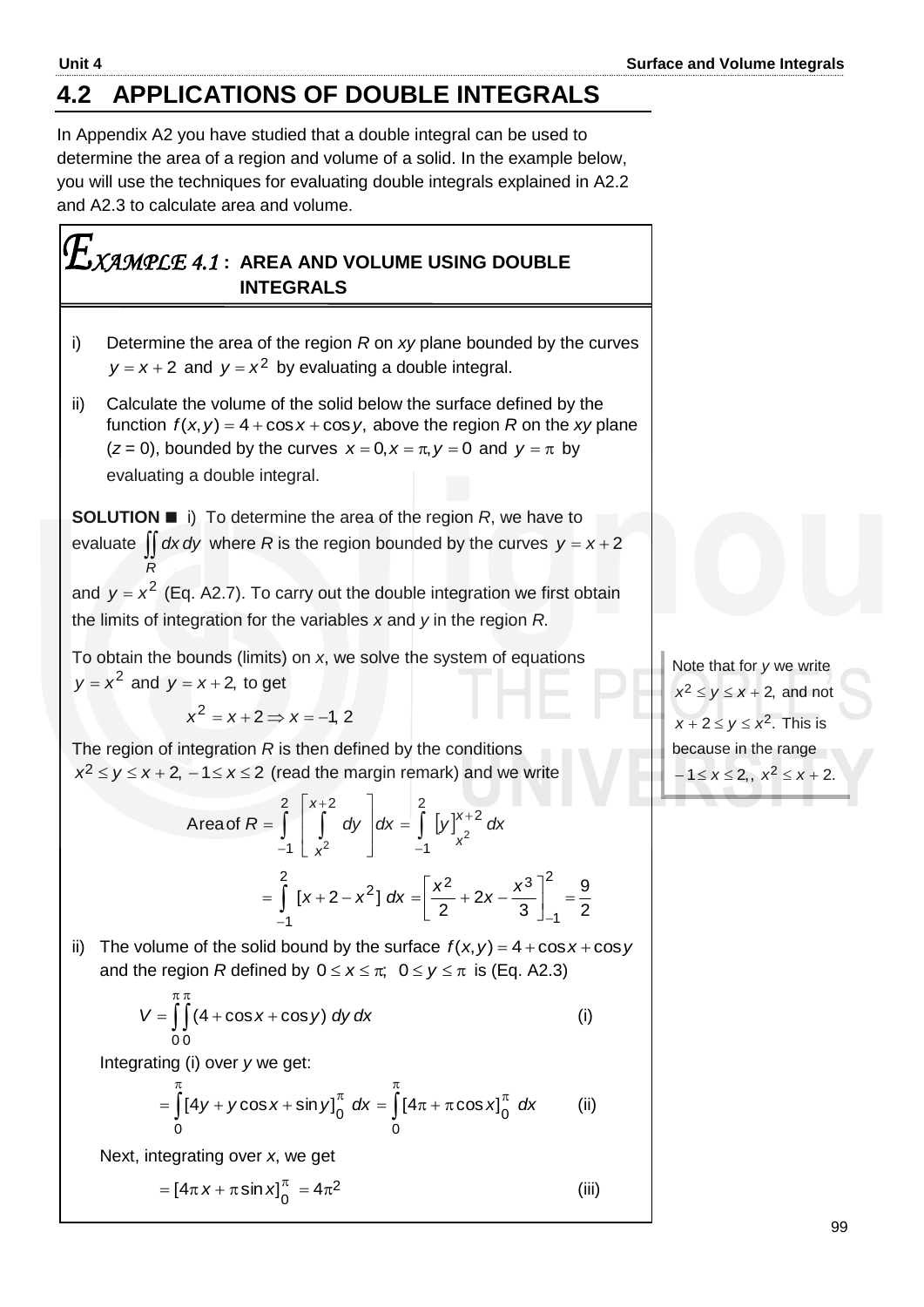### *SAQ 1 -* **Determining area and volume using double integrals**

- a) Calculate the area of the region R bounded by the curves  $y = x^2$  and  $y = x^3$  for  $x > 0$ ;  $y > 0$ .
- b) Find the volume of the solid that lies below the surface of the curve  $f(x, y) = x<sup>4</sup>$  and above the region in the *xy* plane bounded by the curves  $y = x^2$  and  $y = 1$ .

In physics, we also use double integrals to calculate several other quantities. We could use the double integral to determine the mass of an object like a planar lamina with a density function. We can also find the centre of mass of a laminar object or its moment of inertia about an arbitrary axis.

Before you solve an example on the applications of double integrals, let us summarize some important applications:

| Recap | <b>APPLICATIONS OF DOUBLE INTEGRALS</b>                                                                                          |       |
|-------|----------------------------------------------------------------------------------------------------------------------------------|-------|
|       | Centre of mass ( $x_{cm}$ , $y_{cm}$ ) of a body with a density $\gamma(x, y)$ over a<br>region $R$                              |       |
|       |                                                                                                                                  |       |
|       | $x_{cm} = \frac{\iint R x \gamma(x, y) dx dy}{m}$ ; $y_{cm} = \frac{R}{m}$                                                       | (4.1) |
|       | Mass m of a body with a density (mass/area) $\gamma(x, y)$ over a region R                                                       |       |
|       | $m = \iint \gamma(x, y) dx dy$                                                                                                   | (4.2) |
|       | Moment of inertia of a body with a density $\gamma(x, y)$ over a region R<br>about the x-axis, $I_x$ and the y-axis $I_y$        |       |
|       | $I_x = \iint y^2 \gamma(x, y) dx dy; \ I_y = \iint x^2 \gamma(x, y) dx dy$                                                       | (4.3) |
|       | The average value $\mu$ of a continuous function $f(x, y)$ over a closed<br>region $R$ in the xy-plane is:                       |       |
|       | $\mu = \frac{\iint_R f(x, y) dx dy}{\iint_R dx dy}$ ; $\iint_R dx dy = \text{Area of the region of integration } R$ (4.4)        |       |
|       | We study one of these applications in the following example, where we<br>determine the mass of an object using double integrals. |       |
|       |                                                                                                                                  |       |

*XAMPLE 4.2* **: APPLICATION OF DOUBLE INTEGRAL**

A rectangular plate covers the region  $0 \le x \le 4$ ;  $0 \le y \le 3$  and has the mass density  $\gamma(x, y) = x + y$ . Calculate the mass of the plate.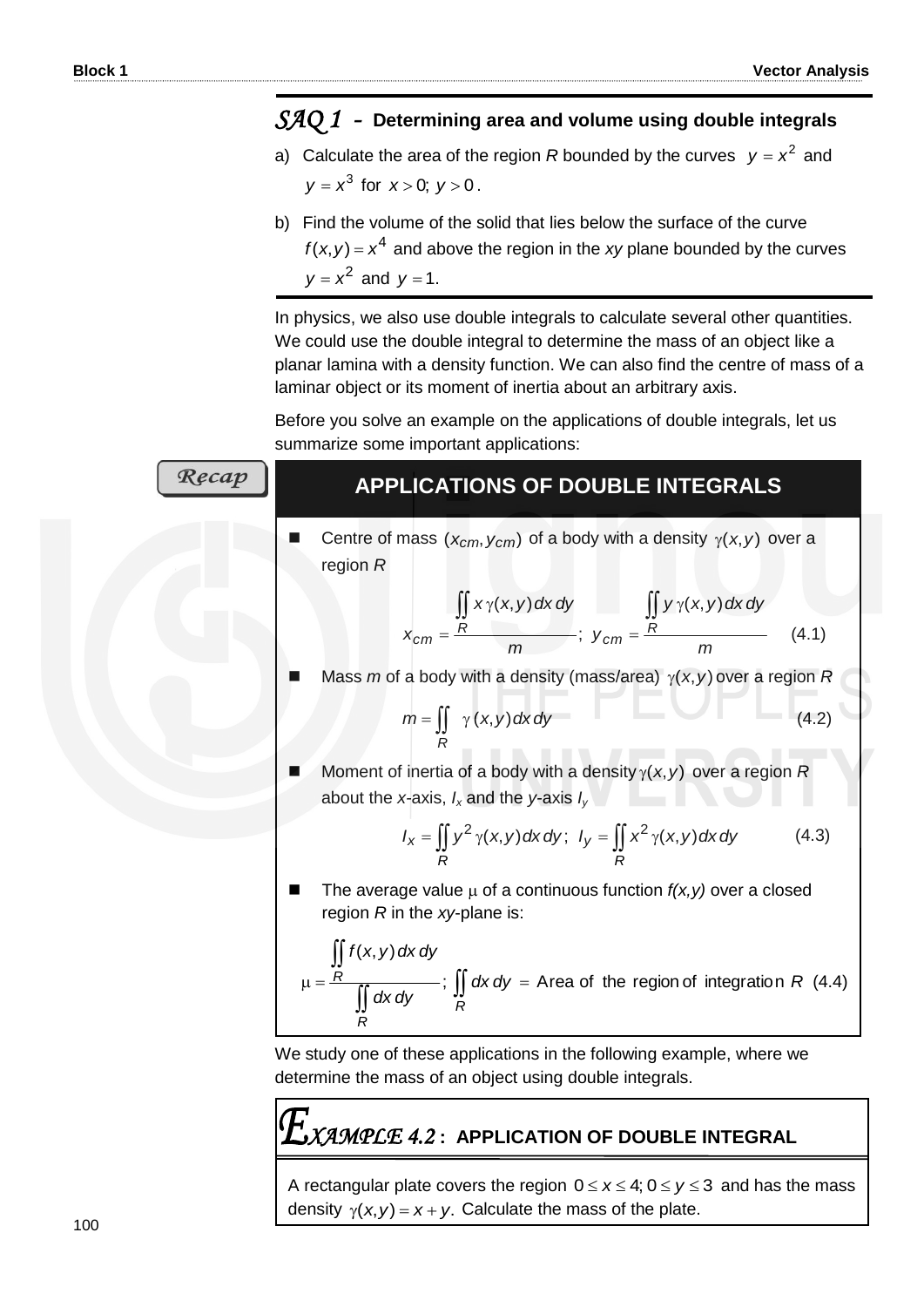**SOLUTION** ■ We use Eq. (4.2) to determine the mass of the body with the density function  $\gamma$ (*x*, *y*) = *x* + *y* . *R* is defined by the equations  $0 \leq x \leq 4; \, 0 \leq y \leq 3, \, .$  So the mass

r, 
$$
0 \le y \le 3
$$
, so the mass  
\n
$$
m = \iint_R (x + y) dx dy = \int_{x=0}^{4} \int_{y=0}^{3} (x + y) dx dy
$$
\n
$$
= \left[ \int_{x=0}^{4} x dx \right]_{y=0}^{3} dy + \left[ \int_{x=0}^{4} dx \right]_{y=0}^{3} y dy
$$
\n
$$
= \left[ \frac{x^2}{2} \right]_{0}^{4} [y]_{0}^{3} + [x]_{0}^{4} \left[ \frac{y^2}{2} \right]_{0}^{3}
$$
\n
$$
= 42 \text{ units}
$$

In the following example we study one more application of a double integral in physics.

### *XAMPLE 4.3* **: AVERAGE VALUE USING DOUBLE INTEGRALS**

The temperature distribution at a point on a flat rectangular metal plate is  $T(x, y) = 20 - 4x^2 - y^2$  °C. Calculate the average temperature on the plate, if the dimensions of the plate are described by  $0 \le x \le 2$ ;  $0 \le y \le 1$ .

**SOLUTION**  Using Eq. (4.4) we can write the average temperature on the plate as:

$$
T_{avg} = \frac{\iint\limits_{R} T(x, y) dx dy}{\iint\limits_{R} dx dy}; \quad R: \quad 0 \le x \le 2; \quad 0 \le y \le 1
$$
 (i)

Note that  $\iint dx dy =$  Area of the rectangular plate = 2 units. To evaluate *R*

the integral in the numerator of Eq. (i), we write:  
\n
$$
\iint_R T(x, y) dx dy = \int_{x=0}^{2} \int_{y=0}^{1} (20 - 4x^2 - y^2) dx dy
$$
\n(ii)  
\n
$$
= 20 \int_{x=0}^{2} \int_{y=0}^{1} dx dy - 4 \int_{x=0}^{2} \int_{y=0}^{1} x^2 dx dy - \int_{x=0}^{2} \int_{y=0}^{1} y^2 dx dy
$$
\n
$$
= 20 \left[ \int_{x=0}^{2} \int_{y=0}^{1} dx dy \right] - 4 \left[ \int_{x=0}^{2} x^2 dx \right] \left[ \int_{y=0}^{1} dy \right] - \left[ \int_{x=0}^{2} dx \right] \left[ \int_{y=0}^{1} y^2 dx dy \right]
$$
\n(iii)  
\n
$$
= 20[2] - 4 \left[ \frac{x^3}{3} \right]_{0}^{2} [y]_{0}^{1} - [x]_{0}^{2} \left[ \frac{y^3}{3} \right]_{0}^{1} = \frac{86}{3}
$$

Using Eqs. (i) and (iii), the average temperature is:

$$
T_{avg} = \frac{43}{3} \degree C
$$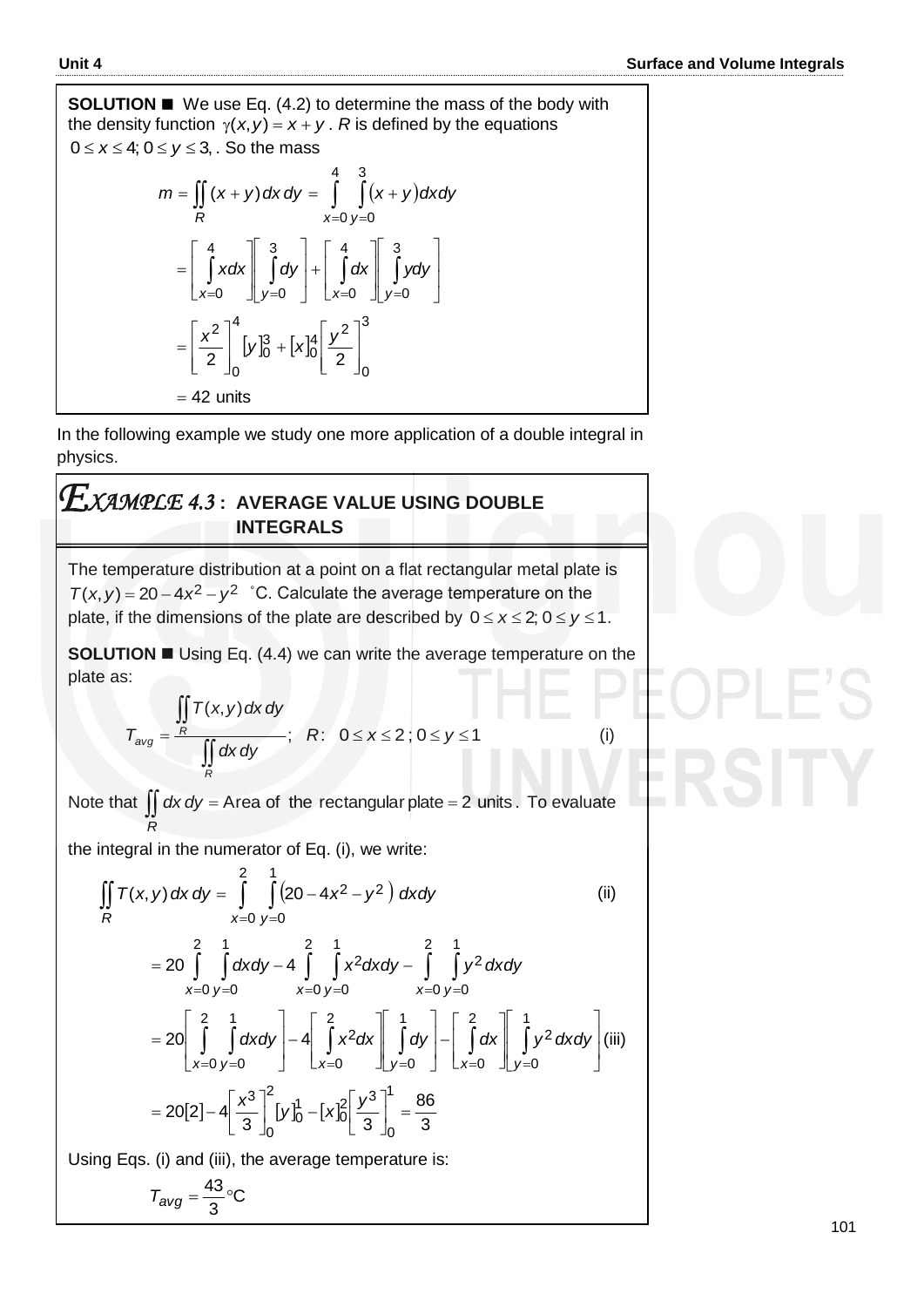In the next section, you will study surface integrals of vector fields. Just as line integrals are integrals along a curve, for surface integrals the region of integration is a surface. Surface integrals have several applications in physics.

## **4.3 SURFACE INTEGRALS**

In physics, we come across many types of surface integrals. The commonest example of a surface integral is that of flux. You may recall the concept of electromagnetic induction from school physics. If we move a bar magnet *M* towards a circular coil *C* (Fig. 4.1), we know that an electromotive force is induced in the coil. This happens because the **magnetic flux** linked with the coil changes with time. The question is: How do we calculate the magnetic flux linked with the coil at a particular position?



**Fig. 4.1**: **Magnetic flux.**

To determine the magnetic flux, we have to **integrat**e the magnetic field vector over the area enclosed by the coil. It is given by

$$
\phi_B = \iint\limits_{S} \vec{B} \cdot d\vec{S} \tag{4.5}
$$

Here **B**  $\overline{\phantom{a}}$ is the magnetic field due to the magnet at the position of the element of area d**S** of the coil. Here *S* is the area of the coil (the shaded region in Fig. 4.1).

This type of integral is called a **surface integral**. This involves the integral of a vector field over a surface. This is one type of surface integral. You will come across different types of surface integrals in physics as given below.

#### **Types of Surface Integrals**

Analogous to line integrals, surface integrals may appear in the following different forms:

i) 
$$
\iint_{S} \phi \, d\vec{S}
$$
 (4.6a)

ii) 
$$
\iint_{S} \vec{A} \cdot d\vec{S}
$$
 (4.6b)

iii) 
$$
\iint_{S} \vec{A} \times d\vec{S}
$$
 (4.6c)

where  $\phi$  is a scalar field and  $\boldsymbol{A}$ , a vector field.

Type (ii) is the most common form of surface integrals in physics. In this unit, we focus on this type of surface integral. It is the flux of vector field **A** through surface *S*.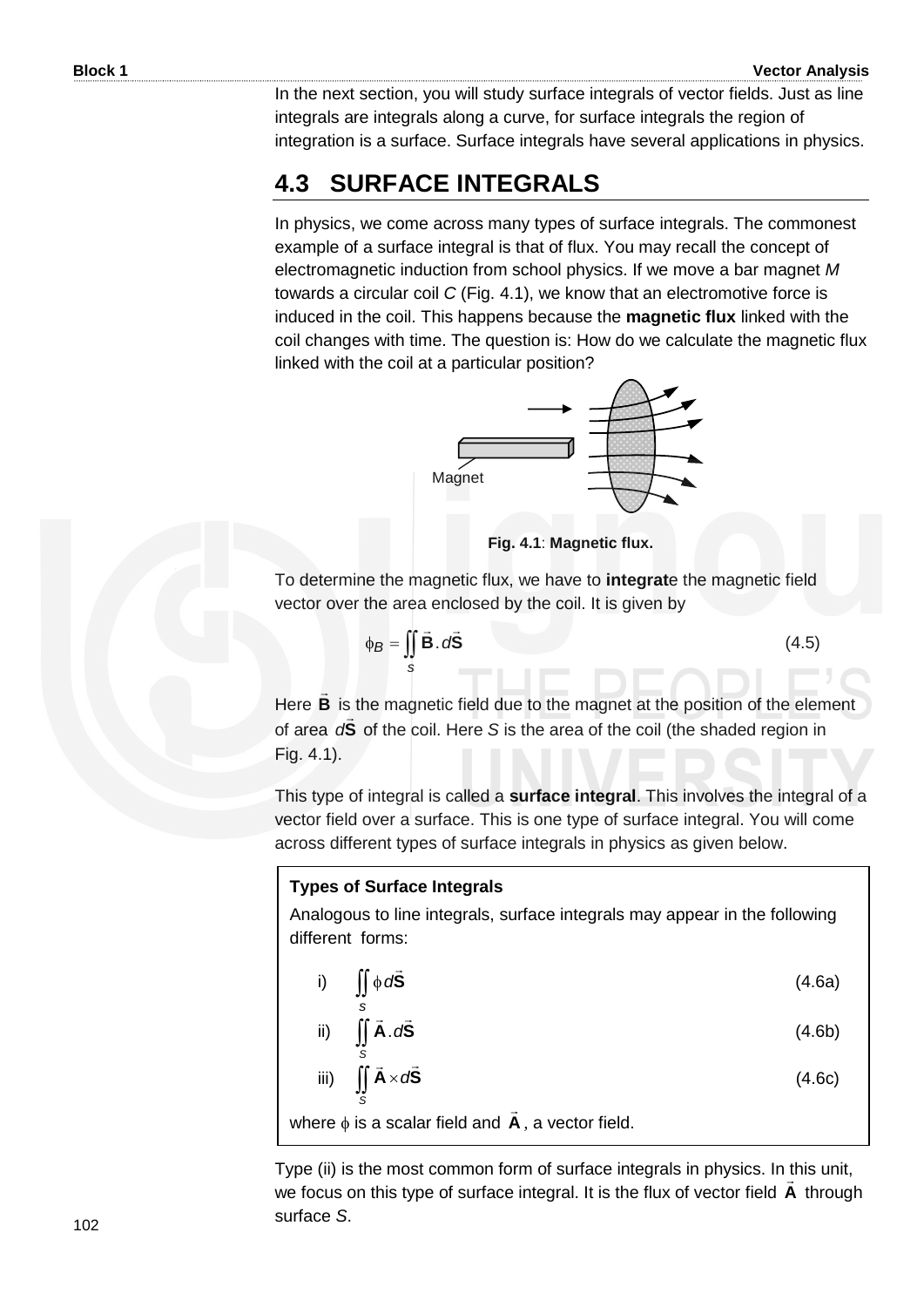#### **4.3.1 Flux of a Vector Field**

Let us consider a region of space in which we have a constant vector field  $\vec{A}(x, y, z)$  =  $A_0 \hat{i}$  . Recall what you have studied about flux in Unit 1 of BPHCT-131. You saw that the flux of rainwater can be expressed as a scalar product of the vector field representing the flow of rain and an area vector representing the top surface of the bucket.

Let us now learn how, in general, the flux of any vector field can be written as a surface integral. Suppose that **A**  $\overline{a}$  is a vector field associated with fluid flowing through any region. Let the magnitude  $A_0$  of the vector field be the

amount of fluid that crosses unit area in unit time. Then **by definition, the flux**  of the field A through any area is the amount of fluid that flows through **that area in unit time**.



The word *flux* is derived from the Latin word "fluxus" which means *flow.* The concept of flux is easier to understand in the context of fluid flow. You can of course determine the flux of any vector field.

Since the loop (in *yz* plane) in Fig. 4.2a is perpendicular to fluid flow (along *x*-axis), fluid flows through it. Since the loop in Fig. 4.2b is parallel to the fluid flow, no fluid flows through it.

**Fig. 4.2**: **Flux of a vector field A**  $\rightarrow$  $(= A_{\chi} \hat{i})$  through a surface a)  $S_{\text{l}}$  perpendicular **to A** l<br>F **; b)** *S*I**<sup>I</sup> parallel to it.**

Thus, the flux of **A**  $\overline{\phantom{a}}$ through an imaginary square loop of area  $(S = a^2)$  placed in the *yz* plane (Fig. 4.2a) is defined as

$$
\Phi_{I} = A_{0} a^{2}
$$

The flux of **A**  $\rightarrow$  through the same area element placed in the *xy* plane (Fig. 4.2b) is

 $\Phi_{II} = 0$ 

(4.8)

(4.7)

What happens if this imaginary loop is placed at an arbitrary angle to **A**  $\overline{a}$ (Fig. 4.3a)? That is, it is neither parallel nor perpendicular to the flow.



**Fig. 4.3**: **Flux of a vector field A through a surface** *S***. The normal to the surface**  makes an angle  $\theta$  with the vector field.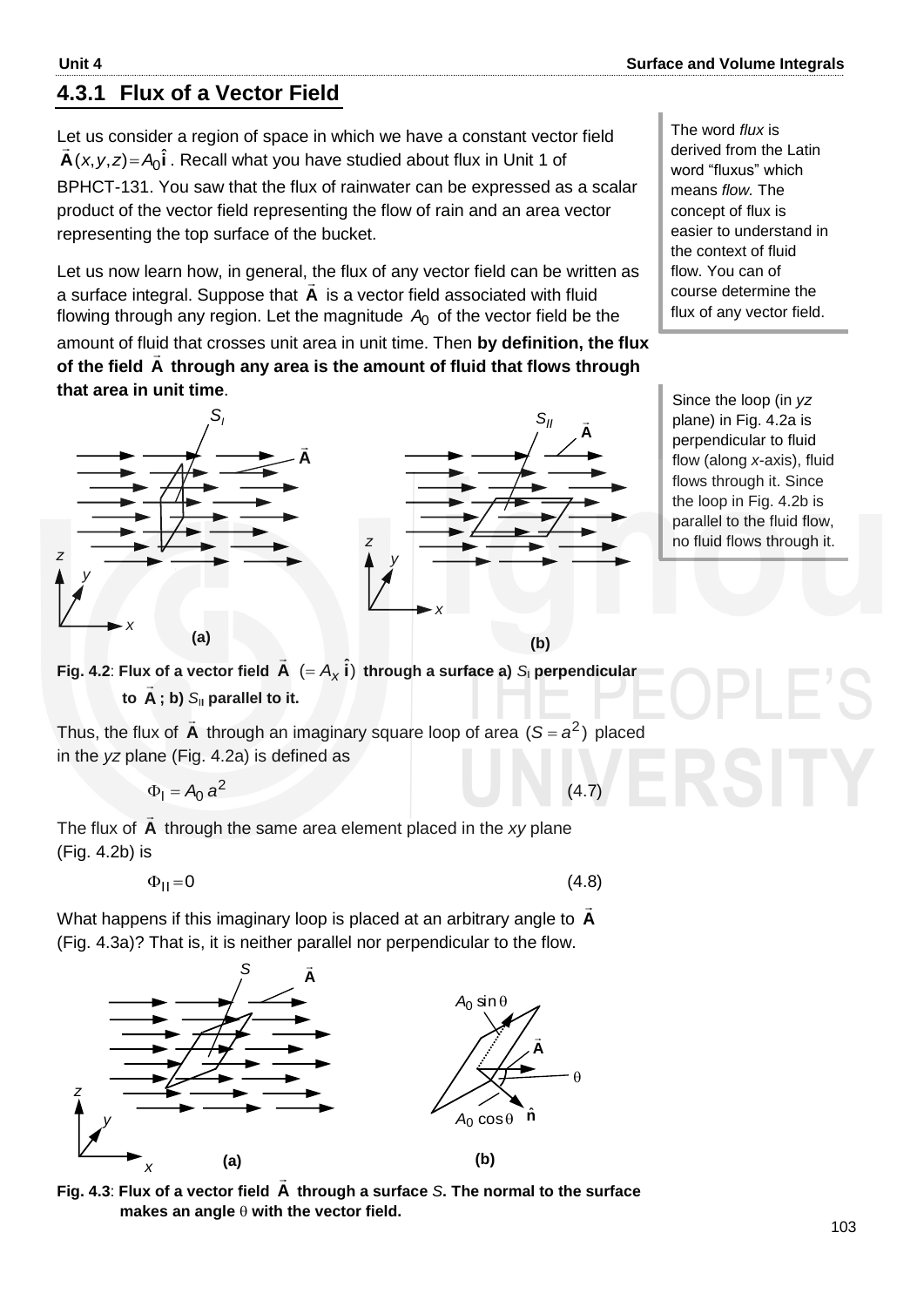104

The angle between  $\hat{\mathbf{n}}$  and **A** is  $\theta$ . So  $\mathbf{A}.\hat{\mathbf{n}} = A_0 \cos \theta$ , using the definition of the scalar product. Note that if we draw unit normal vectors to the surfaces *S*<sub>I</sub> and *S*<sub>II</sub> as well and use the expression  $(\tilde{\mathsf{A}}.\hat{\mathsf{n}})a^2$  $\frac{1}{2}$ we can get back Eqs. (4.7 and 4.8) because  $\theta = 0$  for  $S_1$  and  $\theta = \pi/2$  for  $S_{\parallel}$ .

Let  $\theta$  be the angle between the normal  $\hat{\mathbf{n}}$  to the area element and the vector field **A** (Fig. 4.3b). We can resolve the vector field **A** into two components,

- one perpendicular to S:  $(A_0 \cos \theta)$  and
- one parallel to it:  $(A_0 \sin \theta)$ .

The only contribution to the flux is from the component of the field which is perpendicular to S, i.e.  $A_0 \cos \theta$ . So the flux is

$$
\Phi_{III} = a^2 A_0 \cos \theta
$$

In vector notation, we can write this flux as the following scalar product:

$$
\Phi = (\vec{A}.\hat{n}) S \tag{4.9}
$$

where  $\hat{\mathbf{n}}$  is the unit normal to the surface *S* (Fig. 4.3b).

We can write the area itself in terms of the normal vector  $\hat{\mathbf{n}}$  as  $\hat{\mathbf{S}} = S\hat{\mathbf{n}}$  $\overline{a}$ . Then, the flux  $\Phi$  of the vector field  $\boldsymbol{A}$  $\frac{1}{2}$ is:

$$
\Phi = \vec{A}.\vec{S} \tag{4.10}
$$

Here both the vector field **A**  $\overline{a}$ vector field  $\bf{A}$  and the unit normal are constant over the entire area element (S) over which we are defining the flux of the vector field. In

general, the vector field may be a function of position (*x, y, z*). Also the surface itself may not be a plane, so the unit normal would point in different directions at different points on the surface. For example consider a part of the surface of a sphere (Fig. 4.4). In Fig. 4.4, we show the normal to this surface at different points. Note that their directions are different. How do we determine the flux in such cases?

This is where we need the concept of a surface integral.

#### **4.3.2 Flux of a Vector Field as a Surface Integral**

Let us determine the flux of a vector field **A**  $\overline{a}$ (*x, y, z*) over the surface *S* shown in Fig. 4.5.  $\Delta S_i$ 



# **Fig. 4.4**: **The unit normals to the three surface elements,**

 $\hat{\mathsf{n}}_2$ ˆ

 $\hat{\mathsf{n}}_3$ 

 $\mathcal{S}_3$ 

*S*1**,** *S*<sup>2</sup> **and** *S*<sup>3</sup> **are**   $\hat{\mathsf{n}}_1$ ,  $\hat{\mathsf{n}}_2$  and  $\hat{\mathsf{n}}_3$ .

 $\hat{\mathsf{n}}_1$ ˆ

*S*1

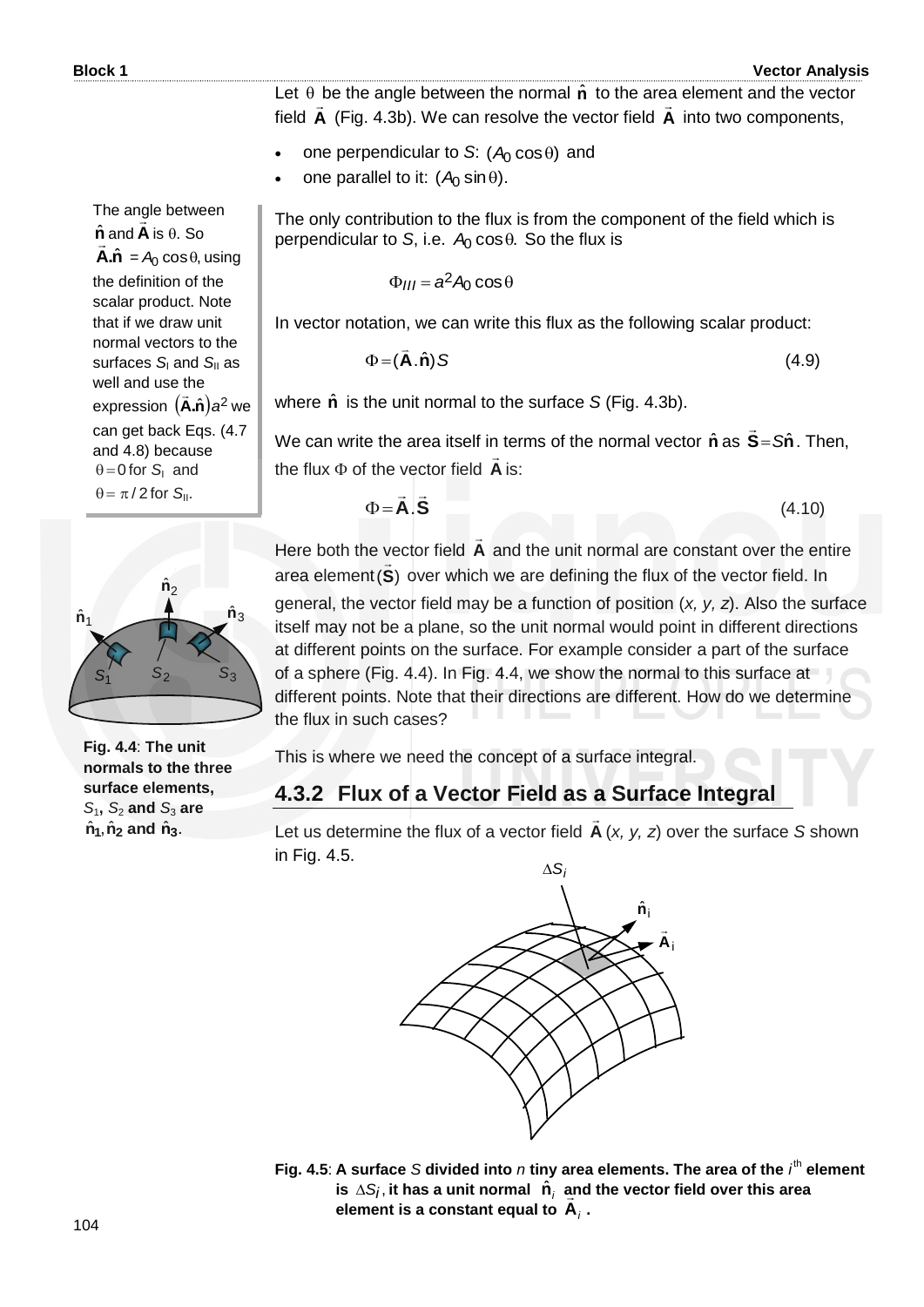We carry out the following steps:

- 1. We divide the surface into *n* tiny elements of area. The  $i^h$  area element is  $\Delta$ **S**<sub>i</sub> = $\Delta$ S<sub>i</sub> $\hat{\mathsf{n}}$ <sub>i</sub> where  $\hat{\mathsf{n}}$ <sub>i</sub> is the unit normal to the surface for the area element ∆ S<sub>i</sub> (Fig 4.5).
- 2. Assume that the vector field over each such area element is a constant **A***i*  $\frac{1}{2}$ .
- 3. The flux through each element of area is  $\Delta \Phi_i = \mathbf{A}_i \cdot \Delta \mathbf{S}_i$ .  $\frac{1}{2}$   $\frac{1}{2}$  $\Delta\Phi_i = \mathbf{A}_i \cdot \Delta$
- 4. The flux through the entire surface is then the sum of the flux through each of these elements of area. It is

$$
\Phi = \vec{A}_1 \cdot \Delta \vec{S}_1 + \vec{A}_2 \cdot \Delta \vec{S}_2 + \dots + \vec{A}_n \cdot \Delta \vec{S}_n = \sum_{i=1}^n \vec{A}_i \cdot \Delta \vec{S}_i
$$
(4.11)

5. In the limit as  $n \rightarrow \infty$ , we can write flux as an integral over the surface S:

$$
\Phi = \lim_{n \to \infty} \sum_{i=1}^{n} \vec{A}_{i} \cdot \Delta \vec{S}_{i} = \iint_{S} \vec{A} \cdot d\vec{S}
$$
 (4.12)

where  $d\tilde{\mathbf{S}} = dS\hat{\mathbf{n}}$  $\overline{a}$ is the infinitesimal element of area on this surface.

If the surface is a closed surface (like that of a sphere), we put a small circle on the sign of the integral and write flux of **A** as

$$
\Phi = \oint_{S} \vec{A} \cdot d\vec{S}
$$
 (4.13)

There are several physical situations in which we need to calculate the flux of a vector field. One of these is the magnetic flux through the coil given by

$$
\Phi_B = \iint\limits_{S} \vec{B} \cdot d\vec{S}.
$$
 (4.14a)

The current *i* flowing through a wire is the flux of the current density ( **J**  $\rightarrow$ ) (see margin remark) vector across a cross-section of the wire, i.e.,

$$
i = \iint\limits_{S} \vec{J} \cdot d\vec{S}
$$
 (4.14b)

where **S**  $\overline{a}$ d<sup>S</sup> is an area element of the cross-section of the wire.

The mass  $(m)$  of fluid flowing out of a volume V is the flux of the vector  $\rho \vec{v}$ across the closed surface  $S$  enclosing  $V$ . Here  $\rho$  is the density of the fluid and **v** its **average flow velocity**.

$$
m = \iint_{S} \rho \vec{v} \cdot d\vec{S}
$$
 (4.15)

Before we actually evaluate surface integrals, we need to know the convention used for choosing the direction of  $\hat{\mathbf{n}}$ . We discuss this point and define the area elements for integration in the following section.

#### **4.3.3 Surface of Integration**

In Fig. 4.6 you see an arbitrary surface of integration with a unit normal  $\hat{\mathbf{n}}$ . Note that **we could have chosen the unit normal** to be pointing downwards from the surface instead of in the upward direction, as shown by  $\hat{\mathbf{n}}'$  in

 $J = n e \vec{v}$ . *j* = ne $\vec{v}$ 

where *n* is the number of electrons per unit volume, *e* is the charge on an electron and **v** is the average drift velocity of an electron.



**Fig. 4.6**: **The unit normal to the surface of integration may point outward from the surface**  like  $\hat{n}$  or in the opposite direction as  $\hat{\mathsf{n}}'$ .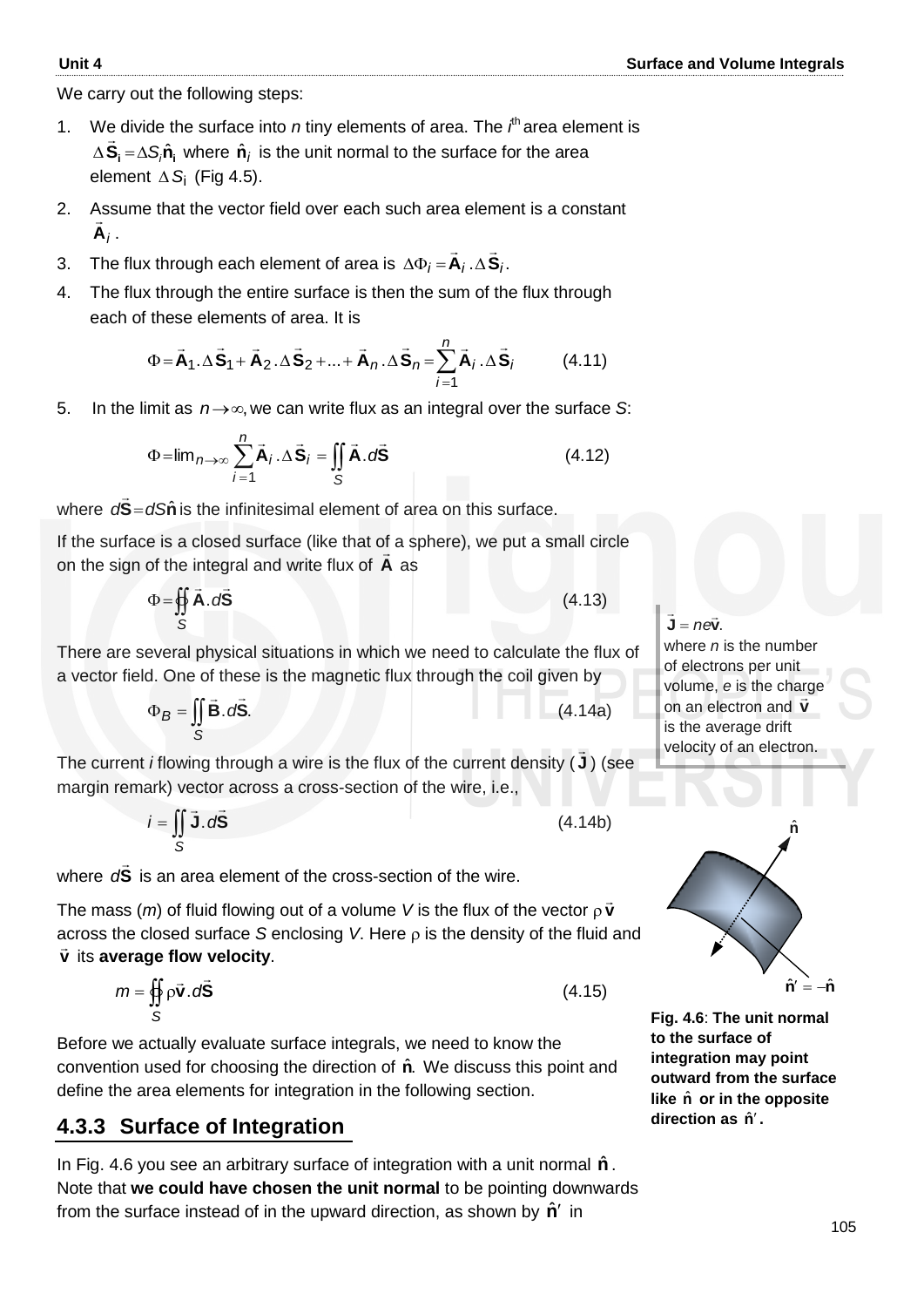#### **Block 1 Vector Analysis**



**Fig. 4.7**: **Direction of the normal vector for a plane surface.**



**Fig. 4.8**: **Outward drawn normal to a closed surface.**



**Fig. 4.9**: **We choose the outer surface of the shell to be the outside and draw the outward normal.**

Fig. 4.6. Obviously this would change the sign of the scalar product between the vector field and the unit normal in the expression for the surface integral in Eq. (4.12). How then do we decide in which direction to choose the unit normal for each area?

Consider a surface *S* enclosed by a closed curve *C* (Fig. 4.7) in a plane. It is an open surface lying on that plane. The direction of the normal depends on the sense in which the perimeter of this surface is traversed. If the right hand fingers are placed in the sense of travel around the perimeter, the positive normal points in the direction indicated by the thumb of the right hand (Fig. 4.7). Suppose the surface shown traversed in the sense,  $x \rightarrow y \rightarrow -x \rightarrow -y \rightarrow +x$ . The positive normal to the surface will be parallel

to the positive z-axis.

If a volume is enclosed by a curved surface, it is called a closed surface (Fig. 4.8). The shell of a whole egg is an example of a closed surface. For such a surface the direction of the normal varies from point to point. However, at any point, the convention is to take the normal to the surface pointing outwards.

We may sometimes come across curved open surfaces. Examples of such surfaces are the shell of a cracked egg or a bowl (Fig. 4.9). In this case one side of the surface is chosen arbitrarily as outside and at any point the direction of the normal is outward. So we come to the general convention that:

The vector  $\hat{n}$  for any curved surface always points outwards from the **surface.** 

In this unit we will study the surface integral over plane surfaces like the surface of a cube or cuboid. Surface integrals over curved surfaces are usually evaluated using non-Cartesian coordinates and this is beyond the scope of this syllabus.

Let us now describe the area element  $dS = dS\hat{n}$  $\overline{a}$  for the surface of a cube or cuboid.

#### **Area elements on the** s**urface of a cube or cuboid**

In Fig. 4.10 we show some typical area elements on the different faces of a cube/cuboid. For example, for an area element on face *S*1, the outward normal is along the negative *z*-axis, so the area element is . *dxdy***k** ˆ



The integral over a closed surface like the surface of a sphere, is indicated by  $\,\,\mathfrak{H}$  . *S*

 **Fig. 4.10**: **Surface area elements on a cube.**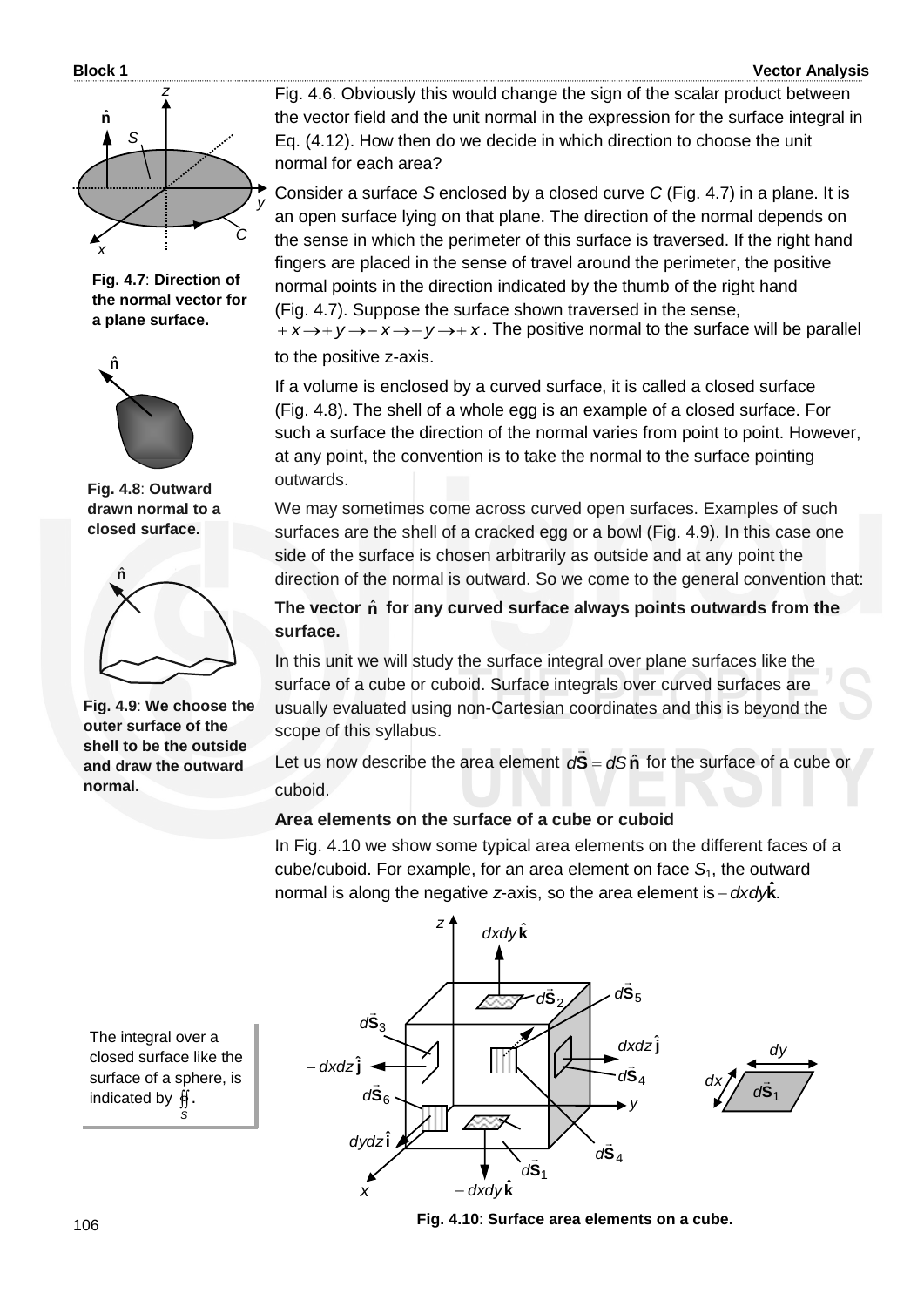You may note that the area element for the face  $\mathcal{S}_6$  is *dydz* $\hat{\mathbf{i}}$  . You may like to write the area elements for the remaining faces. Try the following SAQ:

#### *SAQ 2 -* **Area elements on the surface of a cube/cuboid**

Write down the area element for the faces  $\mathcal{S}_2$ ,  $\mathcal{S}_3$ ,  $\mathcal{S}_4$  and  $\mathcal{S}_5$  of the cuboid in Fig. 4.10.

#### **4.3.4 Evaluation of Surface Integrals**

A surface integral is evaluated as a double integral, over two variables. This means that we must describe both the vector field and the surface in terms of the same variables and then evaluate the double integral. In many problems on surface integrals, the choice of variables can be made by looking at the symmetry of the surface of integration.

Let us understand this by working out a few examples.

### *XAMPLE 4.4* **: SURFACE INTEGRAL OF A VECTOR FIELD OVER A CUBE**

Calculate the surface integral of a vector field  $\vec{A} = 2x\hat{i} + 2x\hat{j} - yz\hat{k}$  $\overline{a}$ over the surface of a unit cube occupying the space  $0 \le x \le 1$ ;  $0 \le y \le 1$ ;  $0 \le z \le 1$ .

**SOLUTION**  You have learnt about the area elements for each face of a cube in Sec. 4.3.3. Integrating **A** over the surface of the cube means that we have to integrate over each face of the cube. So

$$
\oiint_{S} \vec{A} \cdot d\vec{S} = \iint_{S_1} \vec{A} \cdot d\vec{S}_1 + \iint_{S_2} \vec{A} \cdot d\vec{S}_2 + \iint_{S_3} \vec{A} \cdot d\vec{S}_3 + \iint_{S_4} \vec{A} \cdot d\vec{S}_4 + \iint_{S_5} \vec{A} \cdot d\vec{S}_5 + \iint_{S_6} \vec{A} \cdot d\vec{S}_6
$$
\n(i)

Now let us integrate **A**  $\Rightarrow$ over the surface  $S_1$  which is on the plane  $z = 0$ (Fig. 4.11):

(Fig. 4.11):  
\n
$$
I_{1} = \iint_{S_{1}} \vec{A} \cdot d\vec{S}_{1} = \iint_{S_{1}} [2xz\hat{i} + 2xz\hat{j} - yz\hat{k}] \cdot [- dx dy\hat{k}] = \iint_{S_{1}} yz dx dy = 0 \ (\because z = 0) \ \ (ii)
$$

We next integrate **A**  $\overline{a}$ over the surface *S*2 which is on the plane *z* = 1:

$$
I = \iint_{S_1} \vec{A} \cdot d\vec{S}_1 = \iint_{S_1} [2xz\hat{i} + 2xz\hat{j} - yz\hat{k}] \cdot [- dx dy\hat{k}] = \iint_{S_1} yz dx dy = 0 \quad (\because z = 0) \quad \text{(ii)}
$$
\n
$$
V = \text{next integrate } \vec{A} \text{ over the surface } S_2 \text{ which is on the plane } z = 1:
$$
\n
$$
I_2 = \iint_{S_2} \vec{A} \cdot d\vec{S}_2 = \iint_{S_2} [2xz\hat{i} + 2xz\hat{j} - yz\hat{k}] \cdot [dx dy\hat{k}] = - \iint_{S_2} yz dx dy = - \iint_{S_2} ydx dy
$$
\n
$$
(\because z = 1) \qquad \text{Fig. 4.1}
$$

We can evaluate this as a double integral on a rectangular region S<sub>2</sub> using Eq. (4.7) with the following limits on *x* and *y* to define the region *S*2 :

$$
0 \leq x \leq 1; \ 0 \leq y \leq 1 \tag{iv}
$$

$$
I_2 = -\iint_{S_2} y \, dx \, dy = -\left[ \int_0^1 dx \right] \left[ \int_0^1 y \, dy \right] = -[x]_0^1 \left[ \frac{y^2}{2} \right]_0^1 = -\frac{1}{2} \tag{V}
$$

#### In many problems of surface integration, non-Cartesian coordinates are used for convenience. The choice of coordinate system is decided by the symmetry of the physical system.

## **NOTE**

The LHS of Eq. (i) is an integral over the entire surface whereas each integral on the RHS is on a plane, a face of the cube.



**Fig. 4.11**: **Unit cube of Example 10.1 with the**   $surtaces S<sub>1</sub>, S<sub>2</sub>, S<sub>3</sub> and$ *S*4 **marked. These correspond to the planes**  $z = 0$ ,  $z = 1$ ,  $y = 0$ and  $y = 1$  respectively.

(iii)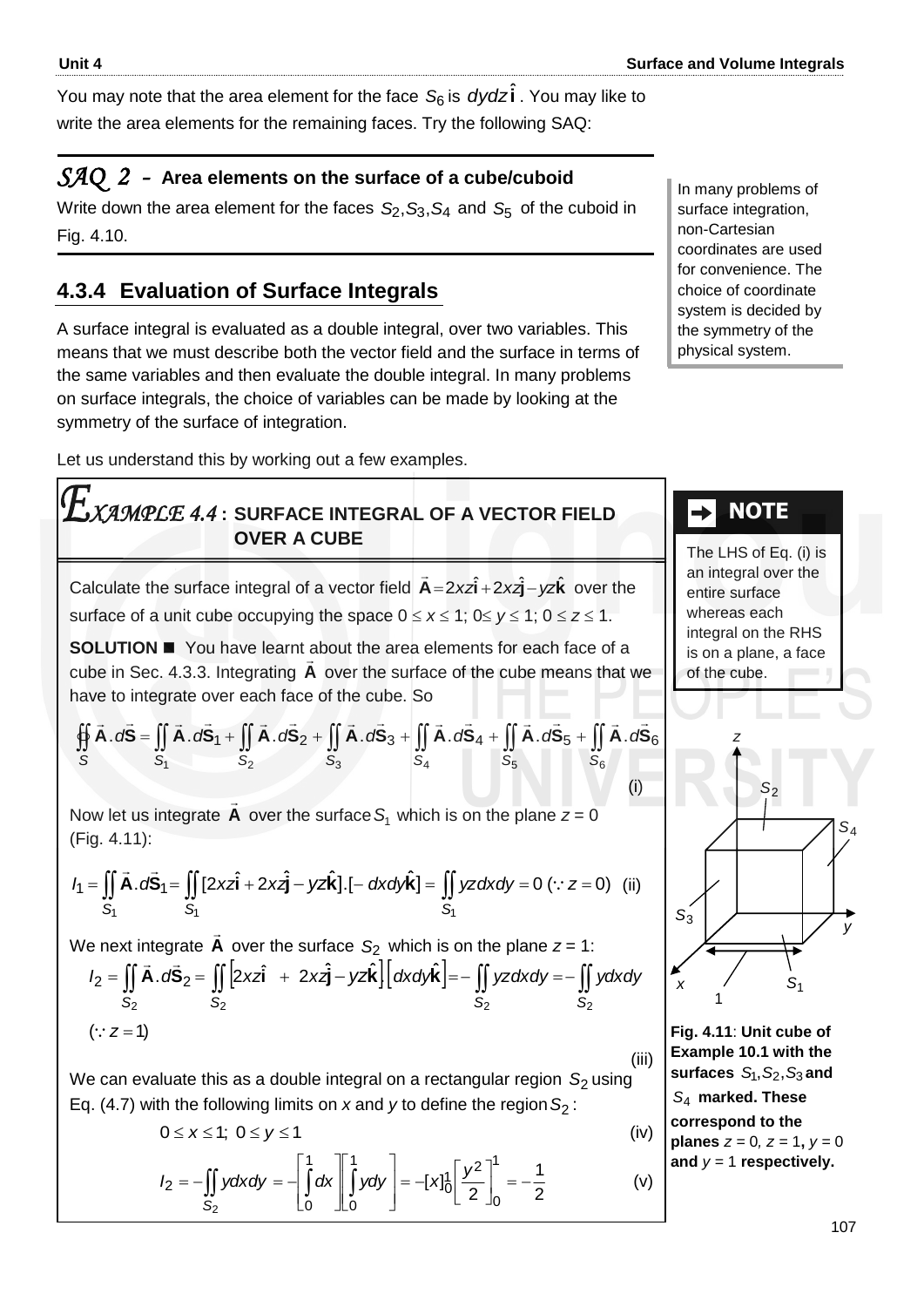Similarly, for the surface  $S_3$  ( $0 \le x \le 1; 0 \le z \le 1$ ) is on the plane  $y = 0$ , we have

| Vector Anni                                                                                                                                                                                  |
|----------------------------------------------------------------------------------------------------------------------------------------------------------------------------------------------|
| Similarly, for the surface $S_3$ ( $0 \le x \le 1$ ; $0 \le z \le 1$ ) is on the plane $y = 0$ , we                                                                                          |
| $I_3 = \iint_{S_3} \vec{A} \cdot d\vec{S}_3 = \iint_{S_3} \left[ 2x\vec{a} + 2x\vec{a} - y\vec{a} \vec{k} \right] \left[ -\frac{dx}{a\vec{a}} \right] = -\iint_{S_3} 2xz \, dx \, dz$ (vi)\n |

Evaluating this as a double integral we can write:

$$
I_3 = -2 \iint\limits_{S_3} xz dx dz = -2 \left[ \int\limits_0^1 x dx \right] \left[ \int\limits_0^1 z dz \right] = -2 \left[ \frac{x^2}{x} \right] \left[ \frac{z^2}{2} \right]_0^1 = -\frac{1}{2}
$$
 (vii)

You may like to work out for yourself the values of the integral of *A* over the faces  $S_4$ ,  $S_5$  and  $S_6$  of the cube (SAQ 3a). You will see that

$$
I_4 = \iint\limits_{S_4} \vec{A} \cdot d\vec{S}_4 = \frac{1}{2}
$$
 (viii)

$$
I_5 = \iint\limits_{S_5} \vec{A} \cdot d\vec{S}_5 = 0
$$
 (ix)

and

$$
I_6 = \iint\limits_{S_6} \vec{A} \cdot d\vec{S}_6 = 1
$$
 (x)

The total flux of A through the surface of the cube is found by substituting the surface integral corresponding to each surface in Eq. (i) from Eqs.(iii),(v),(vii), (viii),(ix) and (x) to get:

$$
\iint_{S} \vec{A} \cdot d\vec{S} = 0 - \frac{1}{2} - \frac{1}{2} + \frac{1}{2} + 0 + 1 = \frac{1}{2}
$$

#### *SAQ 3 -* **Surface integral**

- a) Calculate the integrals  $I_4$ ,  $I_5$  and  $I_6$  from Example 4.4.
- b) Calculate the surface integral  $\iint \vec{r} \cdot d\vec{S}$  where  $\vec{r} = x\hat{i} + y\hat{j} + z\hat{k}$  and *S* is the *S*

surface of a disc of radius 2 units, lying in the plane  $z = 5$ , defined by

 $x^2 + y^2 \le 4$ ; z=5



**Fig. 4.12**: **Angle in a plane.**

#### **4.3.5 Solid Angle**

We now explain the concept of a *solid angle* which will be used in the next block. You are familiar with an angle in a plane. You know that in twodimensions, it is the angle between two straight lines, say *AO* and *BO*, that intersect at a point *O* (Fig. 4.12). It is measured in the plane of the same lines and defined as

$$
\theta = \frac{s}{r}
$$
 (in rad)

where *s* is the arc length of a circle of radius *r* passing through *A* and *B*. A solid angle is a three-dimensional analogue of the two-dimensional angle. Let us define it.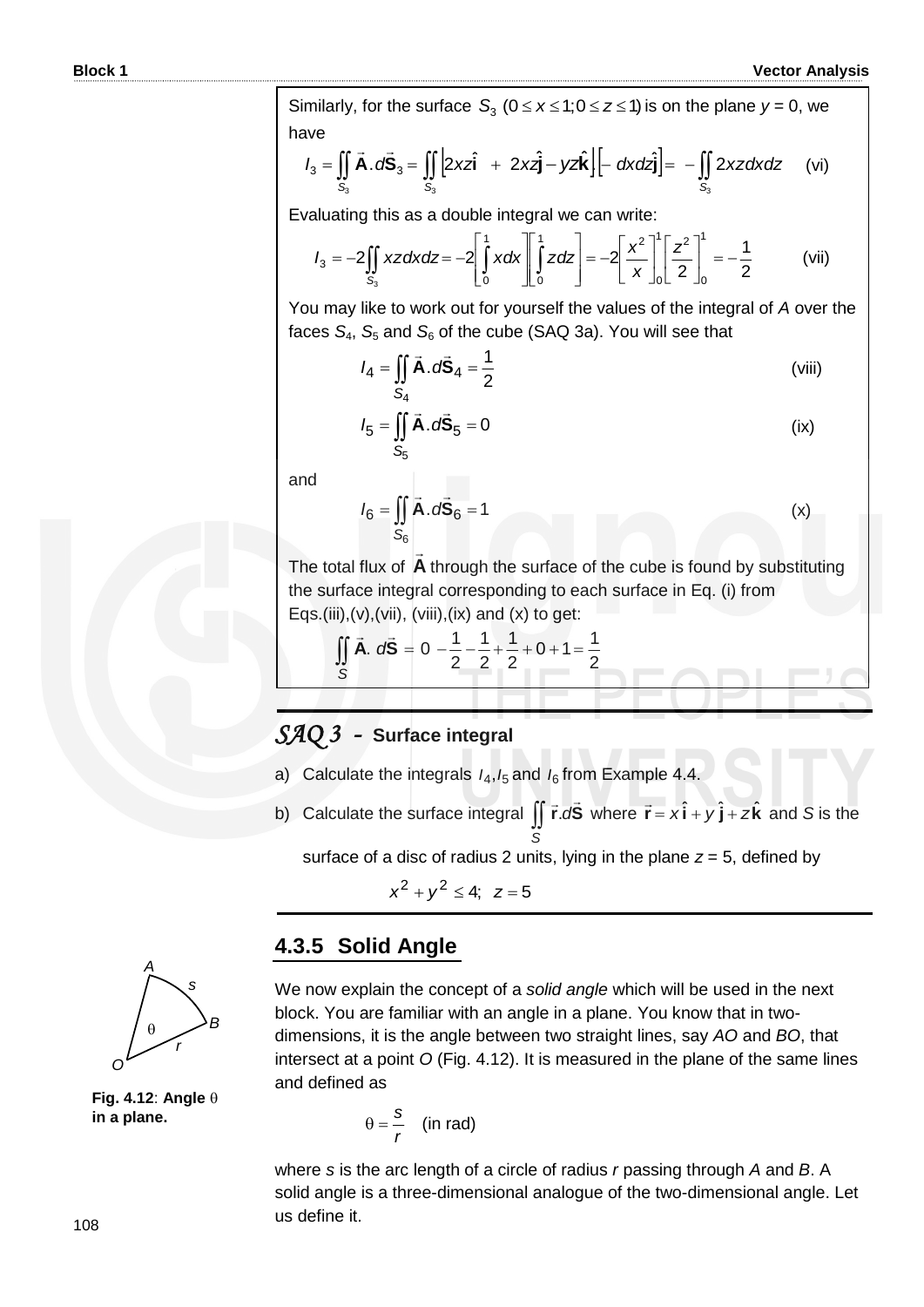Consider an arbitrary differential area element **S** ...<br>= *d* of a surface at a distance *r*  from a point *P* to the surface element. Let **r** ˆ denote the unit vector **from** the point  $P$  to the area element (Fig. 4.13). Then, by definition, the solid angle  $d\Omega$ subtended by the surface area element **S**  $\frac{1}{2}$ *d***S** at the point *P* is given by

$$
d\Omega = \frac{d\vec{S}.\hat{r}}{r^2} = \frac{dS\cos\theta}{r^2}
$$
 (4.16)

where  $\theta$  is the angle between the normal to the surface element and  $\hat{r}$ . The unit of solid angle is the *steradian* which is dimensionless.

The net solid angle subtended by the entire surface *S* is given by the surface integral:

$$
\iint_{S} d\Omega = \iint_{S} \frac{\hat{\mathbf{r}} \cdot d\vec{\mathbf{S}}}{r^2}
$$
\n(4.17)

The solid angle of a closed surface is an important special case that we will use in Unit 6 of Block 2.

The net solid angle subtended by a closed surface *S* surrounding a point is given by

$$
\Omega = \oint_{\mathcal{S}} \frac{\hat{\mathbf{r}} \cdot d\vec{\mathbf{S}}}{r^2} = 4\pi
$$
 (4.18)

Note that for a closed surface, the vector **S**  $\overline{a}$ d<sup>S</sup> is always taken as the normal to the surface pointing *outwards*. The proof of Eq. (4.18) is beyond the scope of this course.

So, the net solid angle subtended by a closed surface of any shape, on a point enclosed by it, is  $4\pi$  steradians.

You may now work out the following SAQ.

### *SAQ 4 -* **Surface integral on the surface of a sphere**

Evaluate (i) 
$$
\oiint_S \hat{\mathbf{r}} \cdot d\vec{\mathbf{S}}
$$
 and (ii)  $\oiint_S \frac{\hat{\mathbf{r}} \cdot d\vec{\mathbf{S}}}{r^2}$  where *S* is a sphere of radius *R*.

Integral theorems allow you to transform one type of integral into another. We now study the Stokes theorem which allows us to transform surface integrals into line integrals, and conversely, line integrals into surface integrals.

# **4.4 STOKES' THEOREM**

Stokes' theorem states that: **'The integral of the curl of a vector field over a surface** *S* **is equal to the line inetgral of the vector field over the closed path** *C* **bounding** *S.* It is expressed mathematically as



**Fig. 4.13**: **The solid**  angle  $d\Omega$  subtended **by an area element S** *d* **at a point** *O***.**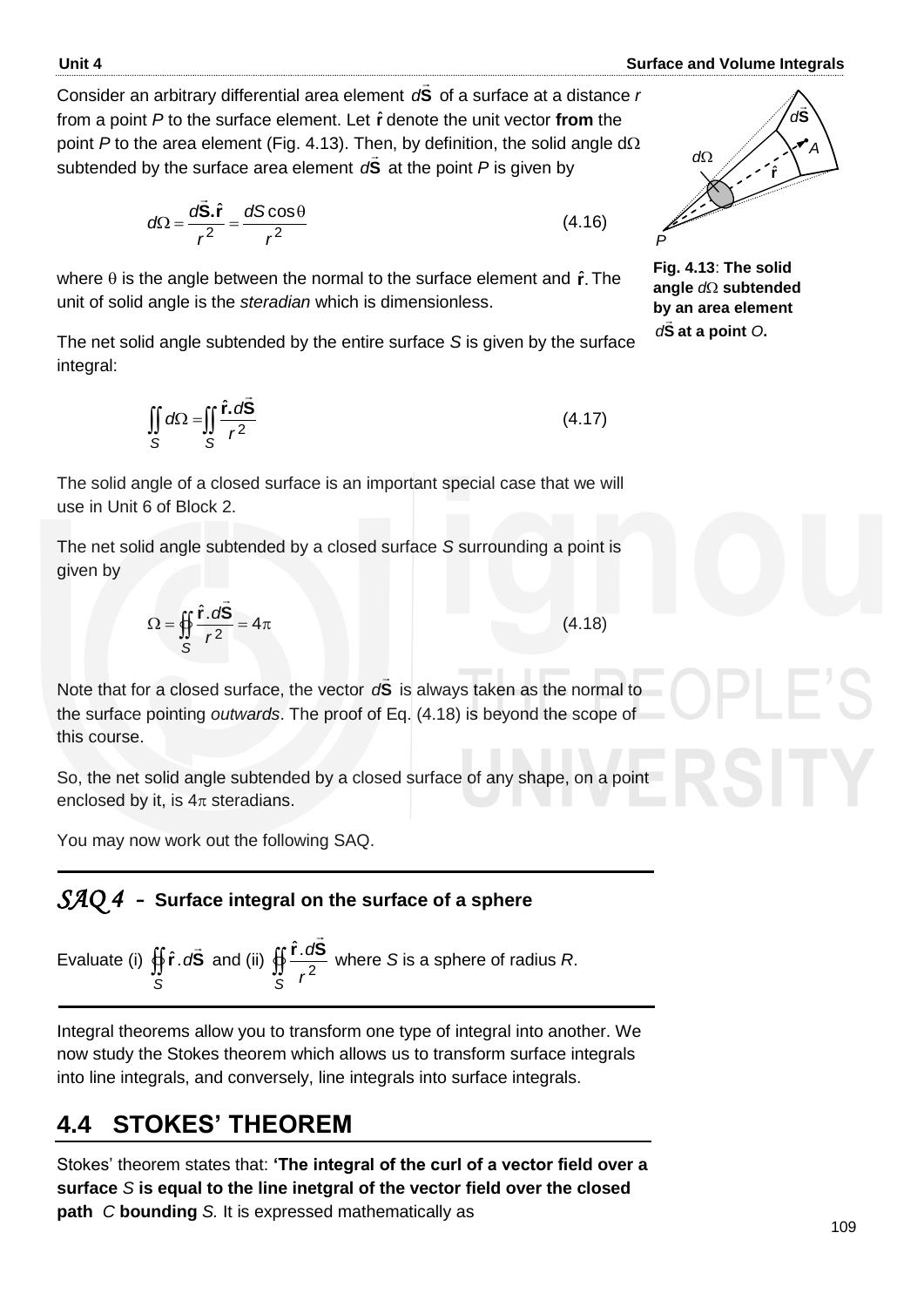$$
\oint_{C} \vec{A} \cdot d\vec{l} = \iint_{S} (\vec{\nabla} \times \vec{A}) \cdot d\vec{S}
$$
\n(4.19)

(i)







Let us now use Stokes' theorem to evaluate an integral.



**Fig. 4.15**: **The contour** *C* **and surface** *S* **for Example 4.5.**

### *XAMPLE 4.5* **: EVALUATION OF LINE INTEGRAL USING THE STOKES' THEOREM**

Verify Stokes' theorem for the vector field  $\vec{F} = y\hat{i} + z\hat{j} + x\hat{k}$  $\overline{a}$ over the closed contour *C* enclosing the plane surface *S* shown in the Fig. 4.15. Here *AB* is the arc of the circle of radius 2 with its centre at the origin.

**SOLUTION T**o verify Stokes' theorem we must show:

$$
\oint_{C} (y\hat{\mathbf{i}} + z\hat{\mathbf{j}} + x\hat{\mathbf{k}}).d\vec{\mathbf{l}} = \iint_{S} \left[ \vec{\nabla} \times (y\hat{\mathbf{i}} + z\hat{\mathbf{j}} + x\hat{\mathbf{k}}) \right].d\vec{S}
$$

*C* is the closed contour *OAB* which encloses the quarter circle in the *yz* plane. The radius of the circle is 2 units. Let us first integrate the line integral on the LHS of Eq. (i). The contour C is made up of  $C_1$ ,  $C_2$  and  $C_3$ ,  $C_1$  is the straight line OA along the y-axis,  $C_2$  is the arc AB of the circle and  $C_3$  is the straight line *BO* along the *z*-axis. Then

$$
I_1 = \oint_{C_1} (y\hat{\mathbf{i}} + z\hat{\mathbf{j}} + x\hat{\mathbf{k}}) \cdot d\vec{\mathbf{l}} + \oint_{C_2} (y\hat{\mathbf{i}} + z\hat{\mathbf{j}} + x\hat{\mathbf{k}}) \cdot d\vec{\mathbf{l}} + \oint_{C_3} (y\hat{\mathbf{i}} + z\hat{\mathbf{j}} + x\hat{\mathbf{k}}) \cdot d\vec{\mathbf{l}} \tag{ii}
$$

We first evaluate the first and third integrals on the RHS of Eq. (ii). Using Eq. (3.19a), we can write

$$
\int_{C_1} (y\hat{\mathbf{i}} + z\hat{\mathbf{j}} + x\hat{\mathbf{k}}) \cdot d\vec{\mathbf{l}} = \int_{C_1} (ydx + zdy + xdz) = \int_0^2 zdy \quad (\because dx = dz = 0 \text{ along OA})
$$
\n
$$
= 0 \quad (\because z = 0 \text{ along OA}) \tag{iii}
$$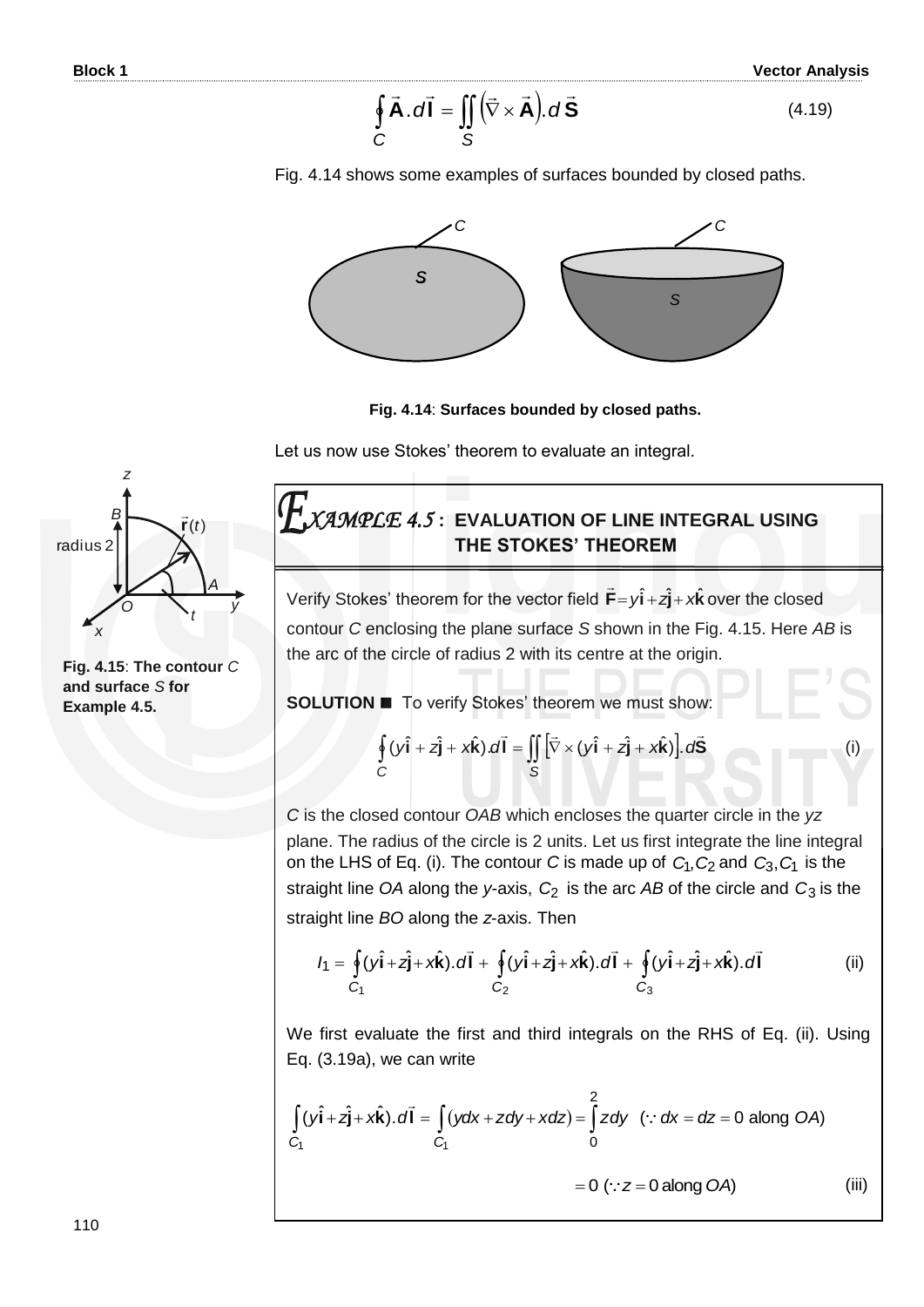and

$$
\int_{C_3} (y\hat{\mathbf{i}} + z\hat{\mathbf{j}} + x\hat{\mathbf{k}}) \cdot d\vec{\mathbf{l}} = \int_{C_3} (ydx + zdy + xdz) = \int_{2}^{0} xdz \quad (\because dx = dy = 0 \text{ along } BO)
$$
  
= 0 ( $\because x = 0 \text{ along } BO$ ) (iv)

To evaluate the line integral along *C*2, we parametrize the curve *AB* as follows:

$$
\vec{r}(t) = 2\cos t \hat{j} + 2\sin t \hat{k}
$$
;  $x(t) = 0$ ,  $y(t) = 2\cos t$ ,  $z(t) = 2\sin t$ ;  $0 \le t \le \pi/2$ 

$$
\therefore \vec{F} = y\hat{i} + z\hat{j} + x\hat{k} = 2\cos t\hat{i} + 2\sin t\hat{j}; \quad \frac{d\vec{r}(t)}{dt} = -2\sin t\hat{j} + 2\cos t\hat{k}
$$
 (vi)

Using Eq. (vi) in Eq. (3.28) for the line integral we get (see also margin remark):

$$
\int_{C_2} (y\hat{\mathbf{i}} + z\hat{\mathbf{j}} + x\hat{\mathbf{k}}) \cdot d\vec{\mathbf{l}} = \int_{t=0}^{\pi/2} (2\cos t \hat{\mathbf{i}} + 2\sin t \hat{\mathbf{j}}) \cdot (-2\sin t \hat{\mathbf{j}} + 2\cos t \hat{\mathbf{k}}) dt
$$

$$
= \int_{t=0}^{\pi/2} (-4\sin^2 t) dt = -\pi
$$
(vii)

Adding up the contributions from each segment, the line integral over *OAB* is found by substituting the results of Eqs. (iii), (iv) and (vii) in Eq. (ii):

$$
I_1 = 0 - \pi + 0 = -\pi
$$

We next evaluate the surface integral in the RHS of Eq. (i). We first calculate the curl of the vector field (see margin remark):

 $\vec{\nabla} \times \vec{\mathbf{F}} = -\hat{\mathbf{i}} - \hat{\mathbf{j}} - \hat{\mathbf{k}}$ 

Note that the surface *S* is a plane surface on the *yz* plane. If we curl the fingers of our right hand around the contour in the direction of the contour, the normal to the surface is along the positive *x*-direction. We can consider the element of area on the *yz* plane to be:

$$
d\vec{S} = dydz\hat{i}
$$
 (x)

Then

$$
I_2 = \iint_S \text{curl}(\hat{y}\hat{\mathbf{i}} + \hat{z}\hat{\mathbf{j}} + x\hat{\mathbf{k}}).\,d\vec{S} = \iint_S (-\hat{\mathbf{i}} - \hat{\mathbf{j}} - \hat{\mathbf{k}}).(\text{dydz }\hat{\mathbf{i}}) = -\iint_S \text{dydz} \qquad \text{(xi)}
$$

Using the area property of the double integral we can see that:

$$
\iint_{S} dydz = \text{Area of } S = \frac{1}{4} (\text{Area of circle of radius 2}) = \pi
$$

Therefore, the integral of Eq. (xi) is just

$$
I_2=-\pi
$$

The line integral of Eq. (viii) and the surface integral of Eq. (xii) both give us the same result, thereby, verifying Stokes' theorem.

$$
\int_{0}^{\pi/2} \sin 2t \, dt
$$
\n  
\n
$$
= \int_{0}^{\pi/2} \frac{(1 - \cos 2t)}{2} \, dt
$$
\n  
\n
$$
= \frac{1}{2} \int_{0}^{\pi/2} dt - \frac{1}{2} \int_{0}^{\pi/2} \cos 2t \, dt
$$
\n  
\n
$$
= \frac{1}{2} [t]_{0}^{\pi/2} - \frac{1}{2} [\sin 2t]_{0}^{\pi/2}
$$
\n  
\n
$$
= \pi/4
$$

(v)

(viii)

(ix)

(xii)

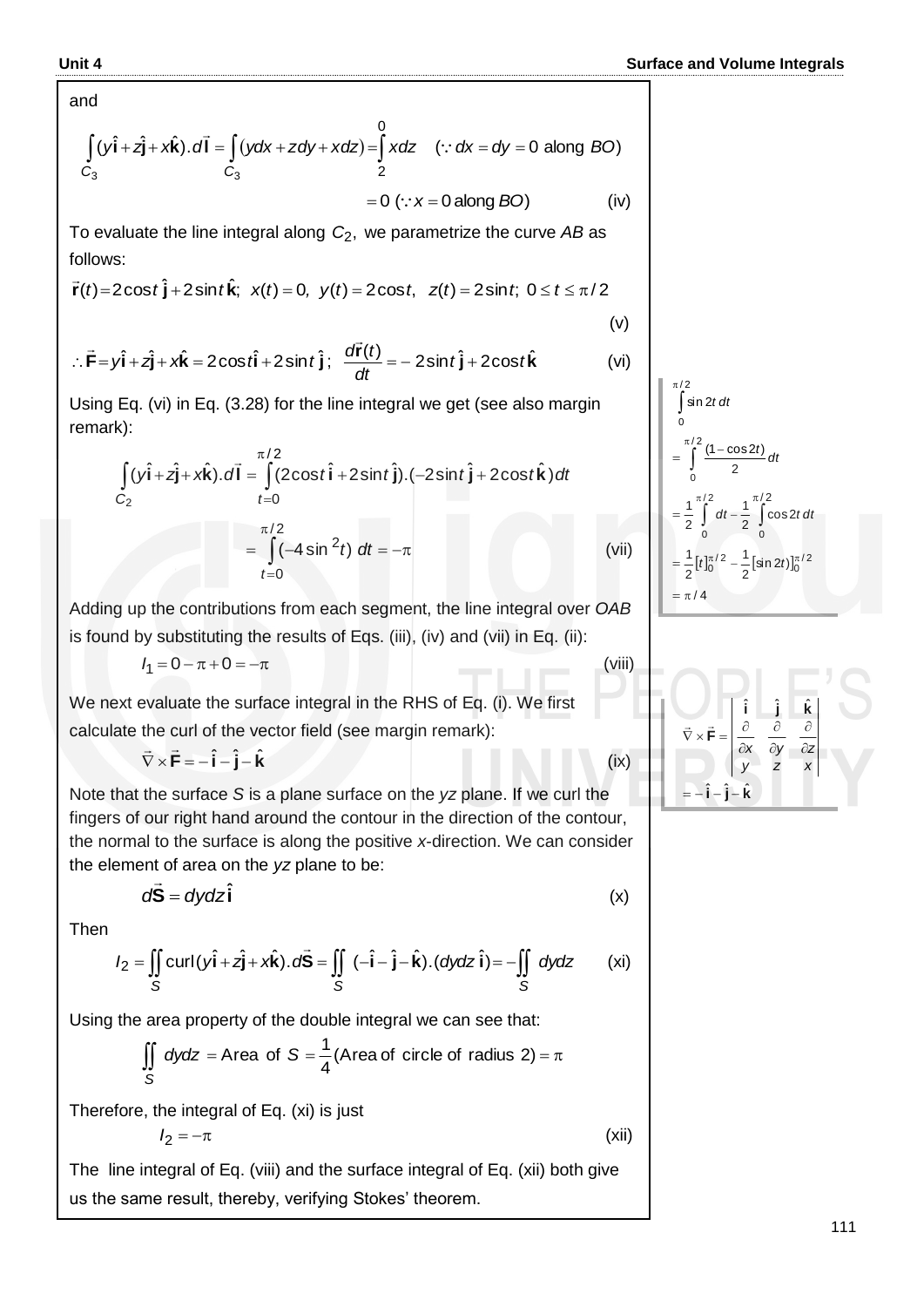You may now like to work out an SAQ on solving integrals using Stokes' theorem.



**Fig. 4.16**: **Figure for SAQ 5.**

#### *SAQ 5 -* **Evaluation of line integral using Stokes' theorem**

Using Stokes' theorem, evaluate **∮A**.dl *C*  $\overline{z}$   $\overline{z}$ .dl around the closed curve C shown in

Fig. 4.16 given that:

 $\vec{A} = (x - y)\hat{i} + (x + y)\hat{j}$  $\overline{a}$ 

#### **4.4.1 Applications of Stokes' Theorem**

We shall now discuss an application of this theorem. The direct evaluation of  $\nabla \times \mathbf{B}$  where **B** is magnetic field due to a current carrying conductor is quite tedious. To obtain  $\nabla \times \mathbf{B}$ ,  $\nabla \times \mathbf{B}$ , we shall use Stokes' theorem and the circuital form of Ampere's law,



$$
\oint_C \vec{\mathbf{B}} \cdot d\vec{l} = \mu_0 i
$$
\n(4.20)

where *C* is any closed path that is linked with the current *i* (Fig. 4.17). For a path like C', which is not linked with the current, we have

> $\oint$ **B**  $d$ **l** = 0 *C*  $\frac{1}{2}$   $\frac{1}{2}$

Now, our task is to calculate  $\nabla \times \mathbf{B}$ .  $\frac{1}{2}$   $\frac{1}{2}$  $\nabla \times \mathbf{B}$ . From Stokes' theorem we get:

**Fig. 4.17**

$$
\oint_C \vec{B} \cdot d\vec{l} = \iint_S (\vec{\nabla} \times \vec{B}) \cdot d\vec{S}
$$
 (4.21)

where *S* is enclosed by *C*.

Recall that in Eq. (4.14b) we have defined current in terms of the current density **J** as:

$$
I = \iint\limits_{S} \vec{J} \cdot d\vec{S}
$$
 (4.22)

Hence, from Eqs. (4.20), (4.21) and (4.22), we get  
\n
$$
\iint_{S} (\vec{\nabla} \times \vec{\mathbf{B}}) \cdot d\vec{\mathbf{S}} = \iint_{S} \mu_0 \vec{\mathbf{J}} \cdot d\vec{\mathbf{S}}
$$
\n(4.23)

or

$$
\iint_{S} (\vec{\nabla} \times \vec{\mathbf{B}} - \mu_0 \vec{\mathbf{J}}) \, d\vec{\mathbf{S}} = 0 \tag{4.24}
$$

Since *d* **S**  $\overline{\phantom{a}}$ is arbitrary, the integrand must be zero. Therefore,

$$
\vec{\nabla} \times \vec{\mathbf{B}} = \mu_0 \vec{\mathbf{J}} \tag{4.25}
$$

Thus we see that **B** has a non-vanishing curl.

You have learnt in your Mechanics Course (BPHCT-131) that the curl of a conservative force field is zero. We can prove the same result using Stokes' theorem. You can work this out yourself in the following SAQ.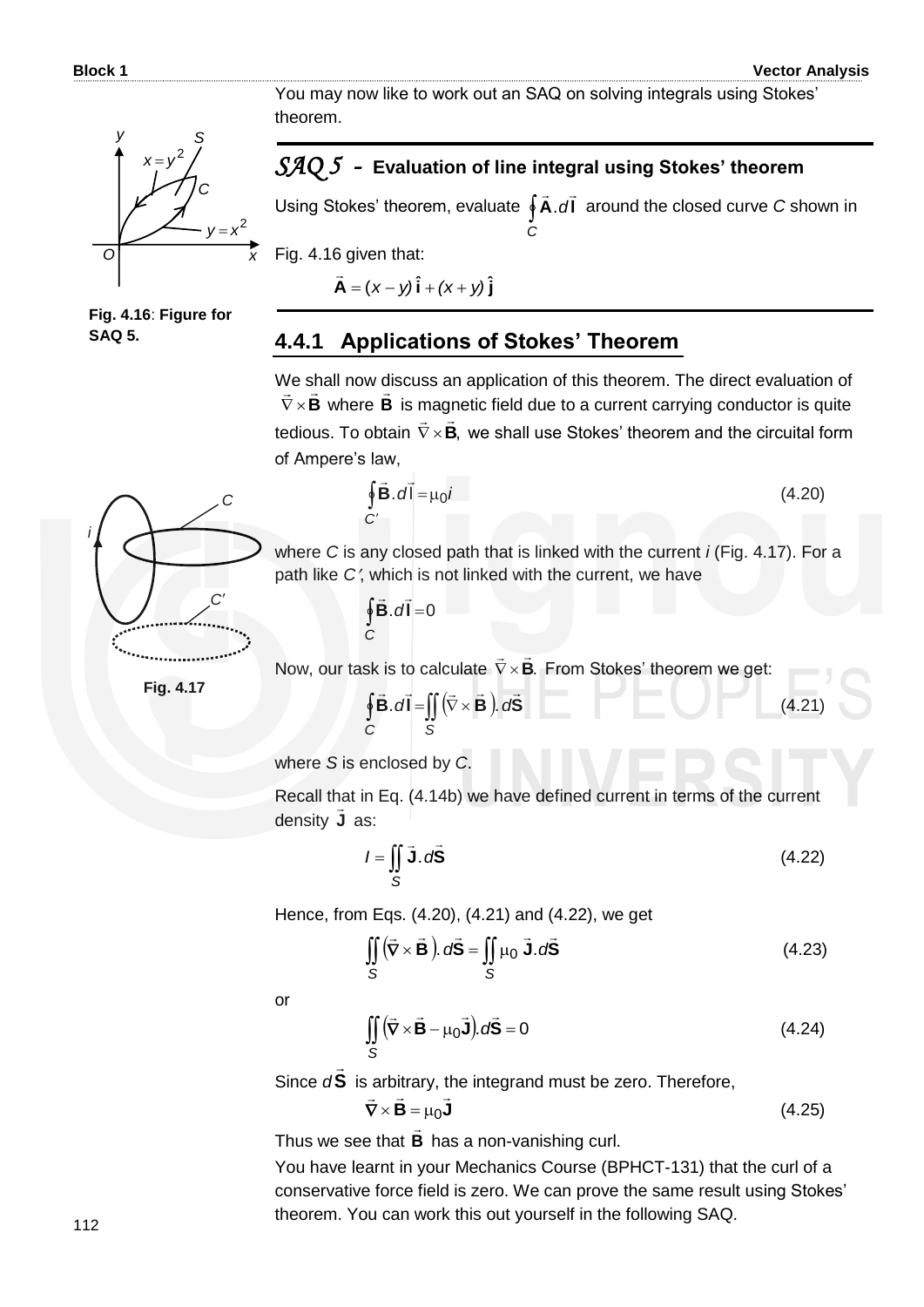#### *SAQ 6 -* **Application of Stokes' theorem**

Using Stokes' theorem, prove that curl of a conservative force field is zero everywhere.

So far you have learnt how to evaluate double integrals and surface integrals, which involve successive integrations over two variables. Next we study volume integrals (also called triple integrals) which involve successive integrations over three variables.

# **4.5 VOLUME INTEGRALS**

Let us first define volume (also known as triple integrals) integrals, where we integrate a function of three variables,  $f(x, y, z)$  over a closed volume  $\Omega$  in

the Cartesian coordinate system. The method we follow is similar as for defining a double integral.

### **4.5.1 Volume Integral of the Function** *f* (*x*, *y*, *z*)

Like the double integral, the triple or volume integral is also defined as the limit of a sum. Let us see how this is done.

- 1. We first partition the three dimensional volume  $\Omega$  into *n* parts by drawing planes parallel to the three coordinate planes. As a result, the volume  $\Omega$ is filled with boxes, which we now number from 1 to *n*. Each box has a volume  $\Delta V_i = \Delta x_i \Delta y_i \Delta z_i$ .
- 2. We choose a point  $(x_{i_j}, y_{i}, z_{i})$  in each of these boxes and define a sum of the form:

$$
S_n = \sum_{i=1}^n f(x_i, y_i, z_i) \Delta V_i
$$
 (4.26)

3. As *n* increases, the volume of the boxes becomes smaller and smaller. The volume integral of the function 
$$
f(x, y, z)
$$
 over the region  $\Omega$  is defined as the limit of the sum  $S_n$  in the limit  $n \rightarrow \infty$ .

The volume integral of a function  $f(x, y, z)$  over a closed bounded region  $\Omega$  is defined by the expression:

The volume integral of a function 
$$
f(x, y, z)
$$
 over a closed bounded region  
\n
$$
\lim_{n \to \infty} \sum_{i=1}^{n} f(x_i, y_i, z_i) \Delta V_i = \iiint_{\Omega} f(x, y, z) dV = \iiint_{\Omega} f(x, y, z) dx dy dz
$$
 (4.27)

You have seen before that the integral of the function of a single variable with respect to that variable represents an area, and a double integral of a function of two variables represents the volume under a surface. What, then, is a volume integral? We can say that it represents a summation in a hypothetical  $4<sup>th</sup>$  dimension.

Let us try to understand this point with an example. Imagine a balloon that is being inflated. We define the surface of the balloon with the help of an equation  $z = f(x, y)$ . However since the size of the balloon is changing with time, each of these variables is also a function of time *t*. If we integrate with respect to *x* and *y*, we get the volume of the balloon as a function of *t*. If we put in a value of *t* we will get the value of the volume of the balloon at that instant of time. However, now we can perform the integration over *t* to sum up the volume over the entire process of inflation that would be the volume integral.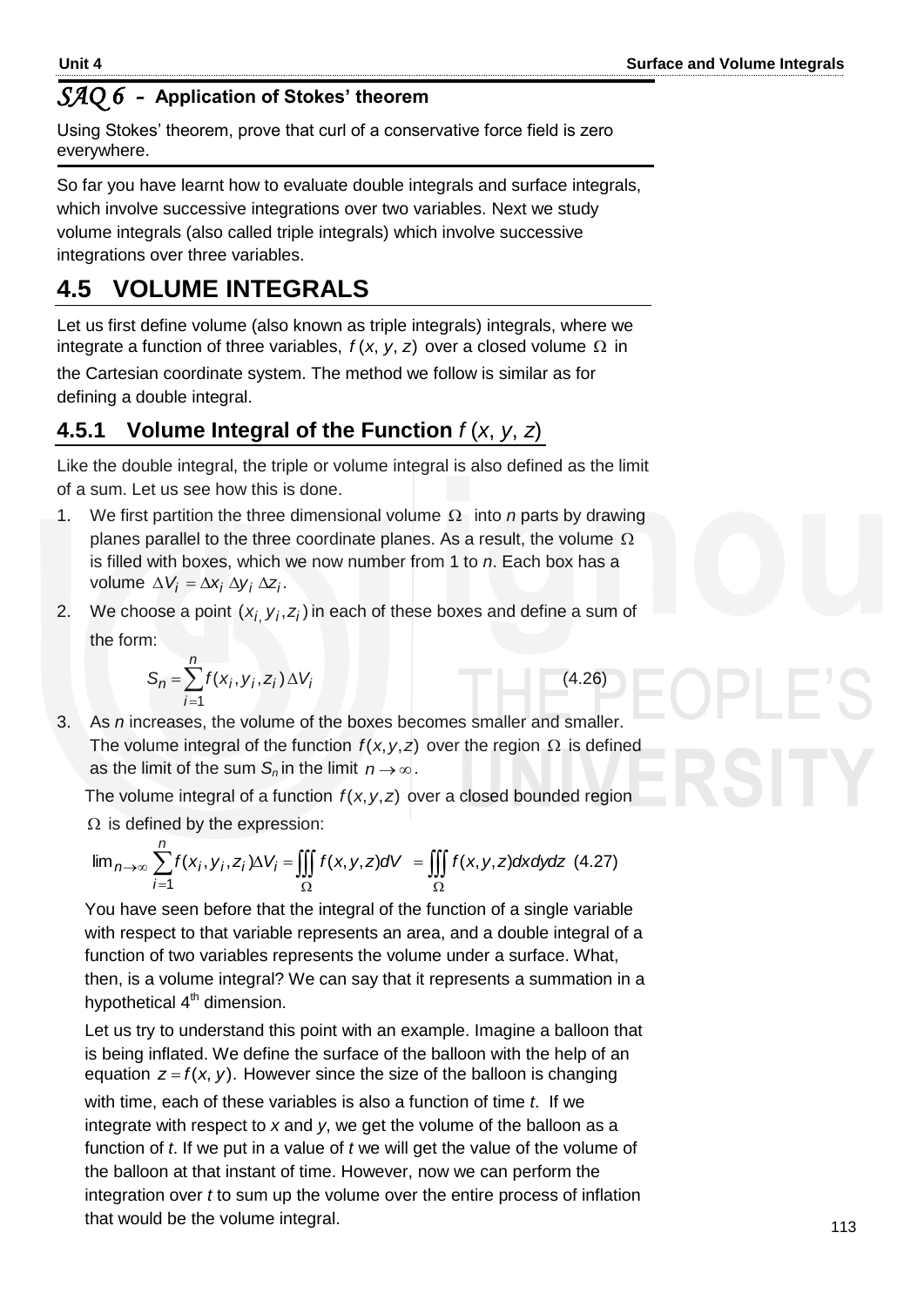We now write down the properties of the volume integral, which are quite similar to the properties of a double integral.

#### **4.5.2 Properties of the Volume Integral**

For any two functions  $f(x, y, z)$  and  $g(x, y, z)$  defined over the three dimensional region  $\Omega$ , the volume integral has the following properties:

#### **Linearity:**

$$
\iiint_{\Omega} \left[ \alpha f(x, y, z) + \beta g(x, y, z) \right] dxdydz = \alpha \iiint_{\Omega} f(x, y, z) dxdydz + \beta \iiint_{\Omega} f(x, y, z) dxdydz
$$
\n(4.28)

where  $\alpha$  and  $\beta$  are constants.

#### **Additivity:**

If the region  $\Omega$  can be broken up into several non-overlapping regions  $\Omega_1, \Omega_2, ..., \Omega_n$ , we can write:

$$
\iiint_{\Omega} f(x, y, z) dx dy dz
$$
\n
$$
= \iiint_{\Omega_1} f(x, y, z) dx dy dz + \iiint_{\Omega_2} f(x, y, z) dx dy dz + .... + \iiint_{\Omega_n} f(x, y, z) dx dy dz
$$
\n(4.29)

#### **Volume Property:**

If the function  $f(x, y, z) = 1$ , then the volume integral over the region  $\Omega$  gives the volume of  $\Omega$ :

$$
\iiint_{\Omega} [1] dxdydz = \text{Volume of the region } \Omega \tag{4.30}
$$

 $v_2(x, y)$ *y A z x*  $v_1(x, y)$ 

**Fig. 4.18**: **Limits of integration on the variable** *z* **in the region**  $\Omega$ .

Let us now see how a volume integral may be evaluated by iterated integration.

### **4.5.3 Evaluation of a Volume Integral**

In evaluating the volume integrals we will once again perform **iterated integration**. In evaluating a double integral, where we integrate with respect to two variables, we perform a two-fold iterated integration. This, as you have seen in Sec. A2.2 of Appendix A2, can be carried out in two different ways depending on the order in which the integration over the two variables is carried out. Here we have three variables, so we carry out three-fold iterated integrations. However, in this case there are six possible ways of carrying out the repeated integral. If  $f(x, y, z)$  is continuous, all the six iterated integrals are equal.

Let us consider the solid region  $\Omega$  bounded below by the surface  $z = v_1(x, y)$ , and above by the surface  $z = v_2(x, y)$ , as shown in Fig. 4.18. The projection of the solid onto the *xy* plane is the region *A* (Fig. 4.18). We assume that the functions  $v_1(x, y)$  and  $v_2(x, y)$  are continuous in the region A. Then, for a function  $f(x, y, z)$  continuous in the solid region  $\Omega$ , we can write.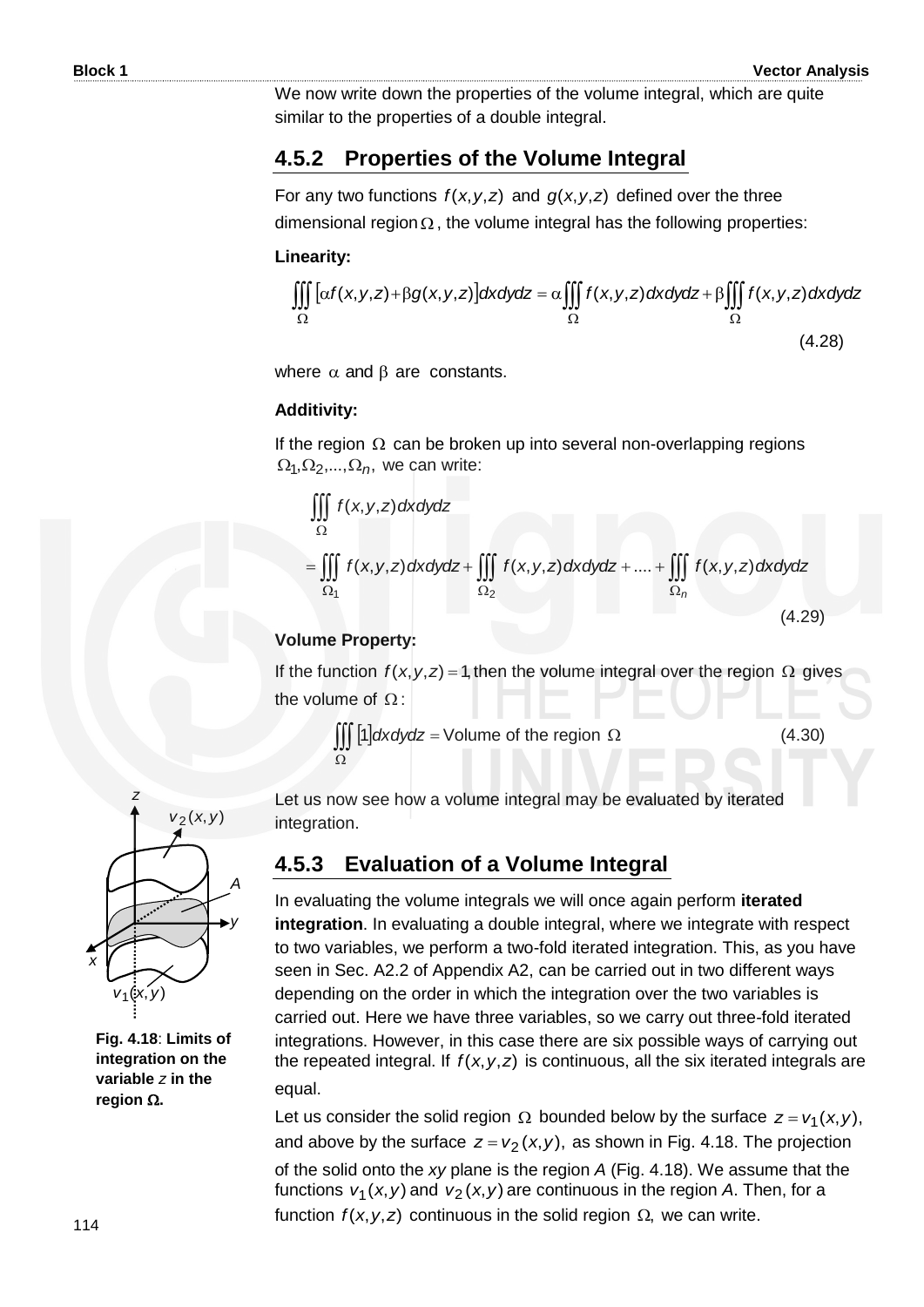$$
\iiint_{\Omega} f(x, y, z) dx dy dz = \iint_{A} \left[ \int_{z=v_1(x, y)}^{v_2(x, y)} f(x, y, z) dz \right] dy dx
$$
 (4.31)

Once we calculate the integral within the bracket, we are left with (in general) a double integral of a function of two variables *x* and *y* to be integrated with respect to *x* and *y*. And we can use Eqs. (A.2.9) or (A.2.11) to evaluate this double integral. So if *A* is a region in the *xy* plane defined by:

$$
a \leq x \leq b, \quad u_1(x) \leq y \leq u_2(x) \tag{4.32}
$$

the volume integral reduces to:

$$
\text{time integral reduces to:}
$$
\n
$$
\iiint_{\Omega} f(x, y, z) \, dx \, dy \, dz = \int_{x=a}^{b} \left[ \int_{y=u_1(x)}^{u_2(x)} \left[ \int_{z=v_1(x,y)}^{v_2(x,y)} f(x, y, z) \, dz \right] dy \right] dx \quad (4.33)
$$

As for double integrals, remember that iterated integral for the volume integral can be performed in any order of variables. Here we have chosen to integrate over *z* first, then over *y*, and finally over *x*. The choice of the order of the variables of integration is to be made according to our convenience. In Example 4.6, we integrate over *y* first, then over *z* and finally over *x*. Volume integrals are used to evaluate several quantities of interest to physicists, such as the volume and mass of an object of arbitrary shape, its centre of mass and its moment of inertia. We summarize these applications below.

### **APPLICATIONS OF VOLUME INTEGRALS**

| Volume V of a region Ω:                                                                               |                                             |         |         |
|-------------------------------------------------------------------------------------------------------|---------------------------------------------|---------|---------|
| $V = \iiint_{\Omega} dx dydz$                                                                         | (4.34)                                      |         |         |
| Mass <i>m</i> of a body with a density $\gamma(x, y, z)$ over a region Ω:                             |                                             |         |         |
| $m = \iiint_{\Omega} \gamma(x, y, z) dx dydz$                                                         | (4.35)                                      |         |         |
| Centre of mass of a body $(x_{cm}, y_{cm}, z_{cm})$ with a density $\gamma(x, y, z)$ over a region Ω: |                                             |         |         |
| $\iiint_{\Omega} x \gamma(x, y, z) dx dydz$                                                           | $\iiint_{\Omega} y \gamma(x, y, z) dx dydz$ |         |         |
| $x_{cm} = \frac{\Omega}{m}$                                                                           | $\dots$                                     | $\dots$ |         |
| $\iiint_{\Omega} z \gamma(x, y, z) dx dydz$                                                           | $\dots$                                     | $\dots$ | $\dots$ |
| $\iiint_{\Omega} z \gamma(x, y, z) dx dydz$                                                           | $\dots$                                     | $\dots$ | $\dots$ |
| $z_{cm} = \frac{\Omega}{m}$                                                                           | $\dots$                                     | $\dots$ | $\dots$ |

**Moment of inertia of a body with a density**  $\gamma(x, y, z)$  **over a region**  $\Omega$ about the *x*-axis  $(I_x)$ , about the *y*-axis  $(I_y)$  and about the z-axis  $(I_z)$ :

$$
I_x = \iiint_{\Omega} (y^2 + z^2) \gamma(x, y, z) dx dy dz
$$
 (4.37a)

$$
I_y = \iiint_{\Omega} (x^2 + z^2) \gamma(x, y, z) dx dy dz;
$$
 (4.37b)

$$
I_z = \iiint_{\Omega} (x^2 + y^2) \gamma(x, y, z) dx dy dz
$$
 (4.37c)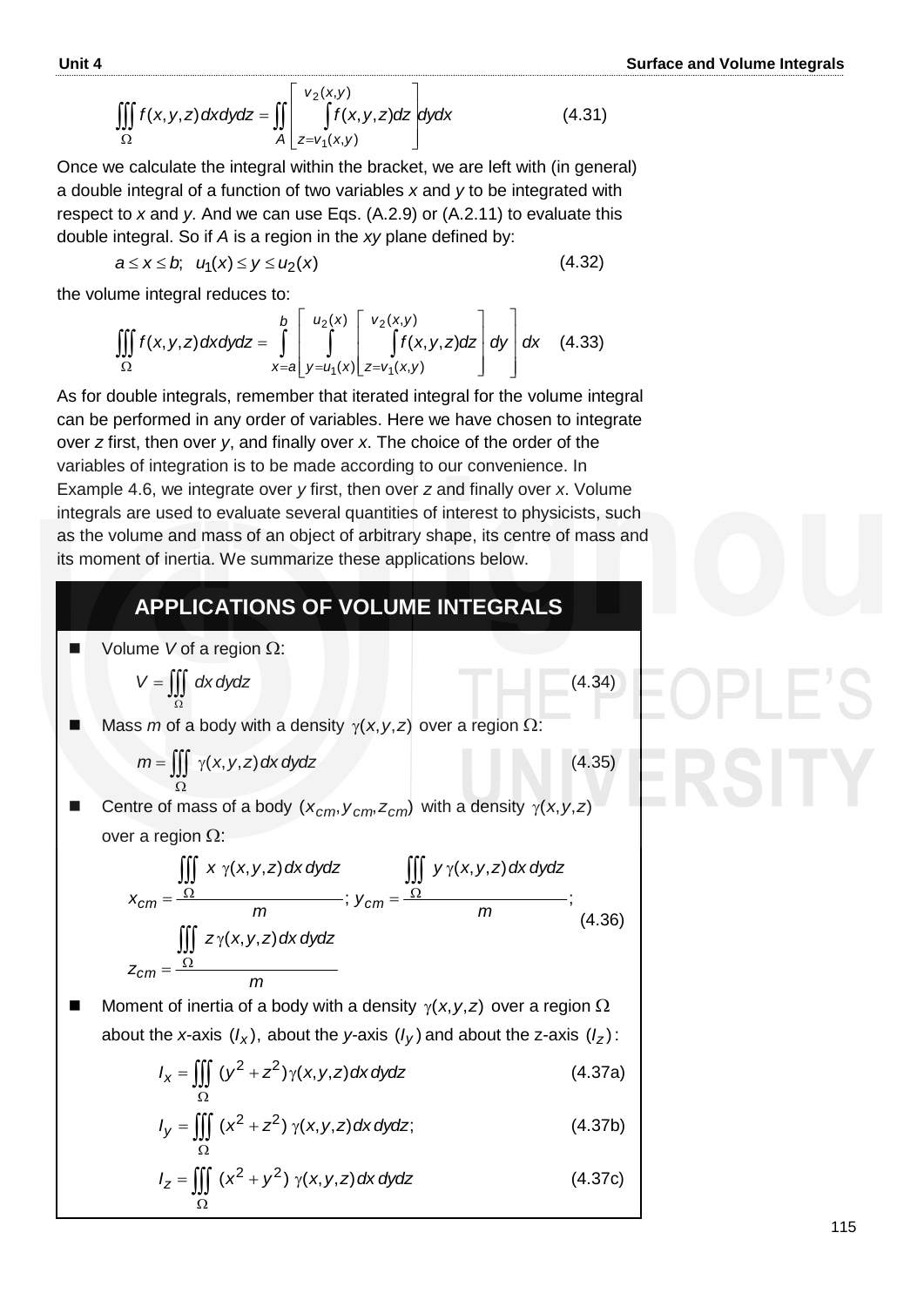In the following example, we determine the moment of inertia of a cube by carrying out a volume integral.

## *XAMPLE 4.6* **: DETERMINING MOMENT OF INERTIA USING THE VOLUME INTEGRAL**

Consider a cube with uniform density  $\rho$  and side  $a$ . The cube is placed such that its edges lie along the *x*, *y* and *z* axes as shown in Fig. 4.19. Determine the moment of inertia about an edge of the cube.

**SOLUTION ■** To evaluate the moment of inertia about the *x*-axis, we use Eq. (4.37a). The limits of integration on the three variables are (Fig. 4.19):

 $0 \le x \le a$ ;  $0 \le y \le a$ ;  $0 \le z \le a$ 

We write the moment of inertia as:  
\n
$$
I_{x} = \rho \int_{x=0}^{a} \int_{y=0}^{a} \int_{z=0}^{a} (y^{2} + z^{2}) dz dy dx
$$
\n
$$
= \rho \int_{x=0}^{a} \int_{y=0}^{a} \left[ y^{2}z + \frac{z^{3}}{3} \right]_{0}^{a} dy dx \text{ (integrating over z first)}
$$
\n
$$
= \rho \int_{x=0}^{a} \int_{y=0}^{a} \left[ y^{2}a + \frac{a^{3}}{3} \right] dy dx
$$
\n
$$
= \rho \int_{x=0}^{a} \left[ \frac{y^{3}a}{3} + \frac{a^{3}y}{3} \right]_{0}^{a} dx \text{ (integrating over y)}
$$
\n
$$
= \rho \int_{0}^{a} \left[ \frac{2}{3}a^{4} \right] dx = \rho \left[ \frac{2}{3}a^{4}x \right]_{0}^{a} = \frac{2}{3}\rho a^{5} \qquad (i)
$$

The mass of the cube is  $M = (density) \times (volume) = \rho a^3$ . Substituting for  $\rho$  in Eq. (i) we get:

$$
I_x = \frac{2}{3}Ma^2
$$

You may now like to evaluate a few integrals by this method.

#### *SAQ 7 -* **Evaluating volume integrals**

- a) Evaluate the volume integral of the function  $f(x, y, z) = (\sin x) yz$  for  $0 \leq x, y, z \leq \pi$ .
- b) Determine the mass of a unit cube of density  $\gamma$  (*x*, *y*, *z*) =  $x + 2y + 3z$ .



**Fig. 4.19**: **A cube of side** *a.*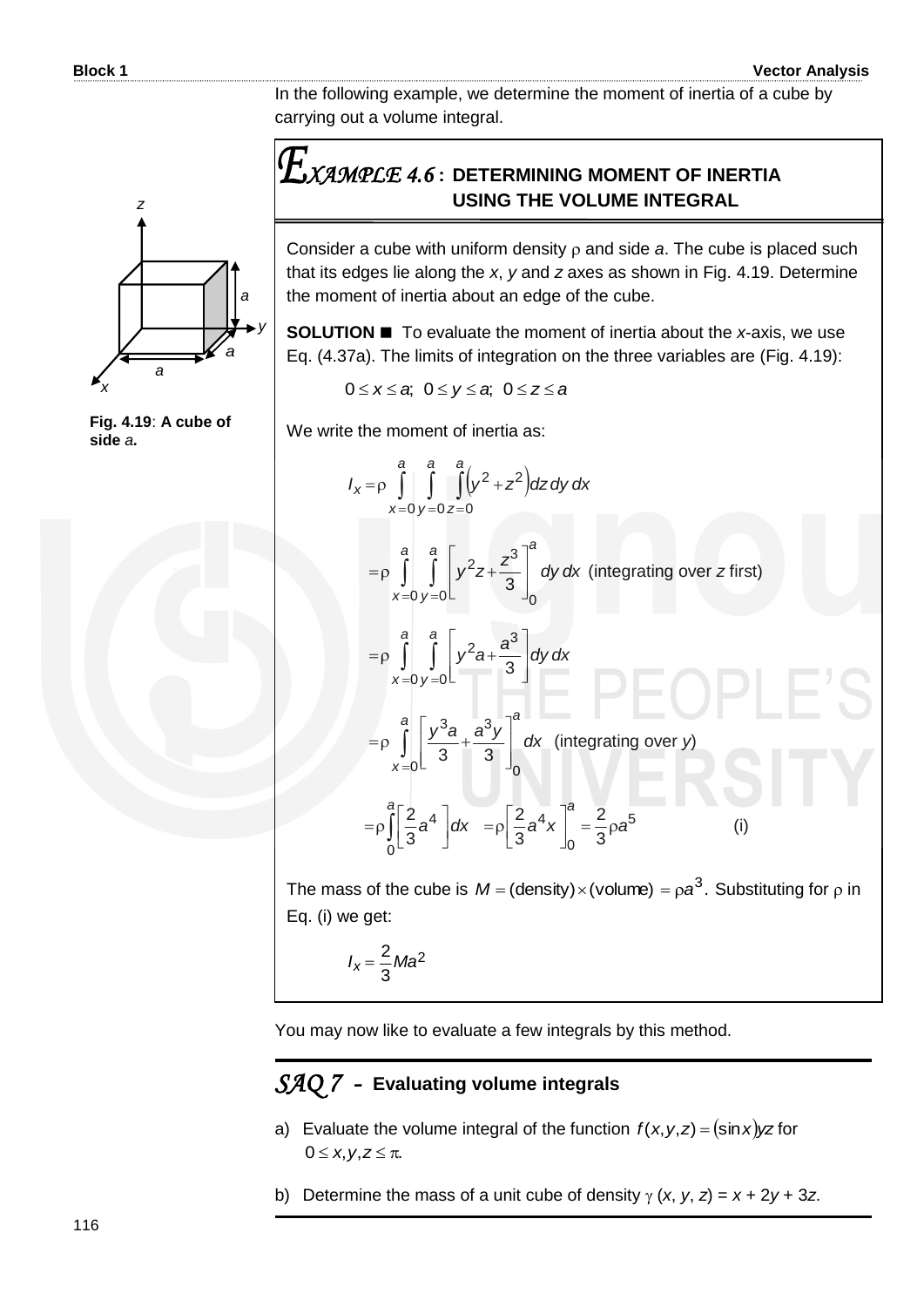# **4.6 VOLUME INTEGRAL OF A VECTOR FIELD**

So far in this unit we have discussed the volume integrals of a scalar field. Sometimes, however, you may have to evaluate the volume integral of a vector field. The volume integral of a vector field is written as:

$$
\iiint\limits_V \vec{A}dV \tag{4.38}
$$

where *V* is the volume over which the integration is to carried out. The volume element *dV* is a scalar and so we can write the volume integral of the vector  $\alpha$ ,  $\beta$  and  $\beta$ field  $\vec{A} = A_1 \hat{i} + A_2 \hat{j} + A_3 \hat{k}$ , as:

$$
+ A_2 \hat{\mathbf{j}} + A_3 \hat{\mathbf{k}}, \text{ as:}
$$
  

$$
\iiint_V \vec{A} dV = \hat{\mathbf{i}} \iiint_V A_1 dV + \hat{\mathbf{j}} \iiint_V A_2 dV + \hat{\mathbf{k}} \iiint_V A_3 dV
$$
 (4.39)

The integral of Eq. (4.39) reduces to a combination of integrals of scalar functions. The result of the integration is a vector quantity.

We now discuss another integral theorem. This theorem tells us how to convert a surface integral into a volume integral and vice versa.

# **4.7 THE DIVERGENCE THEOREM**

The divergence theorem states that **'the integral of the divergence of a vector field over a volume** *V* **is equal to the surface integral of the vector over the closed surface bounding** *V*.'

The divergence theorem is sometimes also referred to as the Gauss's divergence theorem, Gauss's theorem or the divergence theorem of Gauss. It is expressed mathematically as

$$
\oiint_{S} \vec{A} \cdot d\vec{S} = \iiint_{V} (\vec{\nabla} \cdot \vec{A}) dV
$$
\n(4.40)

where *V* is enclosed by *S* (Fig. 4.20).

Let us now work out an example to understand how to apply the divergence theorem.

# *XAMPLE 4.7* **: DIVERGENCE THEOREM**

- i) Use the divergence theorem to obtain the flux of a vector field  $\vec{A} = 3x\hat{i} - y\hat{j} + 2z\hat{k}$  over a cube of side 2*a*. The vertices of the cube are at  $(\pm a, \pm a, \pm a)$  as shown in Fig. 4.21.
- ii) Use the divergence theorem to evaluate the flux of the vector field  $\vec{F} = x\hat{i} + y\hat{j} + z\hat{k}$  over the sphere  $x^2 + y^2 + z^2 = a^2$ .

**SOLUTION i**) Recall from Eq. (4.6b) that the flux of the vector field is defined as  $\oint \vec{A} \cdot d\vec{S}$ . Here S is the surface of the cube shown in Fig. 4.21. *S*

Using the divergence theorem, we evaluate **A***dV*  $\pm$   $\pm$ A dV, where V is the

*V*



**Fig. 4.20**: **A closed surface** *S* **enclosing a volume** *V***.**



**Fig. 4.21**: **Cube with side** 2*a***. The cube is bounded by the planes**   $X = \pm a, y = \pm a, z = \pm a$ .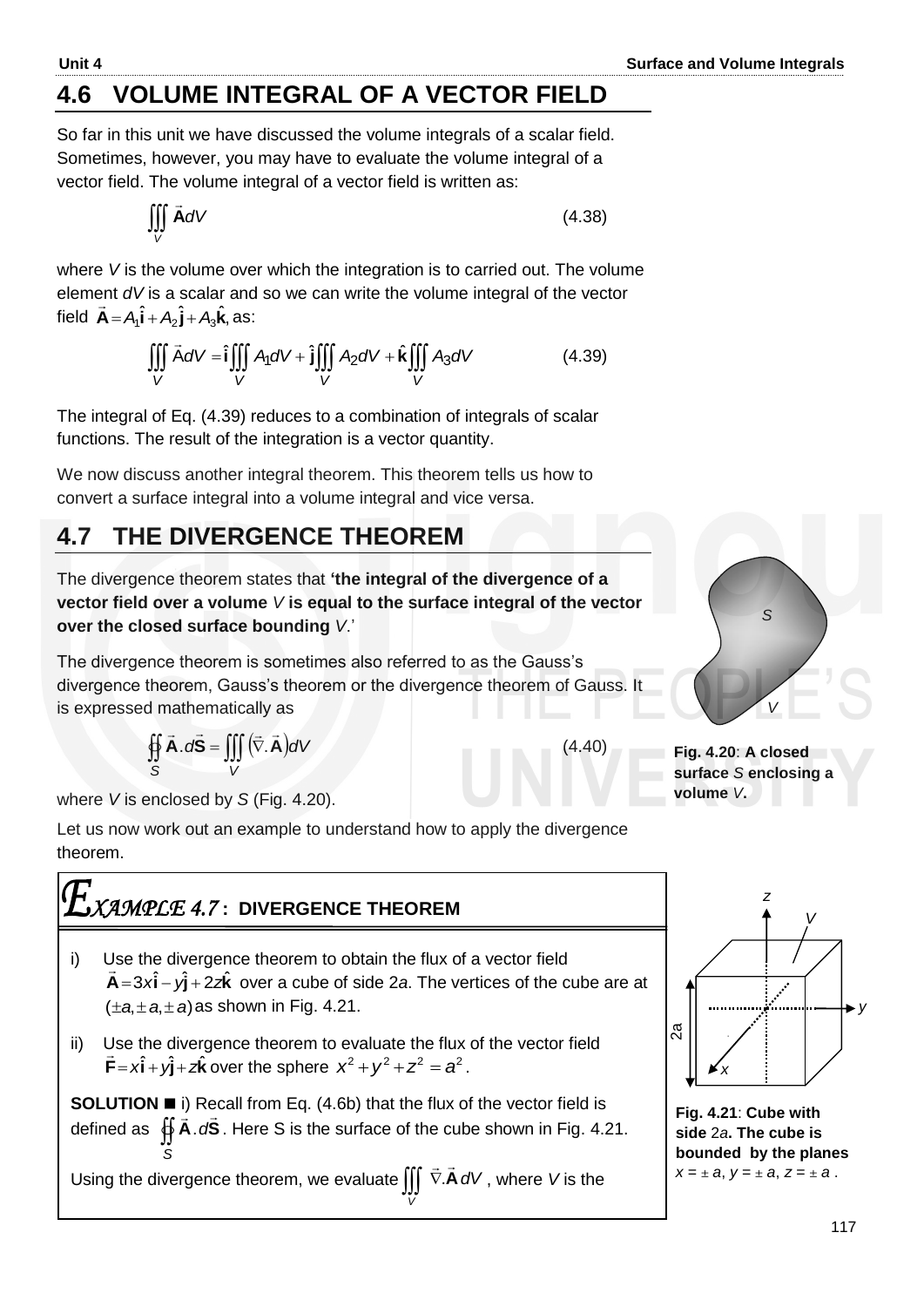In writing the final result we have used the volume property of the triple integral to write *dV* as the *V*

volume of the region *V*, which is just the volume of the cube of side *2a* that is 8*a 3* .

Using the volume property of the triple integral we can see that  $\iiint dV$  is just the *V* volume of the sphere of radius *a* which is 3

3  $\frac{4}{3}$   $\pi a^3$ .



$$
-a \leq x \leq a, \ -a \leq y \leq a, \ -a \leq z \leq a \tag{i}
$$

Let us first evaluate **A**  $\geq$   $\geq$  $\nabla . \mathsf{A}$ :

$$
\vec{\nabla}.\vec{\mathbf{A}} = \frac{\partial(3x)}{\partial x} + \frac{\partial(-y)}{\partial y} + \frac{\partial(2z)}{\partial z} = 4
$$
 (ii)

Using the result of Eq. (ii) in the divergence theorem we can write the flux of the vector field **A** as (read the margin remark):

$$
\oiint_{S} \vec{A} \cdot d\vec{S} = \iiint_{V} \vec{\nabla} \cdot \vec{A} \, dV = 4 \iiint_{V} dV = 4(2a)^{3} = 32a^{3}
$$

ii) Using the divergence theorem for the vector field  $\vec{\mathsf{F}} = x\hat{\mathsf{i}} + y\hat{\mathsf{j}} + z\hat{\mathsf{k}}$  $\overline{a}$ we can write for the flux, and the divergence theorem for the vector field  $\vec{F} = x\hat{i} + y\hat{j} + z\hat{k}$  were for the flux,<br>  $\Phi = \oiint_{S} \vec{F} \cdot d\vec{S} = \oiint_{S} (x\hat{i} + y\hat{j} + z\hat{k}) d\vec{S} = \iiint_{V} \vec{\nabla} \cdot (x\hat{i} + y\hat{j} + z\hat{k}) dV$ 

$$
\Phi = \oiint_{S} \vec{F} \cdot d\vec{S} = \oiint_{S} (x\hat{\mathbf{i}} + y\hat{\mathbf{j}} + z\hat{\mathbf{k}}) \cdot d\vec{S} = \iiint_{V} \vec{\nabla} \cdot (x\hat{\mathbf{i}} + y\hat{\mathbf{j}} + z\hat{\mathbf{k}}) dV
$$
 (i)

where *V* is the volume enclosed by the sphere enclosed by surface *S* given by  $x^2 + y^2 + z^2 = a^2$ . We evaluate the integral on the RHS of Eq. (i) where V is the volume enclosed by the sphere enclosed by surfact<br>
given by  $x^2 + y^2 + z^2 = a^2$ . We evaluate the integral on the RHS<br>
Eq. (i)<br>  $\iiint_V \vec{v} \cdot \vec{F} dV = \iiint_V \left[ \frac{\partial x}{\partial x} + \frac{\partial y}{\partial y} + \frac{\partial z}{\partial z} \right] dV = 3 \iiint_V dV = 3 \left[ \frac$ 

$$
\iiint\limits_V \vec{\nabla} \cdot \vec{F} \, dV = \iiint\limits_V \left[ \frac{\partial x}{\partial x} + \frac{\partial y}{\partial y} + \frac{\partial z}{\partial z} \right] dV = 3 \iiint\limits_V dV = 3 \left[ \frac{4}{3} \pi a^3 \right] = 4 \pi a^3 \quad \text{(ii)}
$$

You may now like to work out the following SAQ.

#### *SAQ 8 -* **Evaluating surface integral using the divergence theorem**

Evaluate  $\oint \vec{V} \cdot \hat{n} dS$ ,  $\overline{a}$   $\overline{a}$  $\oint \nabla \cdot \hat{\mathbf{n}} d\vec{\mathbf{S}}$ , where  $\vec{\mathbf{V}} = x\cos^2 y \hat{\mathbf{i}} + xz \hat{\mathbf{j}} + z\sin^2 y \hat{\mathbf{k}}$  $\overline{a}$ and *S* is the

*S* surface of a sphere with its centre at the origin and radius 3 units.

Let us now consider an application of the divergence theorem.

**4.7.1 Application of the Divergence Theorem** 



You have studied in your school physics courses that the electric field due to a point charge *q,* at a point whose position vector with respect to the location of

q is 
$$
\vec{r}
$$
, is given by  
\n
$$
\vec{E} = \frac{kq}{r^3} \vec{r} \qquad (r \neq 0)
$$
\n(4.41)

**Fig. 4.22**: **Electric flux due to a point charge** *q* **through a sphere of radius** *a***.**

where *k* is a constant dependent on the nature of the medium.

Let us now determine the flux of **E**  $\rightarrow$  through a sphere of radius *a* (Fig. 4.22) whose centre is at the position of the charge *q*.

The required surface integral is  $\oint \vec{E} \cdot d\vec{S}$ , *S*  $\frac{1}{2}$   $\frac{1}{2}$ where *S* is the surface of a sphere of

radius *a*. Here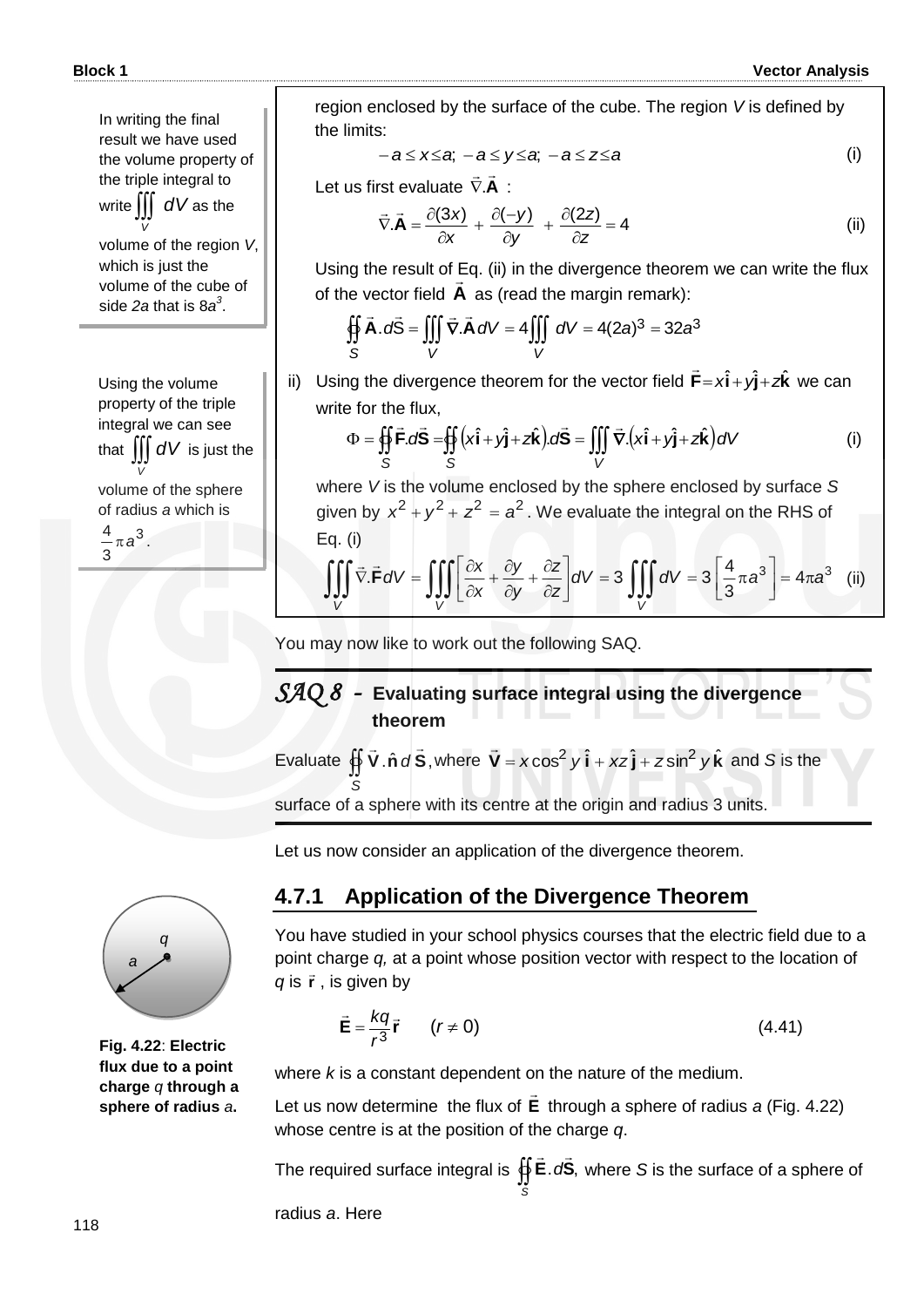$$
\vec{\mathbf{E}} = \frac{kq}{r^3} \vec{\mathbf{r}} = \frac{kq}{r^3} \hat{\mathbf{r}} = \frac{kq}{r^2} \hat{\mathbf{r}}
$$
 (4.42)

where  $\hat{\mathbf{r}}$  is the unit vector along the position vector  $\vec{\mathbf{r}}$  . Contribution to a surface integral comes from the surface only. So we have to know **E** on the surface of the sphere, which is  $\frac{pq}{a^2}\hat{r}$  $\frac{kq}{q}$  $\hat{r}$  . Again, we know at every point on the sphere *dS* = *dS***r**  $\overline{a}$ where *dS* is the surface element on the surface of a sphere.

Hence, the required flux = 
$$
\iint_{S} \frac{kq}{a^2} \hat{r} \cdot dS \hat{r} = \iint_{S} \frac{kq}{a^2} dS \qquad (\because \hat{r} \cdot \hat{r} = 1)
$$

$$
= \frac{kq}{a^2} \iint_{S} dS \qquad (4.43)
$$

because  $\bigoplus_{i=1}^n dS$  is the surface area of the sphere of radius *a* which is 4 $\pi a^2$ , we can write

$$
\oint_{S} \vec{E} \cdot d\vec{S} = 4\pi kq
$$
\n(4.44)

where *S* is the surface of a sphere that encloses charge *q.* It can be shown that the above result is true for **any** charge distribution. Suppose that a closed surface enclosing a volume *V* has a continuous distribution of charge. If the charge per unit volume is  $\rho$ , then  $q = \iiint \rho dV$ . *V*

An example of such a distribution is a charged sphere. For this distribution, we have

(4.45)

(4.47)

$$
\oint_S \vec{E} \cdot d\vec{S} = 4\pi k \iiint_V \rho \, dV
$$

But using Eq. (4.40), we have

$$
\oint_{S} \vec{E} \cdot d\vec{S} = \iiint_{V} \vec{\nabla} \cdot \vec{E} \, dV
$$
\n(4.46)

 $\iiint \vec{\nabla} \cdot \vec{\mathbf{E}} dV = 4\pi k \iiint \rho$ *V V*

 $E dV = 4\pi k$ |||  $\rho dV$ 

From Eqs. (4.40) and (4.44),, we get  $\frac{1}{2}$   $\frac{1}{2}$ 

 $\pm$   $\pm$ 

or 
$$
\iiint_{V} \nabla \cdot \mathbf{E} dV = 4\pi k \iiint_{V} \rho dV
$$
  
or 
$$
\iiint_{V} (\vec{\nabla} \cdot \vec{\mathbf{E}} - 4\pi k \rho) dV = 0
$$

*V* Since *dV* is an arbitrary infinitesimal volume element, the integrand in Eq. (4.47) must be zero:<br> $\vec{r} = \vec{r}$ 

$$
\therefore \quad \vec{\nabla} \cdot \vec{\mathbf{E}} - 4\pi k \rho = 0 \Rightarrow \vec{\nabla} \cdot \vec{\mathbf{E}} = 4\pi k \rho \tag{4.48}
$$

Eq. (4.48) tells us that the divergence of the electric field vector due to a continuous distribution of charge is independent of the extent of distribution. It depends only on the charge per unit volume. In charge-free space,  $\rho = 0$ , so that  $\pm$   $\pm$ 

$$
\vec{\nabla} \cdot \vec{\mathbf{E}} = 0 \tag{4.49}
$$

The advantage of the divergence theorem is that it enables us to convert a volume integral to a surface integral and vice versa. In applications of the divergence theorem, the strategy for problem solving should be to evaluate the simpler of the two integrals.

You may now like to solve an SAQ to apply the divergence theorem.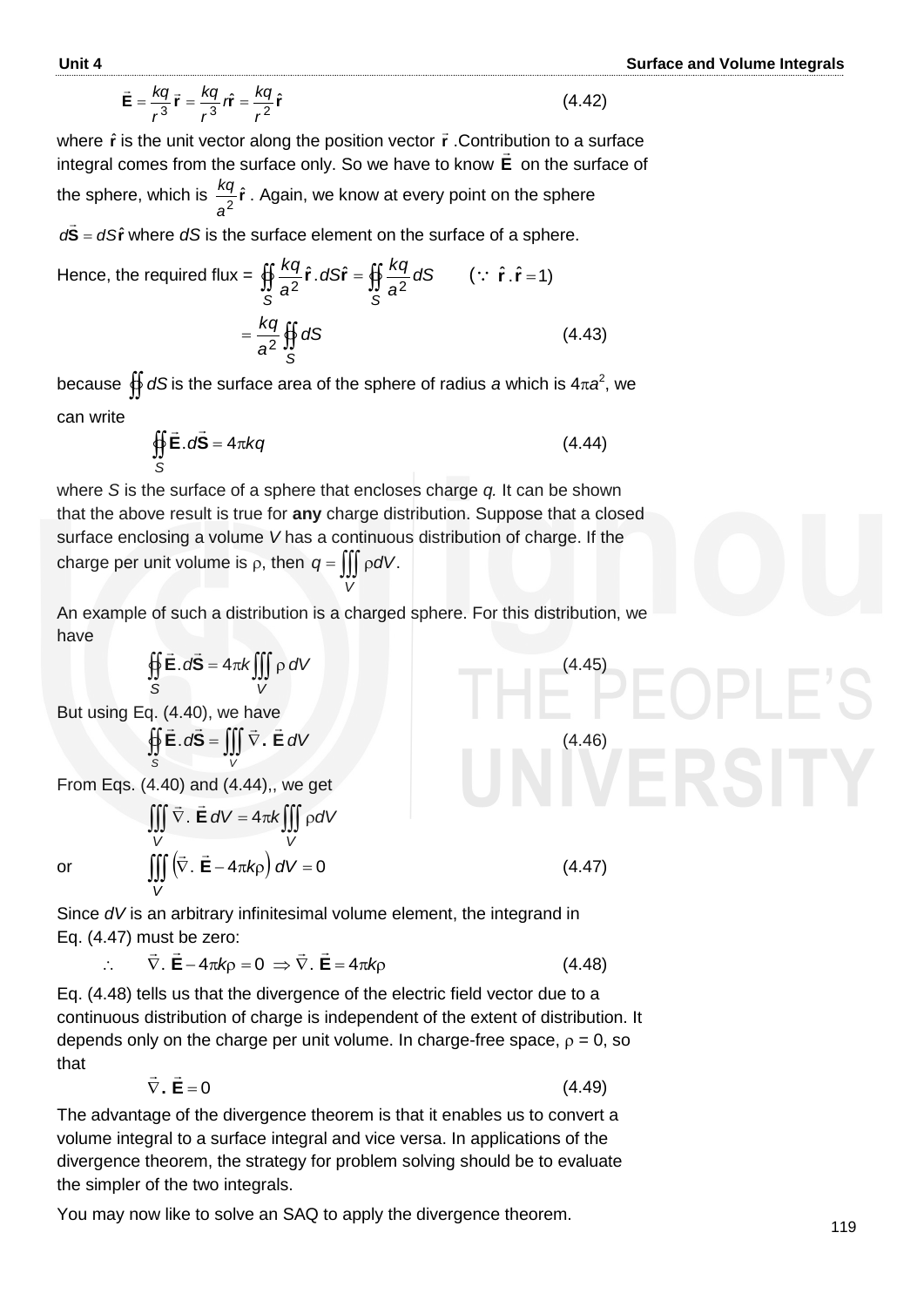# *SAQ 9 -* **The divergence theorem**

a) Show that for any closed surface *S* the surface integral

$$
\oint_{S} \vec{r} \cdot d\vec{S} = 3V
$$

where *V* is the volume of the region enclosed by the surface.

b) Show that for a vector  $B = \nabla \times A$  $\frac{1}{2}$  = 7  $=\nabla\times$ 

> $\oint \vec{B} \cdot d\vec{S} = 0$ *S*  $\overline{z}$   $\overline{z}$

### **4.8 SUMMARY**

#### **Concept Description**

Double integrals are used in physics to evaluate the following quantities:

| <b>Applications of double</b> | Double integrals are used in physics to evaluate the following quantities: |
|-------------------------------|----------------------------------------------------------------------------|
| integrals                     | • Area $A$ of a region $R$                                                 |
|                               | $A = \iint dx dy$                                                          |

• Mass m of a body with a density  $\gamma(x, y)$  over a region R

$$
m = \iint\limits_R \gamma(x, y) dx dy
$$

**Centre of mass**  $(x_{cm}, y_{cm})$  of a body with a density  $\gamma(x, y)$  over a region *R*

$$
x_{cm} = \frac{\iint R x \gamma(x, y) dx dy}{m}; \quad y_{cm} = \frac{R}{m}
$$

• The **average value**  $\mu$  of **a continuous function**  $f(x, y)$  over a closed region *R* in the *xy* plane is:

$$
\mu = \frac{\iint_R f(x, y) dx dy}{\iint_R dx dy}
$$
  $\colon \iint_R dx dy = \text{Area of the region of integration } R$ 

**Surface integral ■** The surface integral of a scalar or a vector field is the generalisation of the double integral where the region of integration may be any surface.

Surface integrals can occur in any of the following three forms:

$$
\iint\limits_{S} \phi \, d\vec{S}, \quad \iint\limits_{S} \vec{A} \cdot d\vec{S} \quad \text{and} \quad \iint\limits_{S} \vec{A} \times d\vec{S}
$$

The element of area is  $d\bar{S} = dS\hat{n}$  $\overline{\phantom{a}}$ .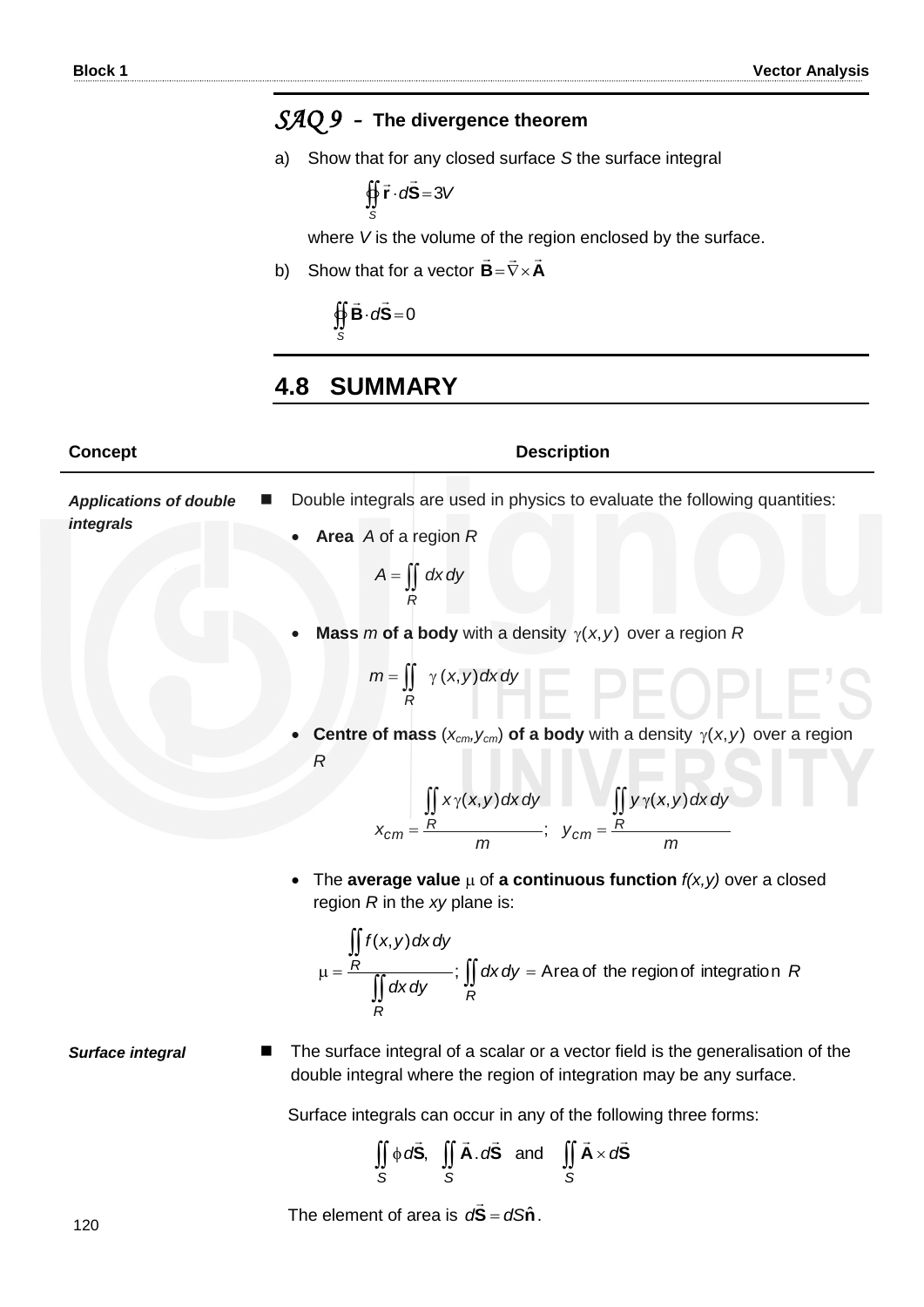- *Flux of a vector field* The flux of a vector field **A** ...<br>= over a surface *S* is given by the surface integral  $\Phi = \iint \mathbf{A} \cdot d\mathbf{S}$  $\frac{1}{2}$   $\frac{1}{2}$
- *Volume/triple integral of a function* The volume/triple integral of a function *f*(*x*,*y*,*z*) over a closed bounded region Ω Ω

the limit of a sum as follows:

*S*

$$
\Omega \text{ is written as } \iiint_{\Omega} f(x, y, z) dV \text{ or } \iiint_{\Omega} f(x, y, z) dx dy dz \text{ and can be defined as}
$$
  
the limit of a sum as follows:  

$$
\lim_{n \to \infty} \sum_{i=1}^{n} f(x_i, y_i, z_i) \Delta V_i = \iiint_{\Omega} f(x, y, z) dV = \iiint_{\Omega} f(x, y, z) dx dy dz
$$

- *Applications of volume integrals* ■ Volume/triple integrals are used in physics to evaluate the following quantities:
	- **Volume** *V* of a region  $\Omega$

$$
V = \iiint_{\Omega} dx dy dz
$$

• Mass *m* of a body with a density  $\gamma(x, y, z)$  over a region  $\Omega$ 

$$
m = \iiint_{\Omega} \gamma(x, y, z) dx dy dz
$$

**Centre of mass of a body**  $(x_{cm}, y_{cm}, z_{cm})$  with a density  $\gamma(x, y, z)$  over a region  $\Omega$ 

$$
x_{cm} = \frac{\iiint\limits_{\Omega} x \gamma(x, y, z) dx dy dz}{m}; \quad y_{cm} = \frac{\iiint\limits_{\Omega} y \gamma(x, y, z) dx dy dz}{m};
$$
  

$$
z_{cm} = \frac{\iiint\limits_{\Omega} z \gamma(x, y, z) dx dy dz}{m}
$$

• **Moment of inertia of a body** with density  $\gamma(x, y, z)$  over a region  $\Omega$ about the *x-*axis, *Ix*, about the *y-*axis *Iy* and about the *z*-axis, *Iz* .

$$
I_x = \iiint_{\Omega} (y^2 + z^2) \gamma(x, y, z) dx dy dz
$$
  
\n
$$
I_y = \iiint_{\Omega} (x^2 + z^2) \gamma(x, y, z) dx dy dz;
$$
  
\n
$$
I_z = \iiint_{\Omega} (x^2 + y^2) \gamma(x, y, z) dx dy dz
$$

*Vector integral theorems*

 The **Stokes' theorem** states that the integral of the curl of a vector field over a surface *S* is equal to the line integral of the vector field over the closed path bounding *S* and is expressed mathematically as:

$$
\oint_C \vec{A} \cdot d\vec{l} = \iint_S \text{curl } \vec{A} \cdot d\vec{S}
$$

■ The **divergence theorem** states that the integral of the divergence of a vector field over a volume *V* is equal to the surface integral of the vector field over the closed surface bounding *V* and is expressed mathematically as:

$$
\oint_{S} \vec{A} \cdot d\vec{S} = \iiint_{V} \text{div } \vec{A} \, dV
$$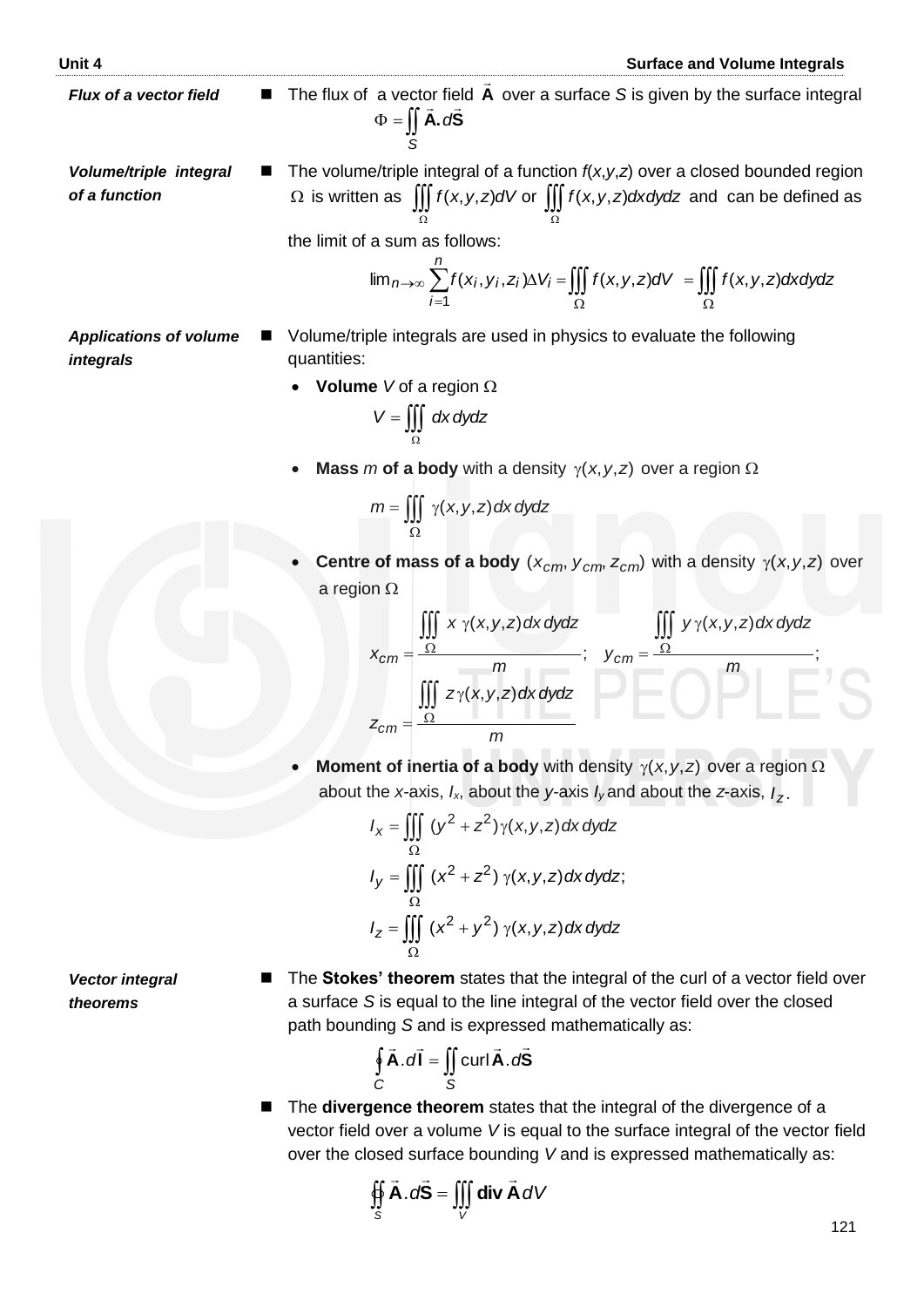*y*

#### **4.9 TERMINAL QUESTIONS**

- 1. Use double integration to find the area of the region in the *xy* plane bounded by the curves  $y = x$  and  $y = x^3$  for  $x > 0$ .
- 2. Calculate the volume *V* of a solid which is bound above by the plane  $z = 4 - y$  and below by the region *R* defined by the circle  $x^2 + y^2 = 4$ .
- 3. The product of inertia of a lamina in the *xy* plane about the *x* and *y-*axes is given by

$$
I_{xy} = I_{yx} = \iint_{R} \sigma xy \, dx \, dy
$$

where  $R$  is the region of space covered by the lamina and  $\sigma$  is the mass per unit area of the lamina. Determine *Ixy* for the lamina shown in

Fig. 4.23.

- 4. A box is bounded by the planes  $x = 0$ ;  $x = 1$ ;  $y = 0$ ;  $y = 1$ ;  $z = 0$  and  $z = 2$ . It A box is bounded by the planes  $x = 0$ ,  $x = 1$ ,  $y = 0$ ,  $y = 1$ ,  $z = 0$  and  $z = 2$ .<br>has a density  $\gamma(x, y, z) = (9 - z^3)$  kg m<sup>-3</sup>. Calculate the mass of the box.
- 5. Determine the flux of the vector field  $\vec{F} = x\hat{i} + y\hat{j} 2z\hat{k}$  $\overline{a}$ over the surface of a sphere S defined by the equation  $x^2 + y^2 + z^2 = 1$ .
- 6. Verify Stokes' theorem for the vector field  $\vec{A} = z^2 \hat{j} + yz\hat{k}$ ,  $\overline{a}$ where *C* is the path *OPQ* in the *yz* plane shown in Fig. 4.24.



*C*

*C*

closed contour *C*.

8. Using Stoke's Theorem evaluate **∮F**.dl  $\pm$   $\pm$ .

$$
\vec{F} = x^2 \hat{i} + 2x\hat{j} + z^2 \hat{k}
$$

where *C* is the ellipse in the *xy* plane defined by

$$
\frac{x^2}{16} + \frac{y^2}{64} = 1, \ z = 0
$$

- 9. Using the divergence theorem, calculate the flux of a vector field  $\vec{F} = z\hat{i} + 2y\hat{j} - x^3\hat{k}$  $\frac{1}{1}$ over a sphere of radius 2 units.
- 10. Evaluate the flux of the vector field  $\vec{A} = (2y \hat{i} + 5y^2 \hat{j} + 4z\hat{k})$  $\overline{a}$  through the surface of a unit cube which has one corner at the origin, one corner at (1, 1, 1) and all its edges are parallel to the coordinate axes.

### **4.10 SOLUTIONS AND ANSWERS**

*R*

#### **Self-Assessment Questions**

1. a) We have to evaluate  $\iint dx dy$  where R is the region bound by  $y = x^2$ 

and  $y = x^3$ . Following Example 4.1, let us first determine the points of intersection of the two curves in the region  $x > 0$ ;  $y > 0$ , for this we solve the equations

**Fig. 4.23**: **A rectangular lamina**  $0 \le x \le a$ ,  $0 \le y \le b$ .



**Fig. 4.24**: **Path** *OPQ* **for TQ 6.**

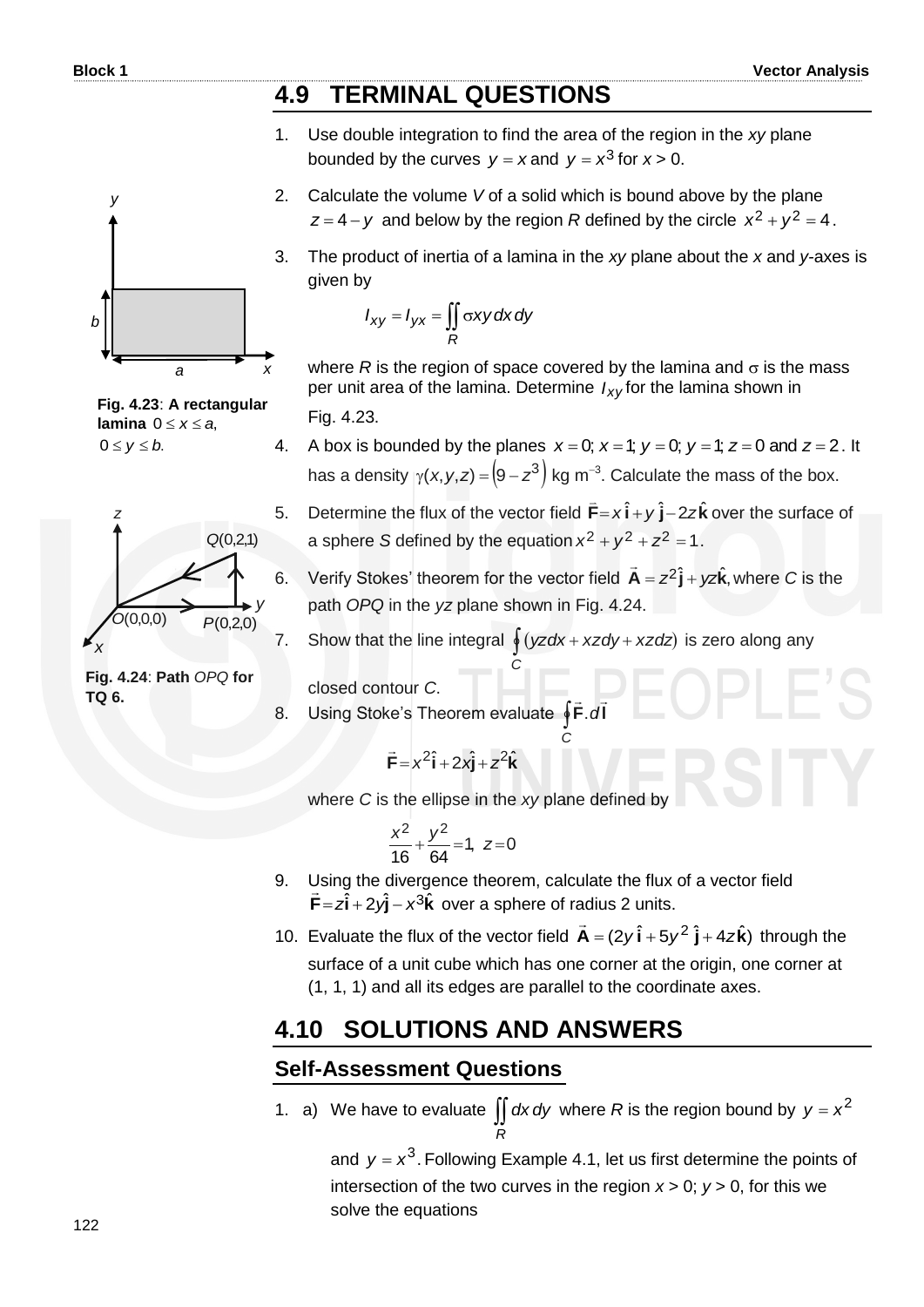$$
\Rightarrow \qquad x^2 = x^3 \Rightarrow x^2(x-1) = 0
$$

So the points of intersection are  $x = 0$  and  $x = 1$  and the limits on  $x$  and *y* are  $x^3 \le y \le x^2$ ; 0  $\le x \le 1$ 

$$
\therefore A = \int_{x=0}^{1} \left[ \int_{y=x^3}^{x^2} dy \, dx \right] = \int_{0}^{1} \left[ y \right]_{x^3}^{x^2} dx = \int_{0}^{1} (x^2 - x^3) \, dx
$$

$$
= \left[ \frac{x^3}{3} - \frac{x^4}{4} \right]_{0}^{1} = \frac{1}{12}
$$

b) We use Eq. (A2.3) to evaluate the integral with  $f(x, y) = x^4$ . The lim on *y* for the region of integration on the *xy* plane is defined by the equation:

$$
x^2 \leq y \leq 1
$$

 We obtain the limits on *x* in the region of integration by determining the value of x at the points at which the two curves  $y = x^2$  and  $y = 1$ intersect, as you see in Fig. 4.25. This is found by solving for *x* as follows:

$$
x^2 = 1 \Rightarrow x = 1, -1
$$

So the integral we have to evaluate is the following:

$$
I = \int_{x=-1}^{1} \int_{y=x^2}^{1} x^4 dy dx
$$

Integrating over *y* first, we get:

$$
I = \int_{-1}^{1} [y x^4]_{x^2}^{1} dx = \int_{-1}^{1} [x^4 - x^6] dx
$$

Integrating over *x*, we then get:

$$
I = \left[\frac{x^5}{5} - \frac{x^7}{7}\right]_{-1}^{1} = \frac{4}{35}
$$

2. From Fig. 4.10 we can see that

$$
d\vec{S}_2 = dxdy\hat{k}
$$

$$
d\vec{S}_3 = -dxdz\hat{j}
$$

$$
d\vec{S}_4 = dxdz\hat{j}
$$

and  $d\vec{\mathbf{S}}_5 = -dy\,dz\hat{\mathbf{i}}$ 

Note that the limits on *y* are  $x^3 \le y \le x^2$  and not  $x^2 \le y \le x^3$ . This is because for  $0 \le x \le 1, x^3 < x^2.$ 



**Fig. 4.25**: **The region of integration for SAQ 1(b). The two curves intersect at**  $x = 1$ **and**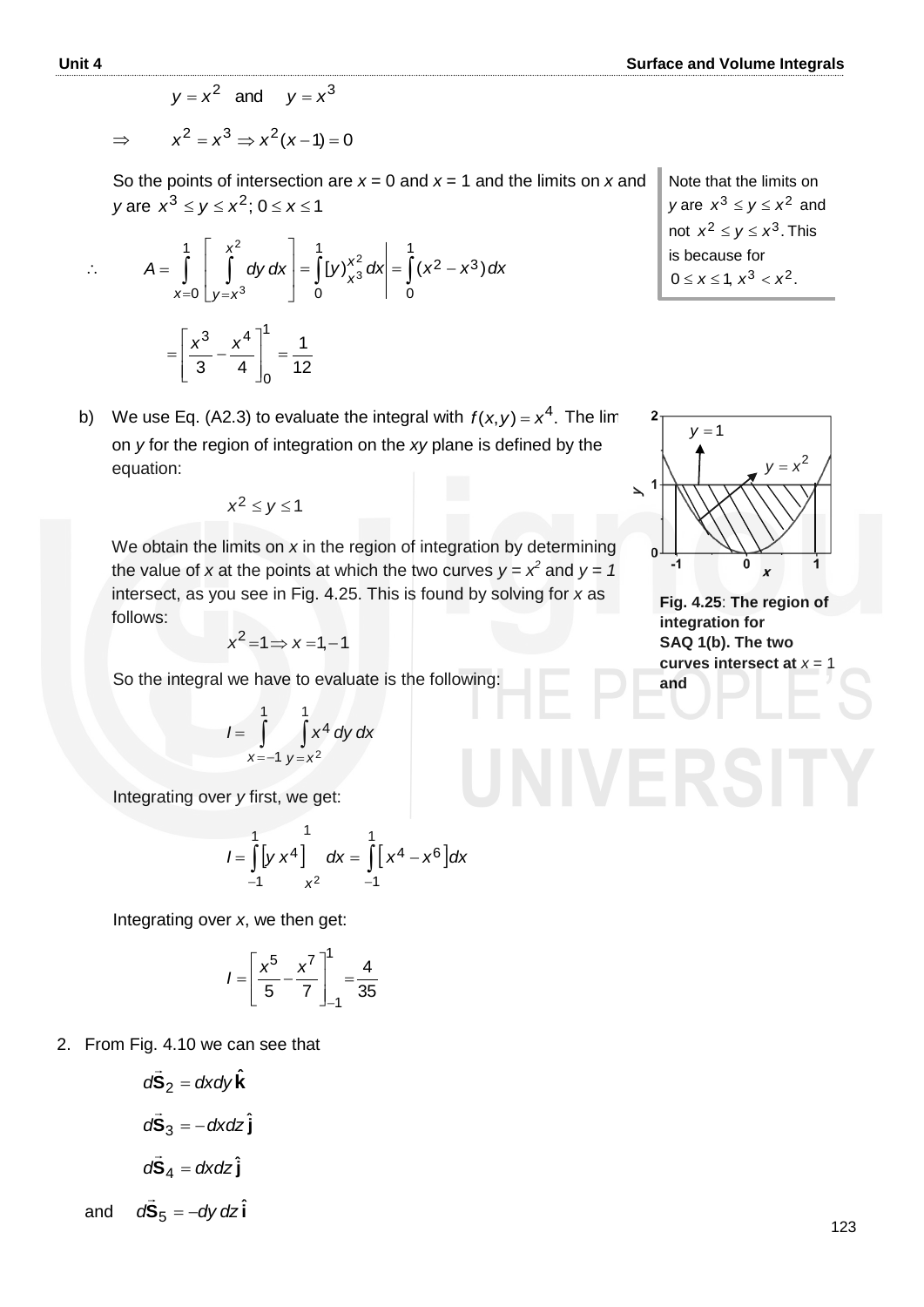3. a) Using the results of SAQ 2, we can write the surface integral over the surface  $S_4$ ( $0 \le x \le 1$ ; $0 \le z \le 1$ ) on the plane  $y = 1$  as

**3.** a) Using the results of SAQ 2, we can write the surface integral over surface 
$$
S_4(0 \le x \le 1; 0 \le z \le 1)
$$
 on the plane  $y = 1$  as\n
$$
I_4 = \iint_{S_4} \vec{A} \cdot d\vec{S}_4 = \iint_{S_4} [2xz\hat{i} + 2xz\hat{j} - yz\hat{k}] \left[ dxdz\hat{j} \right] = \iint_{S_4} 2xzdxdz
$$

We evaluate this double integral to get:

$$
I_4 = 2 \iint\limits_{S_4} xz \, dx \, dz = 2 \left[ \int\limits_{0}^{1} x \, dx \right] \left[ \int\limits_{0}^{1} z \, dz \right] = \frac{1}{2}
$$

Similarly over the surface  $S_5$  ( $0 \le y \le 1; 0 \le z \le 1$ ) on the plane  $x = 0$ <br>(Fig. 4.10) we get<br> $I_5 = \iint_{S_5} \vec{A} \cdot d\vec{S}_5 = \iint_{S_5} [2xz\hat{i} + 2xz\hat{j} - yz\hat{k}] \left[- dydz\hat{i}\right]$ (Fig. 4.10) we get

$$
I_5 = \iint\limits_{S_5} \vec{A} \cdot d\vec{S}_5 = \iint\limits_{S_5} \left[ 2xz\hat{i} + 2xz\hat{j} - yz\hat{k} \right] \left[ - dydz\hat{i} \right]
$$

$$
= -\iint\limits_{S_5} 2xz\,dy\,dz = 0 \ (\because \ x = 0)
$$

Over the surface  $S_6 (0 \le y \le 1; 0 \le z \le 1)$  which is on the plane  $x = 1$ ,<br>we have<br> $I_6 = \iint_{S_6} \vec{A} \cdot d\vec{S}_6 = \iint_{S_6} [2xz\hat{i} + 2xz\hat{j} - yz\hat{k}][dydz\vec{i}]$ we have

$$
I_6 = \iint_{S_6} \vec{A} \cdot d\vec{S}_6 = \iint_{S_6} \left[ 2xz\hat{i} + 2xz\hat{j} - yz\hat{k} \right] \left[ dydz\hat{i} \right]
$$

$$
= -\iint_{S_6} 2xz\,dy\,dz = \iint_{S_6} 2z\,dy\,dz \quad (\because x = 1)
$$

We evaluate this as a double integral:  
\n
$$
I_6 = 2 \iint_{S_6} z \, dy \, dz = 2 \left[ \int_0^1 dy \right]_0^1 z \, dz = 2 \left[ y \right]_0^1 \left[ \frac{z^2}{2} \right]_0^1 = 1
$$

b) Since the disc is parallel to the *xy* plane, we can write as explained in Sec. 3.3,

$$
d\vec{S} = dxdy\hat{k}
$$

ˆ

$$
d\vec{S} = dxdy'\kappa
$$
  
\n
$$
\therefore \iint_{S} \vec{r} \cdot d\vec{S} = \iint_{S} (x\hat{i} + y\hat{j} + z\hat{k}) \cdot dxdy\hat{k}
$$
  
\n
$$
= \iint_{S} z dx dy = 5 \iint_{S} dx dy \text{ (since the disc lies in the plane } z = 5)
$$
  
\n
$$
= 5\pi.2^{2} = 20\pi \text{ (If } dx dy \text{ is the area of the circle of radius 2 units)}
$$

4. i) Refer to Fig. 4.26.  $\hat{r}$  is the unit vector along the position vector  $\vec{r}$ . Since d**S** points along the outward drawn normal, it points along  $\hat{r}$  at every point on the sphere so that  $d\tilde{\mathbf{S}} = d\mathbf{S}\hat{\mathbf{r}}$ 

$$
\hat{\mathbf{r}} \cdot d\vec{\mathbf{S}} = \hat{\mathbf{r}} \cdot dS\hat{\mathbf{r}} = dS(\hat{\mathbf{r}}.\hat{\mathbf{r}}) = dS \quad (\because \hat{\mathbf{r}} \cdot \hat{\mathbf{r}} = 1)
$$

Hence **∯** *S d***S**  $\overline{z}$  $\hat{r} \cdot d\vec{S} = \oiint dS$ *S*  $dS = S$ , which is the surface area of the sphere.  $\overline{z}$ 

Thus 
$$
\oint_{S} \hat{r} \cdot d\vec{S} = 4\pi R^2
$$



**Fig. 4.26**: **The unit normal for an area element on the surface of a sphere.**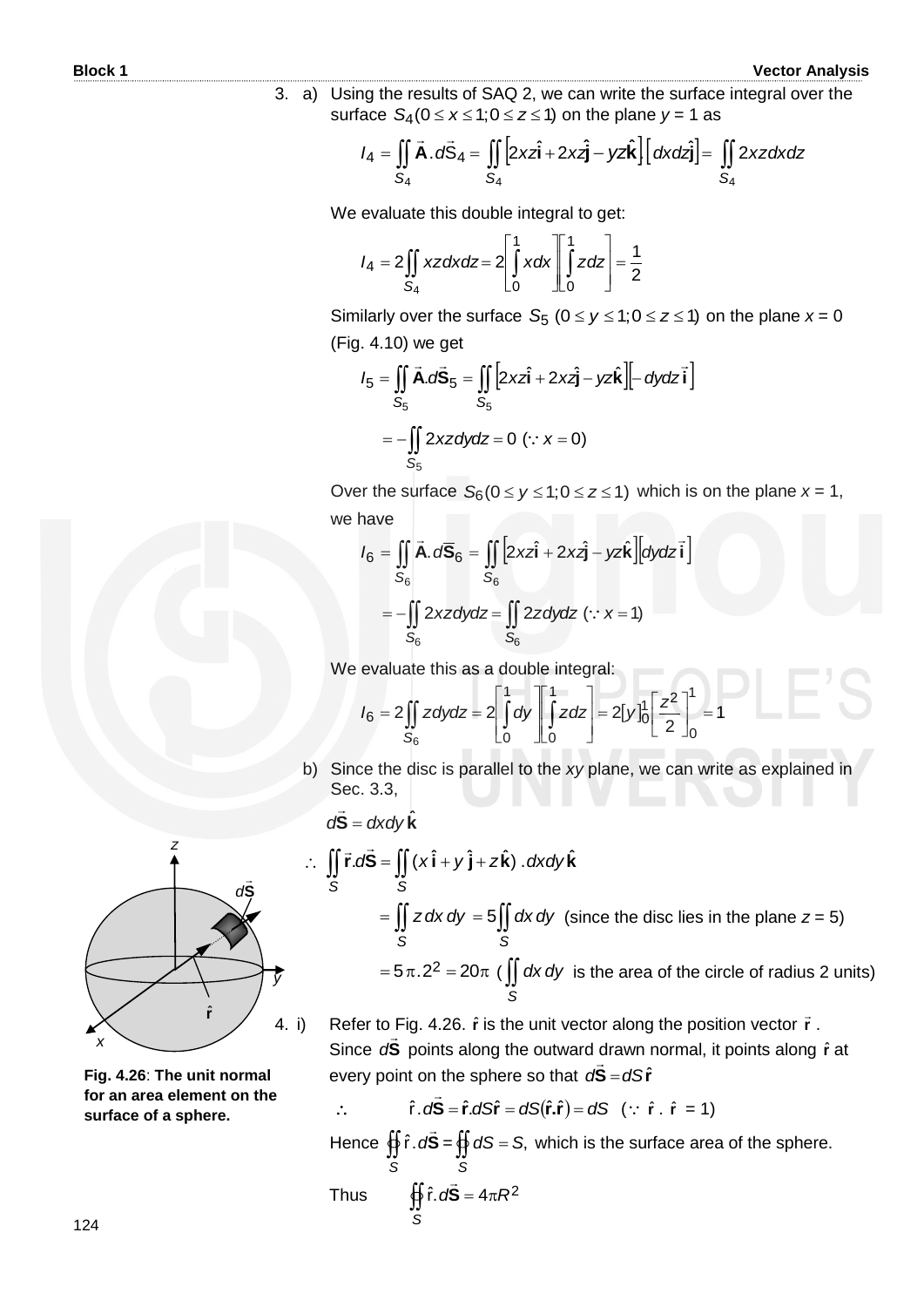#### **Unit 4 Surface and Volume Integrals**

ii) Similarly

$$
\oiint_{S} \frac{\hat{\mathbf{r}} \cdot d\vec{\mathbf{S}}}{r^2} = \frac{1}{R^2} \oiint_{S} dS = \frac{4\pi R^2}{R^2} = 4\pi
$$

5. To evaluate the line integral using Stoke's theorem as given in Eq. (4.19), we first evaluate  $\nabla \times \mathbf{A}$  as:

$$
\vec{\nabla} \times \vec{A} = \begin{vmatrix} \hat{i} & \hat{j} & \hat{k} \\ \frac{\partial}{\partial x} & \frac{\partial}{\partial y} & \frac{\partial}{\partial z} \\ (x - y) & (x + y) & 0 \end{vmatrix} = \hat{k} \left[ \frac{\partial}{\partial x} (x + y) - \frac{\partial}{\partial y} (x - y) \right] = 2 \hat{k}
$$



**Fig. 4.27**: **Figure for SAQ 5.**

The contour *C* and the region *R* are in the *xy* plane as shown in Fig. 4.27 (Fig. 4.16 reproduced here), therefore  $d\vec{S} = dx dy \hat{k}$ . Substituting for  $\vec{\nabla} \times \vec{A}$  $\frac{1.27}{2}$ (Fig. 4.16 reproduced here), therefore  $d\vec{S} = dx dy \hat{k}$ . Substituting for  $\vec{\nabla} \times$ <br>and  $d\vec{S}$  into Eq. (4.19) we can write the integral as:<br> $I = \oint \vec{A} \cdot d\vec{l} = \iint_S (\vec{\nabla} \times \vec{A}) \cdot d\vec{S} = \iint_S (2\hat{k}) \cdot (dx dy \hat{k}) = 2 \iint_S dx dy$ and **S**  $\overline{a}$ d<sup>S</sup> into Eq. (4.19) we can write the integral as:

$$
I = \oint_{C} \vec{A} \cdot d\vec{l} = \iint_{S} (\vec{\nabla} \times \vec{A}) \cdot d\vec{S} = \iint_{S} (2\hat{k}) \cdot (dx \, dy \, \hat{k}) = 2 \iint_{S} dx dy
$$

We define the region *S* (shown in Fig. 4.25) by the equations (see margin remark):

$$
0 \le x \le 1; \ \ x^2 \le y \le \sqrt{x}
$$

Then

Then  
\n
$$
I = 2 \int_{x=0}^{1} \int_{y=x^{2}}^{\sqrt{x}} dy dx = 2 \int_{x=0}^{1} [y]_{x^{2}}^{\sqrt{x}} dx = 2 \int_{x=0}^{1} [\sqrt{x} - x^{2}] dx
$$
\n
$$
= 2 \left[ \frac{2}{3} (x^{3/2}) - \frac{x^{3}}{3} \right]_{0}^{1} = 2 \left[ \frac{2}{3} - \frac{1}{3} \right] = \frac{2}{3}
$$

6. Refer to Fig. 4.28. You have seen that for a conservative force

$$
\int \vec{F} \cdot d\vec{r} = -\int \vec{F} \cdot d\vec{r}
$$
  
ACB -ADB

or

$$
\int \vec{F} \cdot d\vec{r} + \int \vec{F} \cdot d\vec{r} = 0
$$
  
ACB -ADB

 i.e. *ACBDA*

From Stokes' theorem, we know that

 $\oint \vec{F} \cdot d\vec{r} = 0$ 

$$
\oint \vec{F} \cdot d\vec{r} = \iint (\vec{\nabla} \times \vec{F}) \cdot d\vec{S}
$$
  
ACBDA S

So,

$$
\iint_{S} (\vec{\nabla} \times \vec{\mathbf{F}}). d\vec{\mathbf{S}} = 0
$$

But **S**  $\overline{a}$ d<sup>S</sup> is arbitrary. Hence the integrand is zero. Moreover, since the path *ACBDA* has been chosen anywhere in the field, we can write





**Fig. 4.28**: **Diagram for the solution of SAQ 6.**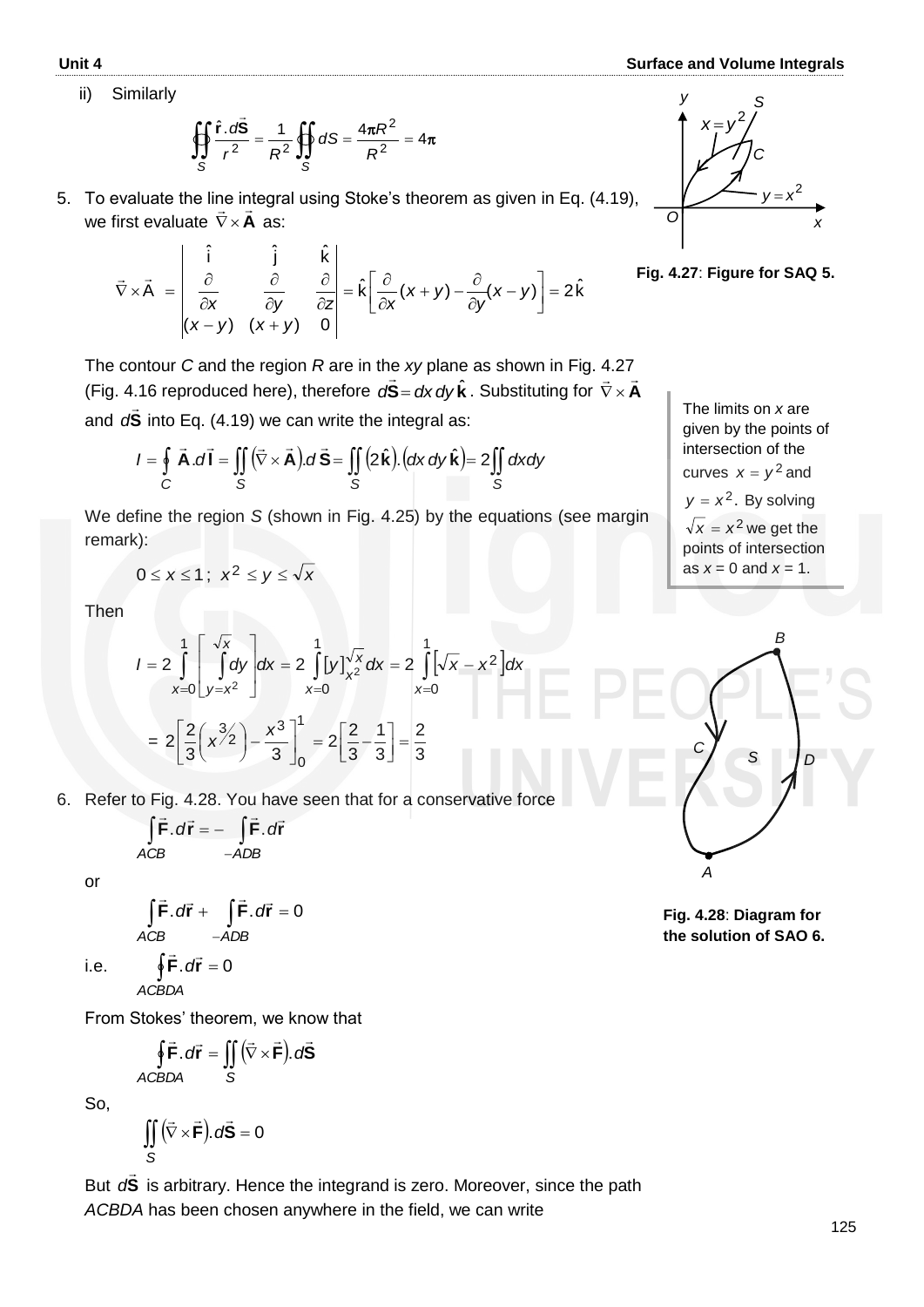$\nabla \times \mathbf{F} = 0$  $\equiv$   $\equiv$ everywhere in the field.

7. a) We write the volume integral as

$$
I = \iiint_{\Omega} (\sin x) y z dx dy dz,
$$

where  $\Omega$  is defined by the equations:

0≤*x*, *y*, *z*≤π

In this case, we can write the integral as:  
\n
$$
I = \left[\int_0^{\pi} \sin x \, dx \right] \left[\int_0^{\pi} y \, dy\right] \left[\int_0^{\pi} z \, dz\right] = [-\cos x]_0^{\pi} \left[\frac{y^2}{2}\right]_0^{\pi} \left[\frac{z^2}{2}\right]_0^{\pi}
$$
\n
$$
= \frac{\pi^4}{2}
$$

b) Using Eq. (4.35) with  $\gamma$  (*x, y, z*) =  $\rho$  (*x, y, z*) we can write the mass of the cube as  $m = \iint p(x, y, z) dx dy dz$  where  $\Omega$  is the volume of the  $\Omega$ 

cube. For the unit cube

0 ≤ x ≤ 1, 0 ≤ y ≤ 1 and 0 ≤ z ≤ 1.  
\n  
\n
$$
m = \int_{0}^{1} \int_{0}^{1} (x + 2y + 3z) dz \, dx dy
$$
\n
$$
= \int_{0}^{1} \left( \int_{0}^{1} (xz + 2yz + \frac{3z^{2}}{2}) \, dy \, dz \right) dz
$$
\n
$$
= \int_{0}^{1} \left( \int_{0}^{1} (x + 2y + \frac{3}{2}) dy \, dy \right) dx
$$
\n
$$
= \int_{0}^{1} \left( xy + y^{2} + \frac{3}{2}y \right) \, dx
$$
\n
$$
= \int_{0}^{1} \left( x + 1 + \frac{3}{2} \right) dx = \left( \frac{x^{2}}{2} + \frac{5}{2}x \right) \, dx
$$
\n= 3 units

8. Using Eq. (2.3), we first determine the divergence of the vector field,

$$
\vec{\nabla} \cdot \vec{V} = \frac{\partial}{\partial x} (x \cos^2 y) + \frac{\partial}{\partial y} (xz) + \frac{\partial}{\partial z} (z \sin^2 y)
$$

$$
= \cos^2 y + \sin^2 y = 1
$$
 (i)

Using Eq. (4.39), we write using the result of Eq. (i)

 $\oiint \vec{V}.\hat{n} d\vec{S} = \iiint \vec{\nabla}.\vec{V} dV = \iiint$  $\Omega$   $\Omega$  $I = \oint \oint \mathbf{V} \cdot \hat{\mathbf{n}} d\mathbf{S} = ||\nabla \cdot \mathbf{V} dV = ||\nabla \cdot \mathbf{V}$ *S* **V**.n̂ d**S** =  $||| \nabla$ **.V**  $\therefore$   $\therefore$   $\therefore$   $\therefore$   $\therefore$   $\therefore$   $\therefore$   $\therefore$   $\therefore$   $\therefore$   $\therefore$   $\therefore$   $\therefore$   $\therefore$   $\therefore$   $\therefore$   $\therefore$   $\therefore$   $\therefore$   $\therefore$   $\therefore$   $\therefore$   $\therefore$   $\therefore$   $\therefore$   $\therefore$   $\therefore$   $\therefore$   $\therefore$   $\therefore$   $\therefore$   $\therefore$   $\therefore$   $\therefore$   $\therefore$   $\therefore$   $\therefore$ . $\hat{\mathsf{n}}$   $d\tilde{\mathsf{S}} = \iiint \vec{\nabla}$ .

126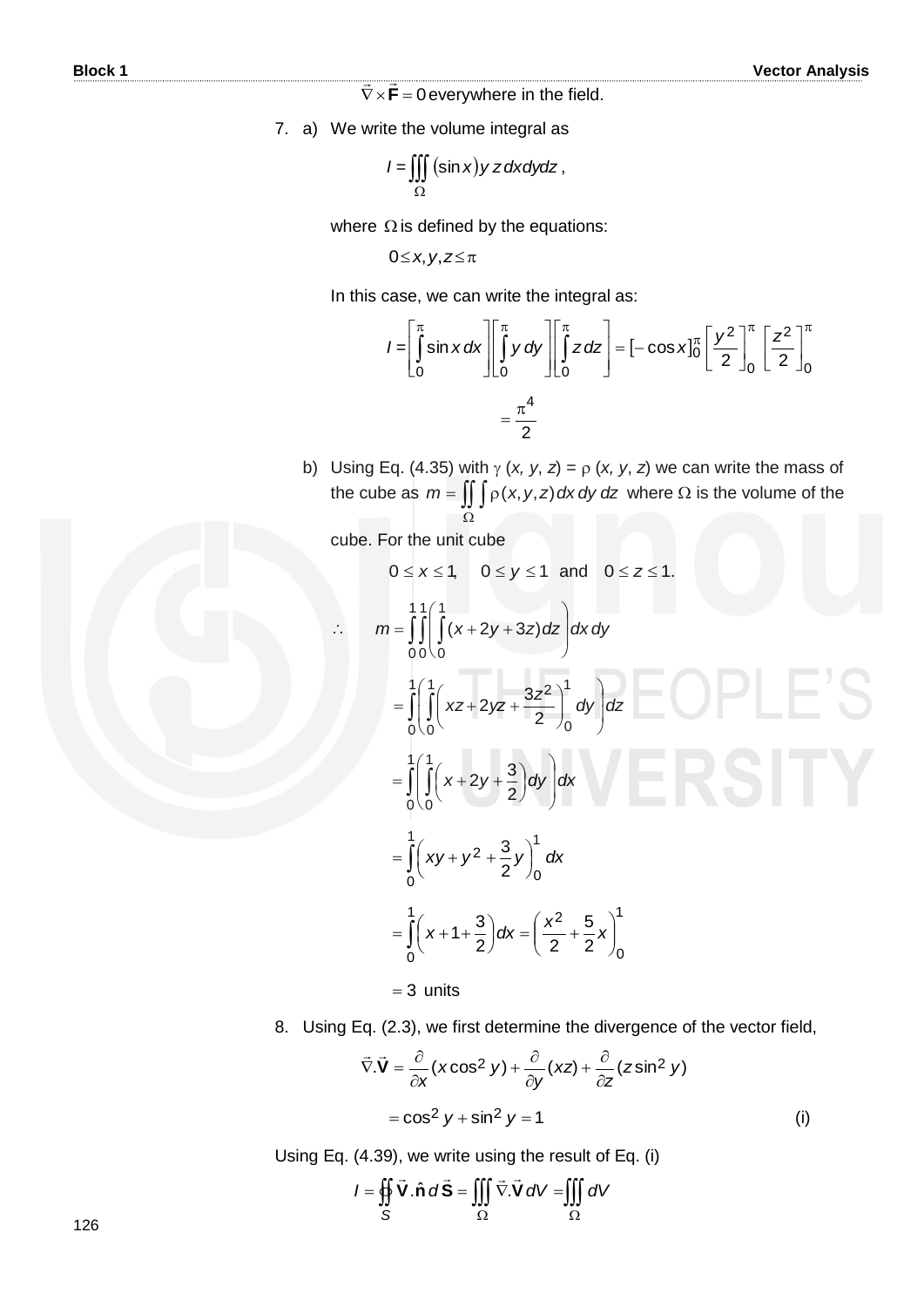where  $\Omega$  is the sphere of radius 3 units with its centre at the origin.

$$
\therefore \qquad l = \frac{4}{3}\pi(3^3) = 36\pi
$$

9. a) Using Eq. (4.39) with  $\vec{A} = \vec{r} = x\hat{i} + y\hat{j} + z\hat{k}$  $\vec{\mathsf{A}} = \vec{\mathsf{r}} = x\hat{\mathsf{i}} + y\hat{\mathsf{j}} + z\hat{\mathsf{k}}$  we can write

$$
I = \oiint_{S} \vec{r} \cdot d\vec{S} = \iiint_{\Omega} (\vec{\nabla} \cdot \vec{r}) dV
$$
 (i)

and

$$
\vec{\nabla}.\vec{r} = \vec{\nabla}.(x\hat{i} + y\hat{j} + z\hat{k}) = \frac{\partial}{\partial x}(x) + \frac{\partial}{\partial y}(y) + \frac{\partial}{\partial z}(z) = 3
$$

Replacing  $\vec{\nabla} \cdot \vec{r} = 3$  in Eq. (i) we get:

$$
I = \oiint_{S} \vec{r} \cdot d\vec{S} = 3 \left[ \iiint_{\Omega} dV \right]
$$
 (ii)

Using the volume property of a triple integral, the quantity in the bracket in the RHS of Eq. (ii) is just the volume of the region of integration which is *V*.

$$
\therefore I = \iint_{S} \vec{r} \cdot d\vec{S} = 3V
$$

b) Using the divergence theorem we can write:

$$
\oiint_{S} \vec{B} \cdot d\vec{S} = \left[ \iiint_{V} \vec{\nabla} \cdot \vec{B} \ dV \right]
$$
 (i)

**Given that**  $\mathbf{B} = \nabla \times \mathbf{A}$  $\frac{1}{2}$  =  $\frac{4}{2}$  $=\bar{\nabla}\times\mathbf{A}$ , we can write:

$$
\vec{\nabla}.\vec{\mathbf{B}} = \vec{\nabla}.\ (\vec{\nabla} \times \vec{\mathbf{A}}) = 0
$$

This is because the divergence of the curl of a vector field is always zero, as you have studied in Unit 2.

$$
\therefore \quad \oint_S \vec{B} \cdot d\vec{S} = 0
$$

#### **Terminal Questions**

1. We use the area property of the double integral given in Eq. (A.2.7) to find the area. Following Example 4.1, the range of *x* is decided by determining the points of intersection of the curves  $y = x$  and  $y = x^3$  (Fig. 4.29). We solve as follows:

$$
x^3 = x \Rightarrow x^2(x-1) = 0 \Rightarrow x = 0,1
$$

The points of intersection are  $x = 0$  and  $x = 1$  (Fig. 4.29). Note that in the range  $0 \le x \le 1$ ,  $x^3 \le x$ . Therefore, the region of integration is:

 $0 \leq x \leq 1$ ;  $x^3 \leq y \leq x$ 

The area *A* is:



**Fig. 4.29**: **Region of integration is the area enclosed between the curves**  $y = x$  and  $y = x^3$  in range  $0 \le x \le 1$ .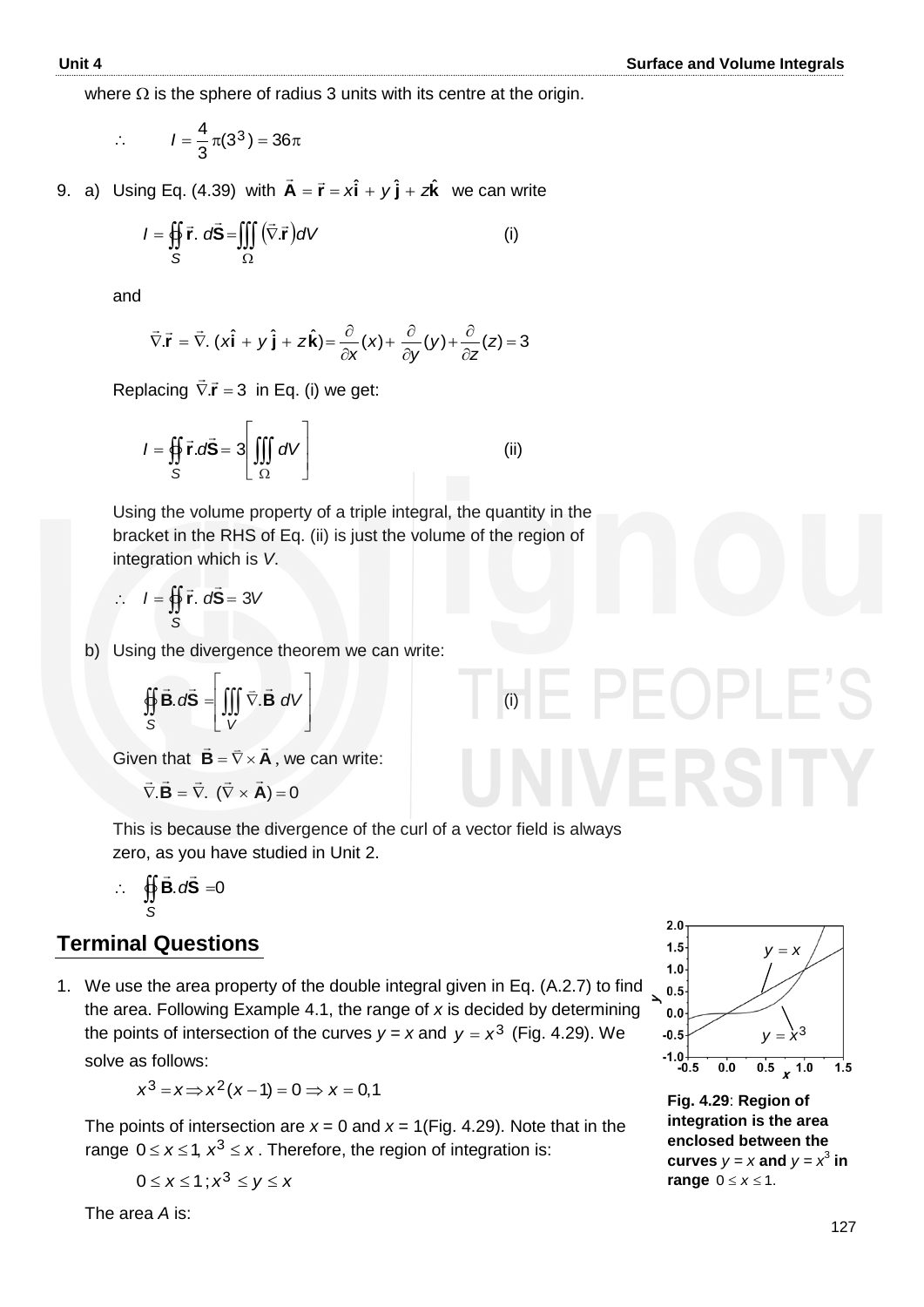Vector Analy  
\n
$$
A = \int_{x=0}^{1} \int_{y=x^3}^{x} (1) dy dx = \int_{0}^{1} [y]_{x^3}^{x} dx = \int_{0}^{1} [x-x^3] dx
$$
 [Integrating over y  
\nfirst]  
\n
$$
= \left[ \frac{x^2}{2} - \frac{x^4}{4} \right]_{0}^{1} = \frac{1}{4}
$$
 units. [Integrating over x]

2. Using the double integral, we can define the volume under the plane *z* = 4 – *y* [see Example 4.1(ii)] as:

$$
V = \iint\limits_R (4 - y) dxdy
$$
 (i)

where *R* is the region in the *xy* plane which is enclosed by the circle  $x^2 + y^2 = 4$ .

$$
\int \sqrt{a^2 - x^2} \, dx = \frac{a^2}{2} \sin^{-1} \left(\frac{x}{a}\right)
$$



The region of integration *R* for Eq. (i) is

$$
-2 \le x \le 2; -\sqrt{4 - x^2} \le y \le \sqrt{4 - x^2}
$$
 (ii)  

$$
\therefore V = \int_{x=-2}^{2} \int_{y=-\sqrt{4 - x^2}}^{\sqrt{4 - x^2}} (4 - y) dy dx
$$

$$
= \int_{-2}^{2} 8\sqrt{4 - x^2} dx
$$

(after integrating over *y*).

On integrating over *x* this gives us (read the margin remark):

$$
V = 16 \left[ \sin^{-1} \left( \frac{x}{2} \right) \right]_{-2}^{2} = 16 \pi
$$

**Fig. 4.30**: **A rectangular lamina**  $0 \le x \le a$ ,  $0 \le y \le b$ .

3. Refer to Fig. 4.30, which is Fig. 4.23 repeated here for convenience.

$$
I_{xy} = \int_{0}^{b} \int_{0}^{b} \frac{m}{ab} xy \, dx \, dy
$$



**Fig. 4.31**: **Diagram for solution of TQ 4.**

where *m* is the mass of the rectangle. Using Eq. (A2.12) we can write:

$$
\therefore I_{xy} = \frac{m}{ab} \left( \int_0^a x \, dx \right) \left( \int_0^b y \, dy \right)
$$

Evaluating both the integrals separately we get:

$$
I_{xy} = \frac{m}{ab} \left[ \frac{x^2}{2} \right]_0^a \left[ \frac{y^2}{2} \right]_0^b = \frac{mab}{4}
$$

 $\cdot$ 

4. We determine the mass of the box *m* using Eq. (4.35) with We determine the mass of the box *m* using Eq. (4.35) with<br> $\gamma$ (*x,y,z*) =  $\left(9 - z^3\right)$ kg m<sup>–3</sup> and Ω (see Fig. 4.31) as defined by the equations: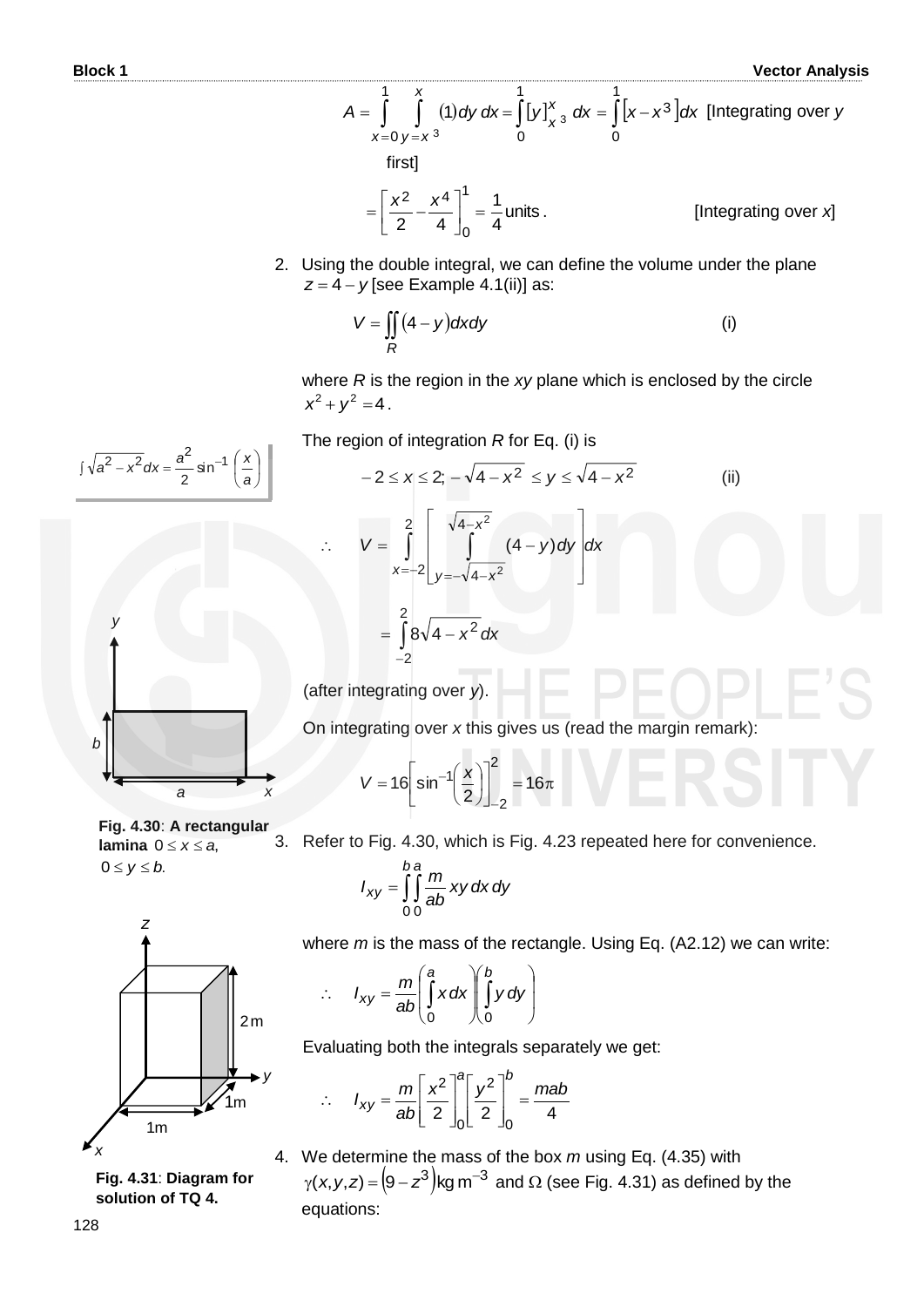$$
0 \leq x \leq 1; 0 \leq y \leq 1; 0 \leq z \leq 2 \tag{i}
$$

Then *m* is:

$$
0 \le x \le 1; 0 \le y \le 1; 0 \le z \le 2
$$
 (i)  
Then *m* is:  

$$
m = \iiint_{\Omega} (9 - z^3) dx dy dz = \int_{x=0}^{1} \int_{y=0}^{1} \int_{z=0}^{2} (9 - z^3) dx dy dz
$$
 (ii)

We can evaluate this integral as follows (read the margin remark):

$$
m = 18 - [x]_0^1 [y]_0^1 \left[\frac{z^4}{4}\right]_0^2 = 14 \text{ kg}
$$

5. The flux of the vector field **F**  $\rightarrow$ is:

$$
\Phi = \oiint_{S} \vec{F} \cdot d\vec{S} = \oiint_{S} (x \hat{i} + y \hat{j} - 2 z \hat{k}). d\vec{S}
$$
 (i)

We evaluate the flux using the Divergence theorem (Eq. 4.40).

$$
\therefore \qquad \Phi = \oiint_{S} \left( x \hat{\mathbf{i}} + y \hat{\mathbf{j}} - 2 z \hat{\mathbf{k}} \right) \, d\vec{\mathbf{S}} = \iiint_{V} \vec{\nabla} \cdot \left( x \hat{\mathbf{i}} + y \hat{\mathbf{j}} - 2 z \hat{\mathbf{k}} \right) dV \tag{ii}
$$

We evaluate the integral on the RHS of Eq. (ii) by first calculating:

$$
\vec{\nabla}.\left(x\hat{\mathbf{i}} + y\,\hat{\mathbf{j}} - 2\,z\hat{\mathbf{k}}\right) = \frac{\partial}{\partial x}(x) + \frac{\partial}{\partial y}(y) + \frac{\partial}{\partial z}(-2z) = 0
$$
 (iii)

By replacing the divergence of the vector field from Eq. (iii) into Eq. (ii) we get:\n
$$
\frac{1}{2} \int_{-\infty}^{\infty} f(x) \, dx
$$

 $\Phi = 0$ 

6. **6.** First we shall calculate **∮ A***.d* **I** *C*  $\frac{1}{2}$   $\frac{1}{2}$ dl where *C* is shown in Fig. 4.32. Here

$$
\vec{A} = z^2 \hat{j} + yz\hat{k}, d\vec{l} = dx\hat{i} + dy\hat{j} + dz\hat{k}
$$

$$
\therefore \vec{A} \cdot d\vec{l} = z^2 dy + yz dz
$$

 Now  $\oint \vec{A} \cdot d\vec{l} = \int \vec{A} \cdot d\vec{l} + \int \vec{A} \cdot d\vec{l} + \int \vec{A} \cdot d\vec{l}$ *OP PQ QO* **C** . $dI = |A.dI + |A.dI + |A.$ 

For the straight line *OP, x* = 0, 0  $\le$  *y*  $\le$  2, *z* = 0. Hence  $\int$  **A***.d***i** = 0. *OP* .<br>5 - *5* 

For the straight line  $PQ$ ,  $x = 0$ ,  $y = 2$ ,  $0 \le z \le 1$ . Hence  $dy = 0$  and

$$
\int_{PQ} \vec{A} \cdot d\vec{l} = \int_{0}^{1} 2z \, dz = 1
$$

And for the straight line *QO, x* = 0, *y* = 2*z*, 1 $\le$  *z*  $\le$ 0. Also *dy* = 2*dz* (see margin remark) and

$$
\int_{QQ} \vec{A} \cdot d\vec{l} = \int_{QQ} z^2 dy + \int_{QQ} yz dz = \int_{QQ} 2z^2 dz + \int_{QQ} (2z) z (dz) = \int_{1}^{Q} 4z^2 dz = -\frac{4}{3}
$$
  
\n
$$
\therefore \oint_{C} \vec{A} \cdot d\vec{l} = 0 + 1 - \frac{4}{3} = -\frac{1}{3}
$$

Next we evaluate the integral using Stokes' theorem.





**Fig. 4.32**: **Path** *OPQ* **for solution of TQ 6.**

*OQ* is a straight line in the *yz* plane and its equation is  $y - 2z = 0$ 

$$
f_{\rm{max}}
$$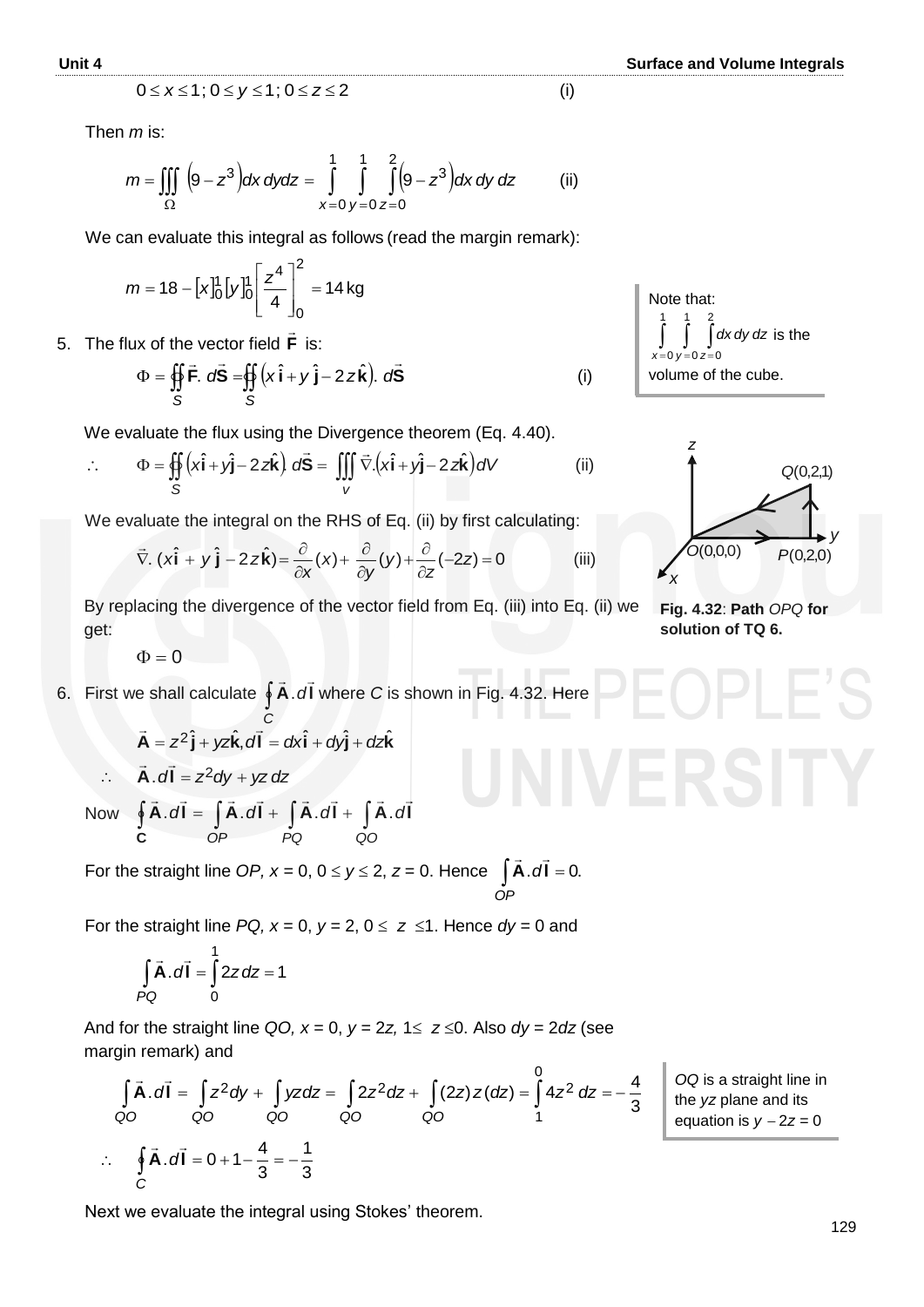$$
\vec{\nabla} \times \vec{\mathbf{A}} = \begin{vmatrix} \hat{\mathbf{i}} & \hat{\mathbf{j}} & \hat{\mathbf{k}} \\ \frac{\partial}{\partial x} & \frac{\partial}{\partial y} & \frac{\partial}{\partial z} \\ 0 & z^2 & yz \end{vmatrix} = -z\hat{\mathbf{i}}
$$

Since the path *C* is traversed anticlockwise, we have  $d\vec{S} = dS\hat{i}$  $\overline{a}$ .

Moreover, as *S* lies on the *yz* plane,  $d\vec{S} = dydz\hat{i}$ 

Moreover, as S lies on the yz plane, 
$$
d\vec{S} = c
$$
  
\n
$$
\therefore (\vec{\nabla} \times \vec{\vec{A}}) \cdot d\vec{S} = (-z\hat{i}) \cdot (dydz\hat{i}) = -zdydz
$$

S is defined by the equations 
$$
0 \le y \le 2; 0 \le z \le y/2
$$
  
\n
$$
\iint_S (\vec{v} \times \vec{A}) \cdot d\vec{S} = -\iint_S z dy dz = -\int_0^2 \left( \int_0^{y/2} z dz \right) dy
$$
\n
$$
= -\int_0^2 \frac{y^2}{8} dy = -\frac{1}{8} \left| \frac{y^3}{3} \right|_0^2 = -\frac{1}{3}
$$
\n
$$
\therefore \iint_S (\vec{v} \times \vec{A}) \cdot d\vec{S} = \int_C \vec{A} \cdot d\vec{l}
$$

which is Stokes' theorem.

 $\mathcal{L}_{\bullet}$ 

7. Let *S* be the surface bounded by the closed curve *C*. We first note that the given line integral can be written as  $\oint \vec{F} \cdot d\vec{l}$  $\frac{1}{2}$   $\frac{1}{2}$ where

*C*

$$
\vec{F} = yz\hat{i} + xz\hat{j} + xy\hat{k}
$$

Applying Stokes' theorem we can write:

$$
\mathbf{F} = \mathbf{y} \mathbf{z} \mathbf{I} + \mathbf{x} \mathbf{z} \mathbf{J} + \mathbf{x} \mathbf{y} \mathbf{k}
$$
\nApplying Stokes' theorem we can write:

\n
$$
\oint_C \vec{\mathbf{F}} \cdot d\vec{\mathbf{l}} = \iint_S (\vec{\nabla} \times \vec{\mathbf{F}}) \cdot d\vec{\mathbf{S}} = \iint_S [\vec{\nabla} \times (\mathbf{y} \mathbf{z} \hat{\mathbf{i}} + \mathbf{x} \mathbf{z} \hat{\mathbf{j}} + \mathbf{x} \mathbf{y} \hat{\mathbf{k}})]. \, d\vec{\mathbf{S}}
$$

We next find  $\vec{\nabla} \times (yz\hat{\mathbf{i}} + x\hat{\mathbf{j}} + x\hat{\mathbf{k}})$ L which is:



*z*

0 ˆˆˆ  $=$  $\hat{c}$  $\partial$  $\partial$  $\partial$  $\hat{o}$  $\vec{\nabla} \times \vec{\mathbf{F}} = \begin{bmatrix} \frac{\partial}{\partial \mathbf{F}} & \frac{\partial}{\partial \mathbf{F}} & \frac{\partial}{\partial \mathbf{F}} & \frac{\partial}{\partial \mathbf{F}} \end{bmatrix}$ *yz xyxz y*z ∂y ∂z **kji F**  $\pm$   $\pm$ 

Since  $\nabla \times \mathbf{F} = \mathbf{0}$  $\pm$   $\pm$   $\pm$  $\vec{\nabla}\times\vec{\mathsf{F}}=\vec{\mathsf{0}}$  , from Stokes' theorem we get that  $\oint\vec{\mathsf{F}}.\vec{d\mathsf{l}}=0$ *C*  $\rightarrow$   $\rightarrow$ for any closed

#### contour *C*.

*y*

8. The surface of integration is the shaded region shown in Fig. 4.33 which is an ellipse in the *xy* plane defined by the equation:

$$
\frac{x^2}{16} + \frac{y^2}{64} = 1 \, ; \quad z = 0
$$

The parameters (semi-major and semi-minor axes) of the ellipse are *a* = 4 and  $b = 8$ .  $C$  is the curve enclosing the region. According to Stokes' theorem:

$$
I = \oint_C \vec{F} \cdot d\vec{l} = \iint_S (\vec{\nabla} \times \vec{F}) \cdot d\vec{S}
$$
 (i)